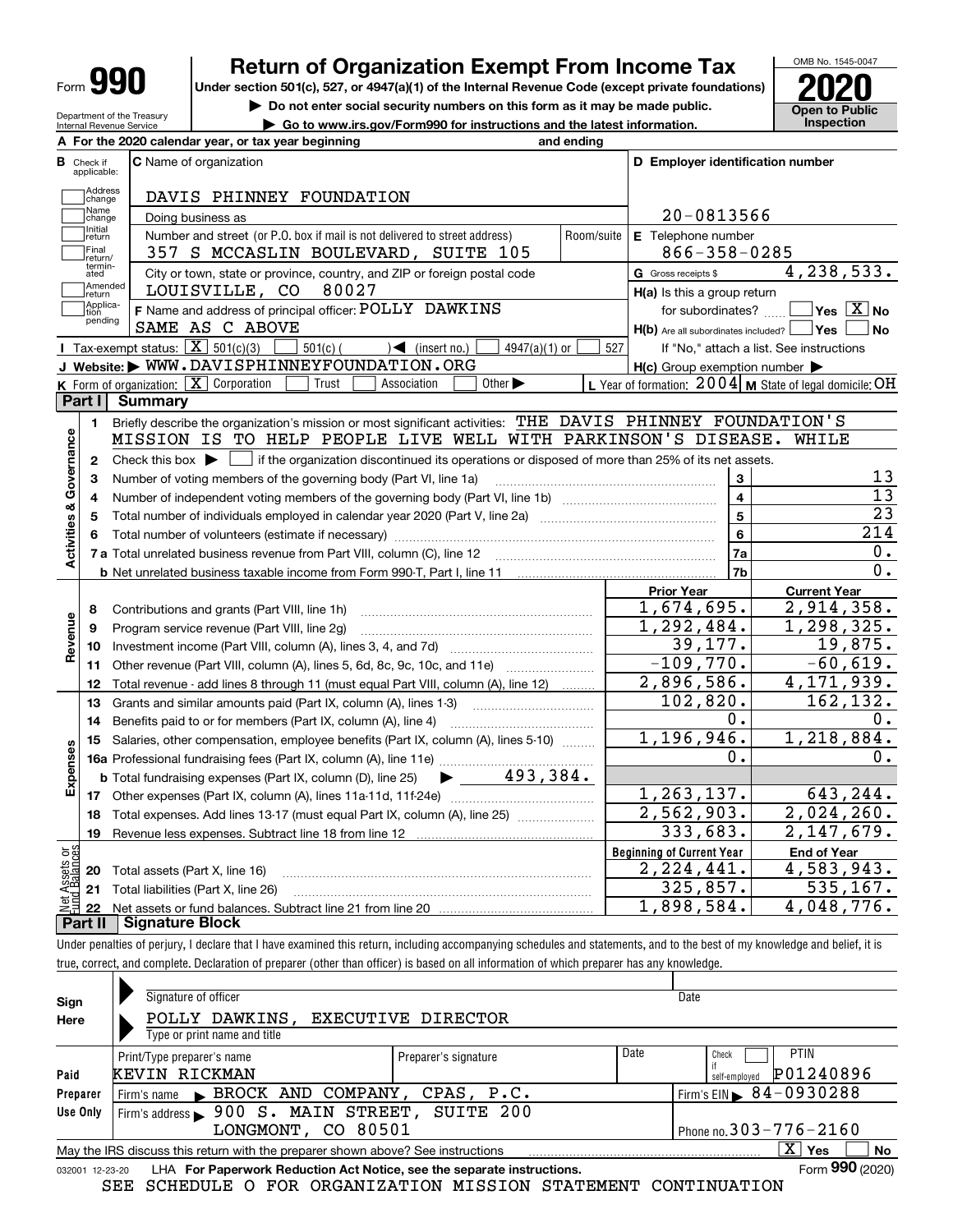|              |                                                                                                                                              | 20-0813566        |                                        |  |  |  |
|--------------|----------------------------------------------------------------------------------------------------------------------------------------------|-------------------|----------------------------------------|--|--|--|
|              | DAVIS PHINNEY FOUNDATION<br>Form 990 (2020)<br><b>Statement of Program Service Accomplishments</b><br>Part III                               |                   | Page $2$                               |  |  |  |
|              |                                                                                                                                              |                   | - X I                                  |  |  |  |
|              | Check if Schedule O contains a response or note to any line in this Part III                                                                 |                   |                                        |  |  |  |
| 1            | Briefly describe the organization's mission:<br>THE DAVIS PHINNEY FOUNDATION'S MISSION IS TO HELP PEOPLE LIVE WELL                           |                   |                                        |  |  |  |
|              | WITH PARKINSON'S DISEASE. WHILE<br>IT<br>IS CRITICAL<br>TO FIND A CURE FOR                                                                   |                   |                                        |  |  |  |
|              | PARKINSON'S, WE FEEL STRONGLY THAT PEOPLE LIVING WITH THIS DISEASE                                                                           |                   |                                        |  |  |  |
|              | ALSO NEED INFORMATION AND TOOLS TO LIVE WELL TODAY. THE FOUNDATION WAS                                                                       |                   |                                        |  |  |  |
| $\mathbf{2}$ | Did the organization undertake any significant program services during the year which were not listed on the                                 |                   |                                        |  |  |  |
|              | prior Form 990 or 990-EZ?                                                                                                                    |                   | $Yes \top X$ No                        |  |  |  |
|              | If "Yes," describe these new services on Schedule O.                                                                                         |                   |                                        |  |  |  |
| З            | Did the organization cease conducting, or make significant changes in how it conducts, any program services?                                 |                   | $\sqrt{}$ Yes $\sqrt{}$ X $\sqrt{}$ No |  |  |  |
|              | If "Yes," describe these changes on Schedule O.                                                                                              |                   |                                        |  |  |  |
| 4            | Describe the organization's program service accomplishments for each of its three largest program services, as measured by expenses.         |                   |                                        |  |  |  |
|              | Section 501(c)(3) and 501(c)(4) organizations are required to report the amount of grants and allocations to others, the total expenses, and |                   |                                        |  |  |  |
|              | revenue, if any, for each program service reported.                                                                                          |                   |                                        |  |  |  |
| 4а           | 590,274.<br>including grants of \$<br>(Code:<br>(Expenses \$<br>) (Revenue \$                                                                | 1,071,034.        |                                        |  |  |  |
|              | THE DAVIS PHINNEY FOUNDATION PROVIDES A VARIETY OF ONLINE CONTENT                                                                            |                   |                                        |  |  |  |
|              | INCLUDING LIVE, RECORDED, AND PRINTED<br>TOOLS AND RESOURCE MATERIALS.                                                                       |                   |                                        |  |  |  |
|              | WE HOST LIVE WEBINARS THAT COVER TOPICS CRITICAL TO HELPING<br>EACH MONTH,                                                                   |                   |                                        |  |  |  |
|              | PEOPLE LIVE WELL WITH PARKINSON'S.<br>IN ADDITION TO THESE                                                                                   | LIVE WEBINARS,    |                                        |  |  |  |
|              | PRODUCE RECORDED CONTENT ON A MONTHLY BASIS AND HAVE AN EXTENSIVE<br>WE.                                                                     |                   |                                        |  |  |  |
|              | THE VICTORY<br>AND GROWING LIBRARY OF VIDEOS FOR ON-DEMAND VIEWING.                                                                          |                   |                                        |  |  |  |
|              | TO REACH MORE PEOPLE THAN EVER BEFORE<br>SUMMIT EVENT HAS GONE VIRTUAL                                                                       |                   |                                        |  |  |  |
|              | WITH INFORMATION AND INSPIRATION TO LIVE WELL TODAY.<br>OUR BLOG SERIES                                                                      |                   |                                        |  |  |  |
|              | PROVIDES REGULAR UPDATES ON WHAT IS HAPPENING WITH RESEARCH                                                                                  |                   |                                        |  |  |  |
|              | MEDICATION, EXERCISE, NUTRITION,<br>AND MORE<br>ALL RELATED TO QUALITY OF                                                                    |                   |                                        |  |  |  |
|              | LIFE WITH PARKINSON'S.                                                                                                                       |                   |                                        |  |  |  |
|              |                                                                                                                                              |                   |                                        |  |  |  |
| 4b           | 277,077.<br>including grants of \$<br>) (Revenue \$<br>(Code:<br>(Expenses \$                                                                |                   | 49, 197.                               |  |  |  |
|              | THE DAVIS PHINNEY FOUNDATION AMBASSADORS SHARE OUR RESOURCES AND                                                                             |                   |                                        |  |  |  |
|              | INFORMATION THROUGHOUT THEIR LOCAL AND REGIONAL COMMUNITIES TO HELP                                                                          |                   |                                        |  |  |  |
|              | PEOPLE TAKE ACTION AND IMPROVE THEIR QUALITY OF LIFE                                                                                         | WITH PARKINSON'S. |                                        |  |  |  |
|              | OUR AMBASSADORS ARE ADVOCATES FOR LIVING WELL AND ARE AVAILABLE                                                                              | TО                |                                        |  |  |  |
|              | DISCUSS TOOLS AND STRATEGIES FOR IMPROVING QUALITY OF LIFE WITH SUPPORT                                                                      |                   |                                        |  |  |  |
|              | FAMILIES AND HEALTHCARE PROFESSIONALS. AMBASSADORS<br>INDIVIDUALS,<br>GROUPS ,                                                               |                   |                                        |  |  |  |
|              | SPEAK ON THE SUBJECT OF WELLNESS AT LOCAL PARKINSON'S EVENTS AND                                                                             |                   |                                        |  |  |  |
|              | SUPPORT GROUPS,<br>AND THEY ALSO MEET ONE-ON-ONE WITH INDIVIDUALS AND                                                                        |                   |                                        |  |  |  |
|              | FAMILIES.                                                                                                                                    |                   |                                        |  |  |  |
|              |                                                                                                                                              |                   |                                        |  |  |  |
|              |                                                                                                                                              |                   |                                        |  |  |  |
|              | .                                                                                                                                            |                   |                                        |  |  |  |

Code:**4c**((Code: ) (Expenses \$ 191,946. including grants of \$ 135,132. ) (Revenue \$ ) THE DAVIS PHINNEY FOUNDATION IS COMMITTED TO PROVIDING FUNDING FOR THE MOST PROMISING RESEARCH AIMED AT DISCOVERY OF THERAPEUTICS AND LIFESTYLE CHOICES THAT PROMOTE LIVING WELL TODAY WITH PARKINSON'S. ANNUALLY, A PERCENTAGE OF OUR BUDGET IS ALLOCATED TO FUND INNOVATIVE RESEARCH DESIGNED TO IMPROVE THE QUALITY OF LIFE. WE HAVE PROVIDED GRANTS FOR PARKINSON'S STUDIES ACROSS A RANGE OF DIMENSIONS INCLUDING EXERCISE, DEPRESSION, DEEP BRAIN STIMULATION, TELEMEDICINE, AND SPEECH, ALL OF WHICH CAN HAVE AN IMMEDIATE IMPACT ON THE LIVES OF PEOPLE WITH PARKINSON'S.

| 4d Other program services (Describe on Schedule O.)            |          |                     |          |  |  |
|----------------------------------------------------------------|----------|---------------------|----------|--|--|
| $358, 230$ $\cdot$ including grants of \$<br>(Expenses \$      |          | 000.<br>(Revenue \$ | 178.094. |  |  |
| <b>4e</b> Total program service expenses $\blacktriangleright$ | 417,527. |                     |          |  |  |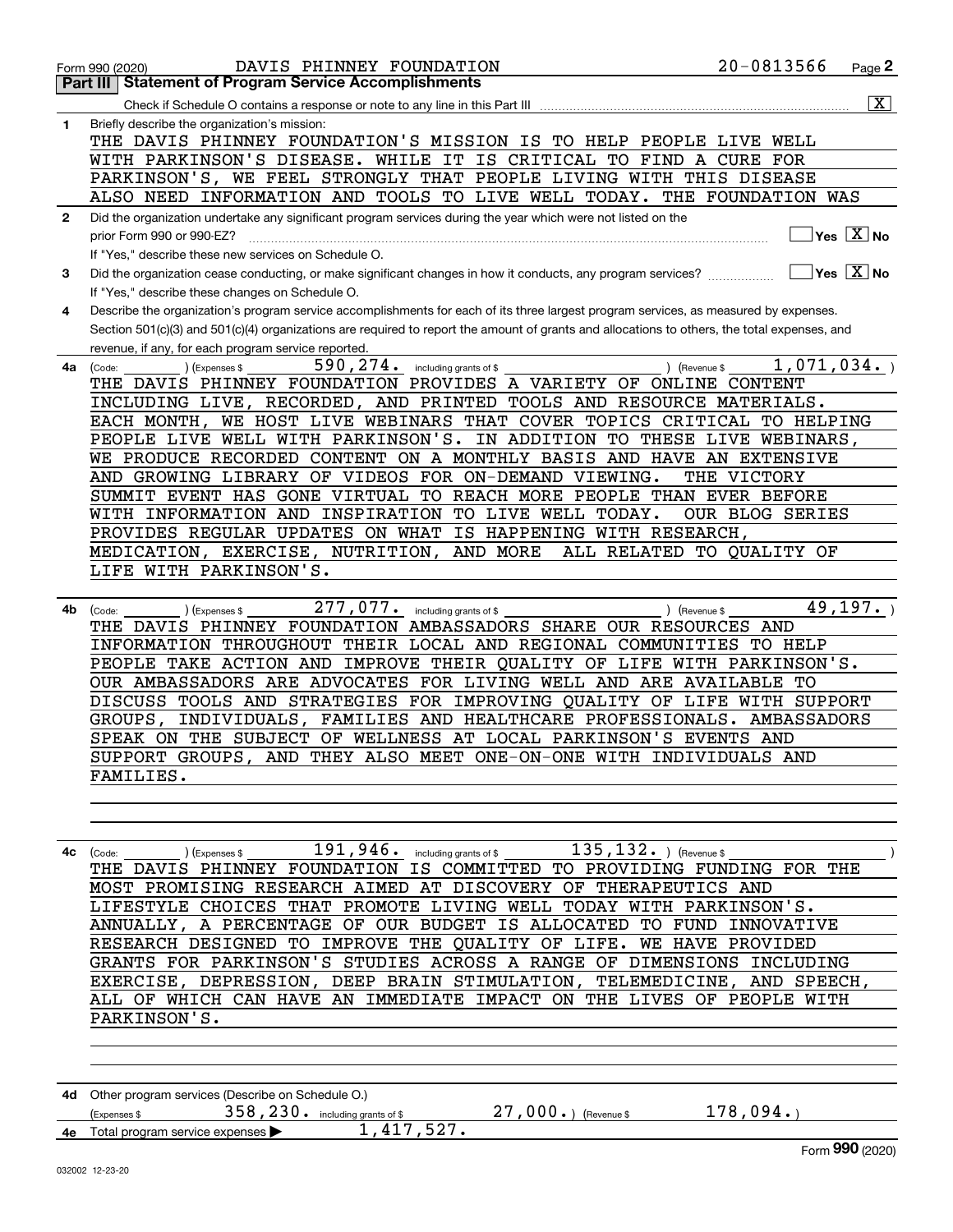|  | Form 990 (2020) |
|--|-----------------|

|     |                                                                                                                                  |                 | Yes | No.    |
|-----|----------------------------------------------------------------------------------------------------------------------------------|-----------------|-----|--------|
| 1.  | Is the organization described in section $501(c)(3)$ or $4947(a)(1)$ (other than a private foundation)?                          |                 |     |        |
|     |                                                                                                                                  | 1               | x   |        |
| 2   |                                                                                                                                  | $\mathbf{2}$    | x   |        |
| 3   | Did the organization engage in direct or indirect political campaign activities on behalf of or in opposition to candidates for  |                 |     |        |
|     |                                                                                                                                  | 3               |     | х      |
| 4   | Section 501(c)(3) organizations. Did the organization engage in lobbying activities, or have a section 501(h) election in effect |                 |     |        |
|     |                                                                                                                                  | 4               |     | x      |
| 5   | Is the organization a section 501(c)(4), 501(c)(5), or 501(c)(6) organization that receives membership dues, assessments, or     |                 |     |        |
|     |                                                                                                                                  | 5               |     | x      |
| 6   | Did the organization maintain any donor advised funds or any similar funds or accounts for which donors have the right to        |                 |     |        |
|     | provide advice on the distribution or investment of amounts in such funds or accounts? If "Yes," complete Schedule D, Part I     | 6               |     | x      |
| 7   | Did the organization receive or hold a conservation easement, including easements to preserve open space,                        |                 |     |        |
|     |                                                                                                                                  | 7               |     | x      |
| 8   | Did the organization maintain collections of works of art, historical treasures, or other similar assets? If "Yes," complete     |                 |     |        |
|     |                                                                                                                                  | 8               |     | х      |
| 9   | Did the organization report an amount in Part X, line 21, for escrow or custodial account liability, serve as a custodian for    |                 |     |        |
|     | amounts not listed in Part X; or provide credit counseling, debt management, credit repair, or debt negotiation services?        |                 |     |        |
|     |                                                                                                                                  | 9               |     | x      |
| 10  | Did the organization, directly or through a related organization, hold assets in donor-restricted endowments                     |                 |     |        |
|     |                                                                                                                                  | 10              |     | x      |
| 11  | If the organization's answer to any of the following questions is "Yes," then complete Schedule D, Parts VI, VII, VIII, IX, or X |                 |     |        |
|     | as applicable.                                                                                                                   |                 |     |        |
|     | a Did the organization report an amount for land, buildings, and equipment in Part X, line 10? If "Yes," complete Schedule D,    |                 |     |        |
|     |                                                                                                                                  | 11a             | X   |        |
| b   | Did the organization report an amount for investments - other securities in Part X, line 12, that is 5% or more of its total     |                 |     |        |
|     |                                                                                                                                  | 11 <sub>b</sub> |     | x      |
|     | c Did the organization report an amount for investments - program related in Part X, line 13, that is 5% or more of its total    |                 |     |        |
|     |                                                                                                                                  | 11c             |     | х      |
|     | d Did the organization report an amount for other assets in Part X, line 15, that is 5% or more of its total assets reported in  |                 |     |        |
|     |                                                                                                                                  | 11d             |     | x      |
|     |                                                                                                                                  | 11e             |     | x      |
| f   | Did the organization's separate or consolidated financial statements for the tax year include a footnote that addresses          |                 |     |        |
|     | the organization's liability for uncertain tax positions under FIN 48 (ASC 740)? If "Yes," complete Schedule D, Part X           | 11f             | х   |        |
|     | 12a Did the organization obtain separate, independent audited financial statements for the tax year? If "Yes," complete          |                 |     |        |
|     |                                                                                                                                  | 12a             | x   |        |
|     | <b>b</b> Was the organization included in consolidated, independent audited financial statements for the tax year?               |                 |     |        |
|     | If "Yes," and if the organization answered "No" to line 12a, then completing Schedule D, Parts XI and XII is optional            | 12 <sub>b</sub> |     | х<br>X |
| 13  | Is the organization a school described in section $170(b)(1)(A)(ii)?$ If "Yes," complete Schedule E                              | 13              |     | x      |
| 14a | Did the organization maintain an office, employees, or agents outside of the United States?                                      | 14a             |     |        |
| b   | Did the organization have aggregate revenues or expenses of more than \$10,000 from grantmaking, fundraising, business,          |                 |     |        |
|     | investment, and program service activities outside the United States, or aggregate foreign investments valued at \$100,000       | 14b             |     | x      |
| 15  | Did the organization report on Part IX, column (A), line 3, more than \$5,000 of grants or other assistance to or for any        |                 |     |        |
|     |                                                                                                                                  | 15              |     | X.     |
|     | Did the organization report on Part IX, column (A), line 3, more than \$5,000 of aggregate grants or other assistance to         |                 |     |        |
| 16  |                                                                                                                                  | 16              |     | x      |
| 17  | Did the organization report a total of more than \$15,000 of expenses for professional fundraising services on Part IX,          |                 |     |        |
|     |                                                                                                                                  | 17              |     | X.     |
| 18  | Did the organization report more than \$15,000 total of fundraising event gross income and contributions on Part VIII, lines     |                 |     |        |
|     |                                                                                                                                  | 18              | х   |        |
| 19  | Did the organization report more than \$15,000 of gross income from gaming activities on Part VIII, line 9a? If "Yes."           |                 |     |        |
|     |                                                                                                                                  | 19              |     | x      |
| 20a |                                                                                                                                  | 20a             |     | x      |
| b   | If "Yes" to line 20a, did the organization attach a copy of its audited financial statements to this return?                     | 20 <sub>b</sub> |     |        |
| 21  | Did the organization report more than \$5,000 of grants or other assistance to any domestic organization or                      |                 |     |        |
|     |                                                                                                                                  | 21              | Χ   |        |
|     |                                                                                                                                  |                 |     |        |

Form (2020) **990**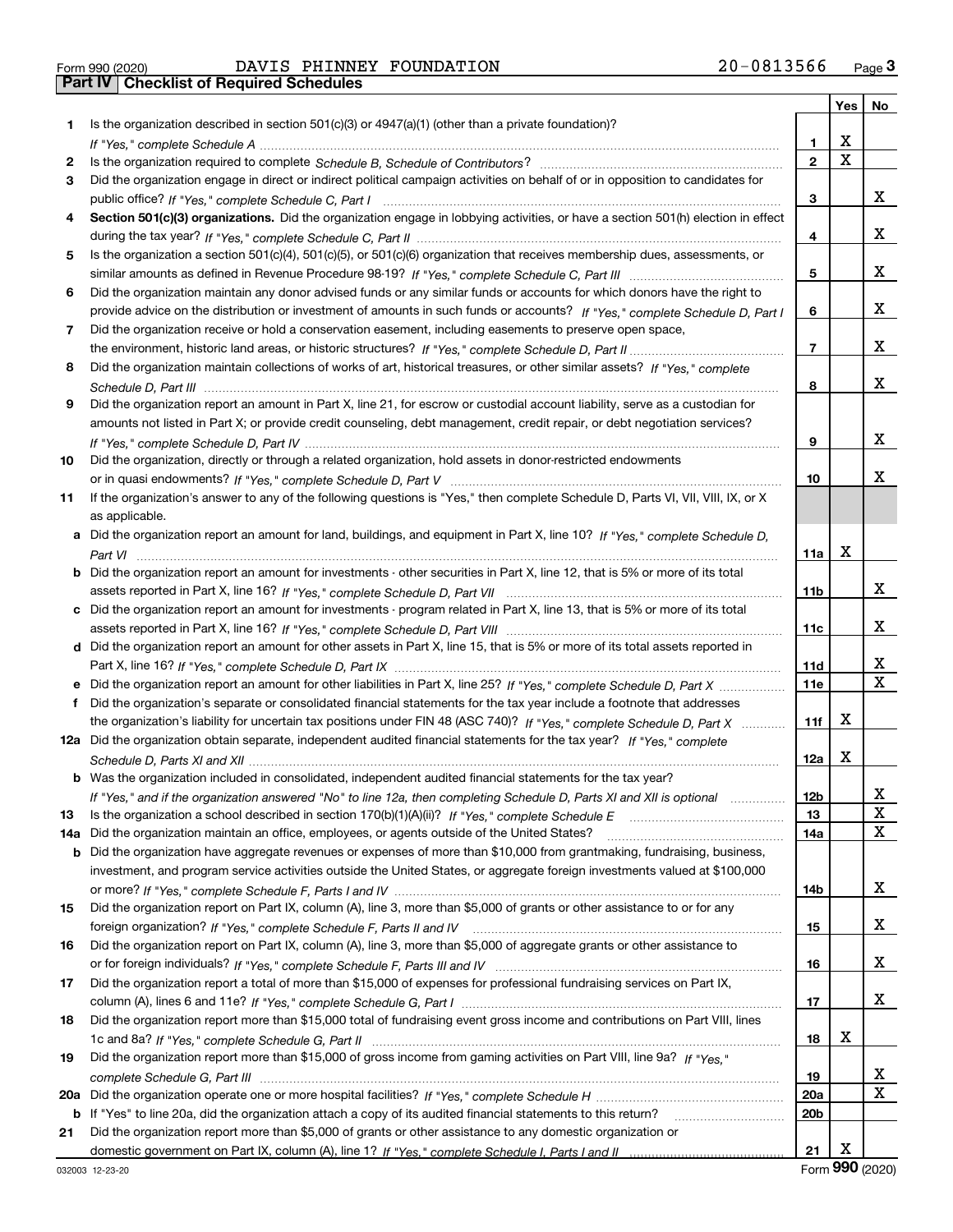|  | Form 990 (2020) |
|--|-----------------|
|  |                 |

*(continued)*

|    |                                                                                                                                                    |                        | Yes | No |
|----|----------------------------------------------------------------------------------------------------------------------------------------------------|------------------------|-----|----|
| 22 | Did the organization report more than \$5,000 of grants or other assistance to or for domestic individuals on                                      |                        |     |    |
|    |                                                                                                                                                    | 22                     |     | x  |
| 23 | Did the organization answer "Yes" to Part VII, Section A, line 3, 4, or 5 about compensation of the organization's current                         |                        |     |    |
|    | and former officers, directors, trustees, key employees, and highest compensated employees? If "Yes," complete                                     |                        |     |    |
|    |                                                                                                                                                    | 23                     |     | х  |
|    | 24a Did the organization have a tax-exempt bond issue with an outstanding principal amount of more than \$100,000 as of the                        |                        |     |    |
|    | last day of the year, that was issued after December 31, 2002? If "Yes," answer lines 24b through 24d and complete                                 |                        |     | х  |
|    | <b>b</b> Did the organization invest any proceeds of tax-exempt bonds beyond a temporary period exception?                                         | 24a<br>24b             |     |    |
|    | c Did the organization maintain an escrow account other than a refunding escrow at any time during the year to defease                             |                        |     |    |
|    | any tax-exempt bonds?                                                                                                                              | 24c                    |     |    |
|    |                                                                                                                                                    | 24d                    |     |    |
|    | 25a Section 501(c)(3), 501(c)(4), and 501(c)(29) organizations. Did the organization engage in an excess benefit                                   |                        |     |    |
|    |                                                                                                                                                    | 25a                    |     | х  |
|    | b Is the organization aware that it engaged in an excess benefit transaction with a disqualified person in a prior year, and                       |                        |     |    |
|    | that the transaction has not been reported on any of the organization's prior Forms 990 or 990-EZ? If "Yes," complete                              |                        |     |    |
|    | Schedule L, Part I                                                                                                                                 | 25b                    |     | х  |
| 26 | Did the organization report any amount on Part X, line 5 or 22, for receivables from or payables to any current                                    |                        |     |    |
|    | or former officer, director, trustee, key employee, creator or founder, substantial contributor, or 35%                                            |                        |     |    |
|    | controlled entity or family member of any of these persons? If "Yes," complete Schedule L, Part II                                                 | 26                     |     | х  |
| 27 | Did the organization provide a grant or other assistance to any current or former officer, director, trustee, key employee,                        |                        |     |    |
|    | creator or founder, substantial contributor or employee thereof, a grant selection committee member, or to a 35% controlled                        |                        |     |    |
|    | entity (including an employee thereof) or family member of any of these persons? If "Yes," complete Schedule L, Part III                           | 27                     |     | х  |
| 28 | Was the organization a party to a business transaction with one of the following parties (see Schedule L, Part IV                                  |                        |     |    |
|    | instructions, for applicable filing thresholds, conditions, and exceptions):                                                                       |                        |     |    |
|    | a A current or former officer, director, trustee, key employee, creator or founder, or substantial contributor? If                                 |                        |     | x  |
|    |                                                                                                                                                    | 28a<br>28 <sub>b</sub> |     | X  |
|    | c A 35% controlled entity of one or more individuals and/or organizations described in lines 28a or 28b? If                                        |                        |     |    |
|    |                                                                                                                                                    | 28c                    |     | х  |
| 29 |                                                                                                                                                    | 29                     |     | X  |
| 30 | Did the organization receive contributions of art, historical treasures, or other similar assets, or qualified conservation                        |                        |     |    |
|    |                                                                                                                                                    | 30                     |     | х  |
| 31 | Did the organization liquidate, terminate, or dissolve and cease operations? If "Yes," complete Schedule N, Part I                                 | 31                     |     | X  |
| 32 | Did the organization sell, exchange, dispose of, or transfer more than 25% of its net assets? If "Yes," complete                                   |                        |     |    |
|    | Schedule N. Part II                                                                                                                                | 32                     |     | х  |
| 33 | Did the organization own 100% of an entity disregarded as separate from the organization under Regulations                                         |                        |     |    |
|    |                                                                                                                                                    | 33                     |     | х  |
| 34 | Was the organization related to any tax-exempt or taxable entity? If "Yes," complete Schedule R, Part II, III, or IV, and                          |                        |     |    |
|    |                                                                                                                                                    | 34                     |     | x  |
|    | 35a Did the organization have a controlled entity within the meaning of section 512(b)(13)?                                                        | <b>35a</b>             |     | x  |
|    | <b>b</b> If "Yes" to line 35a, did the organization receive any payment from or engage in any transaction with a controlled entity                 |                        |     |    |
|    |                                                                                                                                                    | 35 <sub>b</sub>        |     |    |
| 36 | Section 501(c)(3) organizations. Did the organization make any transfers to an exempt non-charitable related organization?                         |                        |     |    |
|    |                                                                                                                                                    | 36                     |     | x  |
| 37 | Did the organization conduct more than 5% of its activities through an entity that is not a related organization                                   |                        |     |    |
|    |                                                                                                                                                    | 37                     |     | x  |
| 38 | Did the organization complete Schedule O and provide explanations in Schedule O for Part VI, lines 11b and 19?                                     | 38                     | х   |    |
|    | Note: All Form 990 filers are required to complete Schedule O<br><b>Statements Regarding Other IRS Filings and Tax Compliance</b><br><b>Part V</b> |                        |     |    |
|    | Check if Schedule O contains a response or note to any line in this Part V                                                                         |                        |     |    |
|    |                                                                                                                                                    |                        | Yes | No |
|    | 26<br>1a                                                                                                                                           |                        |     |    |
|    | 0<br>1b                                                                                                                                            |                        |     |    |
|    | c Did the organization comply with backup withholding rules for reportable payments to vendors and reportable gaming                               |                        |     |    |
|    |                                                                                                                                                    | 1c                     | х   |    |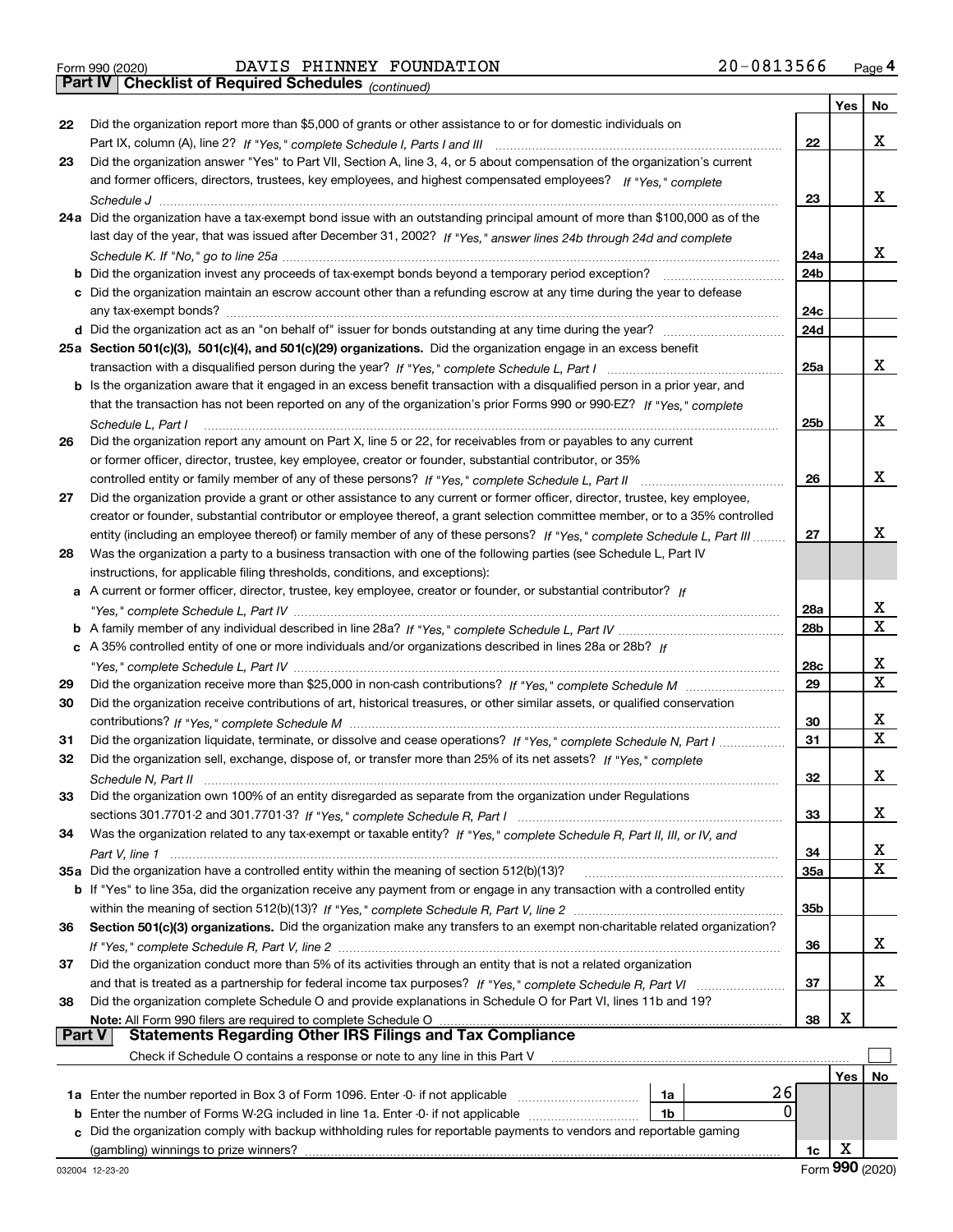|               | 20-0813566<br>DAVIS PHINNEY FOUNDATION<br>Form 990 (2020)                                                                                       |     |            | $Page$ <sup>5</sup> |  |  |  |
|---------------|-------------------------------------------------------------------------------------------------------------------------------------------------|-----|------------|---------------------|--|--|--|
| <b>Part V</b> | Statements Regarding Other IRS Filings and Tax Compliance (continued)                                                                           |     |            |                     |  |  |  |
|               |                                                                                                                                                 |     | Yes        | No                  |  |  |  |
|               | 2a Enter the number of employees reported on Form W-3, Transmittal of Wage and Tax Statements,                                                  |     |            |                     |  |  |  |
|               | 23<br>filed for the calendar year ending with or within the year covered by this return <i>manumumumum</i><br>2a                                |     |            |                     |  |  |  |
|               |                                                                                                                                                 |     |            |                     |  |  |  |
|               |                                                                                                                                                 |     |            |                     |  |  |  |
| За            | Did the organization have unrelated business gross income of \$1,000 or more during the year?                                                   |     |            |                     |  |  |  |
|               |                                                                                                                                                 | 3b  |            |                     |  |  |  |
|               | 4a At any time during the calendar year, did the organization have an interest in, or a signature or other authority over, a                    |     |            |                     |  |  |  |
|               |                                                                                                                                                 | 4a  |            | x                   |  |  |  |
|               | <b>b</b> If "Yes," enter the name of the foreign country $\blacktriangleright$                                                                  |     |            |                     |  |  |  |
|               | See instructions for filing requirements for FinCEN Form 114, Report of Foreign Bank and Financial Accounts (FBAR).                             |     |            |                     |  |  |  |
| 5a            | Was the organization a party to a prohibited tax shelter transaction at any time during the tax year?                                           | 5а  |            | X                   |  |  |  |
| b             |                                                                                                                                                 | 5b  |            | X                   |  |  |  |
| с             |                                                                                                                                                 | 5c  |            |                     |  |  |  |
|               | 6a Does the organization have annual gross receipts that are normally greater than \$100,000, and did the organization solicit                  |     |            |                     |  |  |  |
|               | any contributions that were not tax deductible as charitable contributions?                                                                     | 6a  |            | х                   |  |  |  |
|               | <b>b</b> If "Yes," did the organization include with every solicitation an express statement that such contributions or gifts                   |     |            |                     |  |  |  |
|               | were not tax deductible?                                                                                                                        | 6b  |            |                     |  |  |  |
| 7             | Organizations that may receive deductible contributions under section 170(c).                                                                   |     |            |                     |  |  |  |
| а             | Did the organization receive a payment in excess of \$75 made partly as a contribution and partly for goods and services provided to the payor? | 7a  |            | х                   |  |  |  |
| b             | If "Yes," did the organization notify the donor of the value of the goods or services provided?                                                 | 7b  |            |                     |  |  |  |
| с             | Did the organization sell, exchange, or otherwise dispose of tangible personal property for which it was required                               |     |            |                     |  |  |  |
|               |                                                                                                                                                 | 7c  |            | x                   |  |  |  |
| d             | 7d                                                                                                                                              |     |            |                     |  |  |  |
| е             | Did the organization receive any funds, directly or indirectly, to pay premiums on a personal benefit contract?                                 | 7e  |            |                     |  |  |  |
| f             | Did the organization, during the year, pay premiums, directly or indirectly, on a personal benefit contract?                                    | 7f  |            |                     |  |  |  |
| g             | If the organization received a contribution of qualified intellectual property, did the organization file Form 8899 as required?                | 7g  |            |                     |  |  |  |
| h             | If the organization received a contribution of cars, boats, airplanes, or other vehicles, did the organization file a Form 1098-C?              | 7h  |            |                     |  |  |  |
| 8             | Sponsoring organizations maintaining donor advised funds. Did a donor advised fund maintained by the                                            |     |            |                     |  |  |  |
|               | sponsoring organization have excess business holdings at any time during the year?                                                              | 8   |            |                     |  |  |  |
| 9             | Sponsoring organizations maintaining donor advised funds.                                                                                       |     |            |                     |  |  |  |
| а             | Did the sponsoring organization make any taxable distributions under section 4966?                                                              | 9а  |            |                     |  |  |  |
| b             | Did the sponsoring organization make a distribution to a donor, donor advisor, or related person?                                               | 9b  |            |                     |  |  |  |
| 10            | Section 501(c)(7) organizations. Enter:                                                                                                         |     |            |                     |  |  |  |
| а             | 10a<br>Initiation fees and capital contributions included on Part VIII, line 12 [111] [11] [11] [12] [11] [11] [12] [<br> 10b                   |     |            |                     |  |  |  |
|               | Gross receipts, included on Form 990, Part VIII, line 12, for public use of club facilities                                                     |     |            |                     |  |  |  |
| 11            | Section 501(c)(12) organizations. Enter:                                                                                                        |     |            |                     |  |  |  |
| a<br>b        | Gross income from members or shareholders<br>11a<br>Gross income from other sources (Do not net amounts due or paid to other sources against    |     |            |                     |  |  |  |
|               | amounts due or received from them.)<br>11b                                                                                                      |     |            |                     |  |  |  |
|               | 12a Section 4947(a)(1) non-exempt charitable trusts. Is the organization filing Form 990 in lieu of Form 1041?                                  | 12a |            |                     |  |  |  |
|               | 12b<br><b>b</b> If "Yes," enter the amount of tax-exempt interest received or accrued during the year <i>manument</i>                           |     |            |                     |  |  |  |
| 13            | Section 501(c)(29) qualified nonprofit health insurance issuers.                                                                                |     |            |                     |  |  |  |
|               | a Is the organization licensed to issue qualified health plans in more than one state?                                                          | 13a |            |                     |  |  |  |
|               | Note: See the instructions for additional information the organization must report on Schedule O.                                               |     |            |                     |  |  |  |
|               | <b>b</b> Enter the amount of reserves the organization is required to maintain by the states in which the                                       |     |            |                     |  |  |  |
|               | 13b                                                                                                                                             |     |            |                     |  |  |  |
| с             | 13с                                                                                                                                             |     |            |                     |  |  |  |
| 14a           | Did the organization receive any payments for indoor tanning services during the tax year?                                                      | 14a |            | x                   |  |  |  |
|               | <b>b</b> If "Yes," has it filed a Form 720 to report these payments? If "No," provide an explanation on Schedule O                              | 14b |            |                     |  |  |  |
| 15            | Is the organization subject to the section 4960 tax on payment(s) of more than \$1,000,000 in remuneration or                                   |     |            |                     |  |  |  |
|               |                                                                                                                                                 | 15  |            | х                   |  |  |  |
|               | If "Yes," see instructions and file Form 4720, Schedule N.                                                                                      |     |            |                     |  |  |  |
| 16            | Is the organization an educational institution subject to the section 4968 excise tax on net investment income?                                 | 16  |            | х                   |  |  |  |
|               | If "Yes," complete Form 4720, Schedule O.                                                                                                       |     |            |                     |  |  |  |
|               |                                                                                                                                                 |     | <u>nnn</u> |                     |  |  |  |

Form (2020) **990**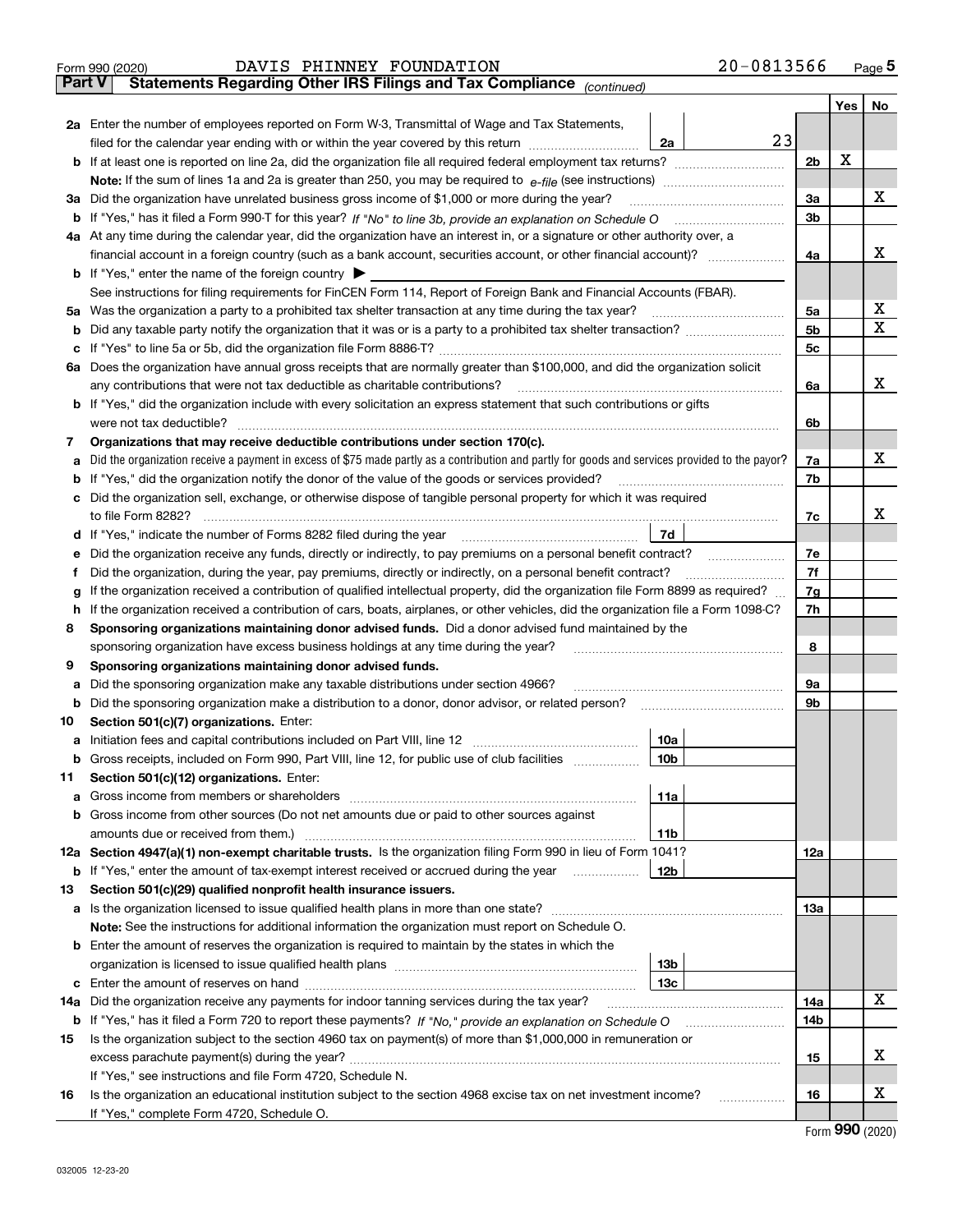|  | Form 990 (2020) |
|--|-----------------|
|  |                 |

### DAVIS PHINNEY FOUNDATION

|  | 20-0813566 |  | Page I |
|--|------------|--|--------|
|  |            |  |        |

*For each "Yes" response to lines 2 through 7b below, and for a "No" response to line 8a, 8b, or 10b below, describe the circumstances, processes, or changes on Schedule O. See instructions.* Form 990 (2020) **CONDATION** DAVIS PHINNEY FOUNDATION **1990 1-800 1-813566** Page 6<br>**Part VI Governance, Management, and Disclosure** For each "Yes" response to lines 2 through 7b below, and for a "No" response

|     | Check if Schedule O contains a response or note to any line in this Part VI                                                                                                                                                    |                 |     | x               |
|-----|--------------------------------------------------------------------------------------------------------------------------------------------------------------------------------------------------------------------------------|-----------------|-----|-----------------|
|     | <b>Section A. Governing Body and Management</b>                                                                                                                                                                                |                 |     |                 |
|     |                                                                                                                                                                                                                                |                 | Yes | No              |
|     | 13<br><b>1a</b> Enter the number of voting members of the governing body at the end of the tax year<br>1a                                                                                                                      |                 |     |                 |
|     | If there are material differences in voting rights among members of the governing body, or if the governing                                                                                                                    |                 |     |                 |
|     | body delegated broad authority to an executive committee or similar committee, explain on Schedule O.                                                                                                                          |                 |     |                 |
| b   | 13<br>Enter the number of voting members included on line 1a, above, who are independent<br>1b                                                                                                                                 |                 |     |                 |
| 2   | Did any officer, director, trustee, or key employee have a family relationship or a business relationship with any other                                                                                                       |                 |     |                 |
|     | officer, director, trustee, or key employee?                                                                                                                                                                                   | $\mathbf{2}$    | X   |                 |
| 3   | Did the organization delegate control over management duties customarily performed by or under the direct supervision                                                                                                          |                 |     |                 |
|     | of officers, directors, trustees, or key employees to a management company or other person?                                                                                                                                    | 3               |     | х               |
| 4   | Did the organization make any significant changes to its governing documents since the prior Form 990 was filed?                                                                                                               | 4               |     | $\mathbf X$     |
| 5   |                                                                                                                                                                                                                                | 5               |     | $\mathbf X$     |
| 6   | Did the organization have members or stockholders?                                                                                                                                                                             | 6               |     | $\mathbf X$     |
| 7a  | Did the organization have members, stockholders, or other persons who had the power to elect or appoint one or                                                                                                                 |                 |     |                 |
|     | more members of the governing body?                                                                                                                                                                                            | 7a              |     | х               |
|     | <b>b</b> Are any governance decisions of the organization reserved to (or subject to approval by) members, stockholders, or                                                                                                    |                 |     |                 |
|     | persons other than the governing body?                                                                                                                                                                                         | 7b              |     | х               |
| 8   | Did the organization contemporaneously document the meetings held or written actions undertaken during the year by the following:                                                                                              |                 |     |                 |
| a   |                                                                                                                                                                                                                                | 8a              | X   |                 |
| b   |                                                                                                                                                                                                                                | 8b              | X   |                 |
| 9   | Is there any officer, director, trustee, or key employee listed in Part VII, Section A, who cannot be reached at the                                                                                                           |                 |     |                 |
|     |                                                                                                                                                                                                                                | 9               |     | x               |
|     | <b>Section B. Policies</b> (This Section B requests information about policies not required by the Internal Revenue Code.)                                                                                                     |                 |     |                 |
|     |                                                                                                                                                                                                                                |                 | Yes | No              |
|     |                                                                                                                                                                                                                                | 10a             |     | х               |
|     | <b>b</b> If "Yes," did the organization have written policies and procedures governing the activities of such chapters, affiliates,                                                                                            |                 |     |                 |
|     | and branches to ensure their operations are consistent with the organization's exempt purposes?                                                                                                                                | 10 <sub>b</sub> |     |                 |
|     | 11a Has the organization provided a complete copy of this Form 990 to all members of its governing body before filing the form?                                                                                                | 11a             | X   |                 |
| b   | Describe in Schedule O the process, if any, used by the organization to review this Form 990.                                                                                                                                  |                 |     |                 |
| 12a |                                                                                                                                                                                                                                | 12a             | X   |                 |
| b   |                                                                                                                                                                                                                                | 12 <sub>b</sub> | X   |                 |
|     | c Did the organization regularly and consistently monitor and enforce compliance with the policy? If "Yes." describe                                                                                                           |                 |     |                 |
|     | in Schedule O how this was done measured and the control of the control of the state of the control of the control of the control of the control of the control of the control of the control of the control of the control of | 12c             | X   |                 |
| 13  | Did the organization have a written whistleblower policy?                                                                                                                                                                      | 13              | X   |                 |
| 14  | Did the organization have a written document retention and destruction policy? manufactured and the organization have a written document retention and destruction policy?                                                     | 14              | X   |                 |
| 15  | Did the process for determining compensation of the following persons include a review and approval by independent                                                                                                             |                 |     |                 |
|     | persons, comparability data, and contemporaneous substantiation of the deliberation and decision?                                                                                                                              |                 |     |                 |
|     | a The organization's CEO, Executive Director, or top management official manufactured content content of the organization's CEO, Executive Director, or top management official manufactured content of the state of the state | 15a             | х   |                 |
|     |                                                                                                                                                                                                                                | 15 <sub>b</sub> | X   |                 |
|     | If "Yes" to line 15a or 15b, describe the process in Schedule O (see instructions).                                                                                                                                            |                 |     |                 |
|     | 16a Did the organization invest in, contribute assets to, or participate in a joint venture or similar arrangement with a                                                                                                      |                 |     |                 |
|     | taxable entity during the year?                                                                                                                                                                                                | 16a             |     | х               |
|     | b If "Yes," did the organization follow a written policy or procedure requiring the organization to evaluate its participation                                                                                                 |                 |     |                 |
|     | in joint venture arrangements under applicable federal tax law, and take steps to safeguard the organization's                                                                                                                 |                 |     |                 |
|     | exempt status with respect to such arrangements?                                                                                                                                                                               | 16b             |     |                 |
|     | <b>Section C. Disclosure</b>                                                                                                                                                                                                   |                 |     |                 |
| 17  | List the states with which a copy of this Form 990 is required to be filed $\blacktriangleright$ AL, AR, CA, CO, CT, DC, FL, GA, HI, IA, IL, KS                                                                                |                 |     |                 |
| 18  | Section 6104 requires an organization to make its Forms 1023 (1024 or 1024-A, if applicable), 990, and 990-T (Section 501(c)(3)s only) available                                                                               |                 |     |                 |
|     | for public inspection. Indicate how you made these available. Check all that apply.                                                                                                                                            |                 |     |                 |
|     | $X$ Own website<br>$X$ Another's website<br>$X$ Upon request<br>Other (explain on Schedule O)                                                                                                                                  |                 |     |                 |
| 19  | Describe on Schedule O whether (and if so, how) the organization made its governing documents, conflict of interest policy, and financial                                                                                      |                 |     |                 |
|     | statements available to the public during the tax year.                                                                                                                                                                        |                 |     |                 |
| 20  | State the name, address, and telephone number of the person who possesses the organization's books and records                                                                                                                 |                 |     |                 |
|     | THE ORGANIZATION - 866-358-0285                                                                                                                                                                                                |                 |     |                 |
|     | 357 S MCCASLIN BOULEVARD, SUITE 105, LOUISVILLE,<br>80027<br>CO                                                                                                                                                                |                 |     |                 |
|     | SEE SCHEDULE O FOR FULL LIST OF STATES<br>032006 12-23-20                                                                                                                                                                      |                 |     | Form 990 (2020) |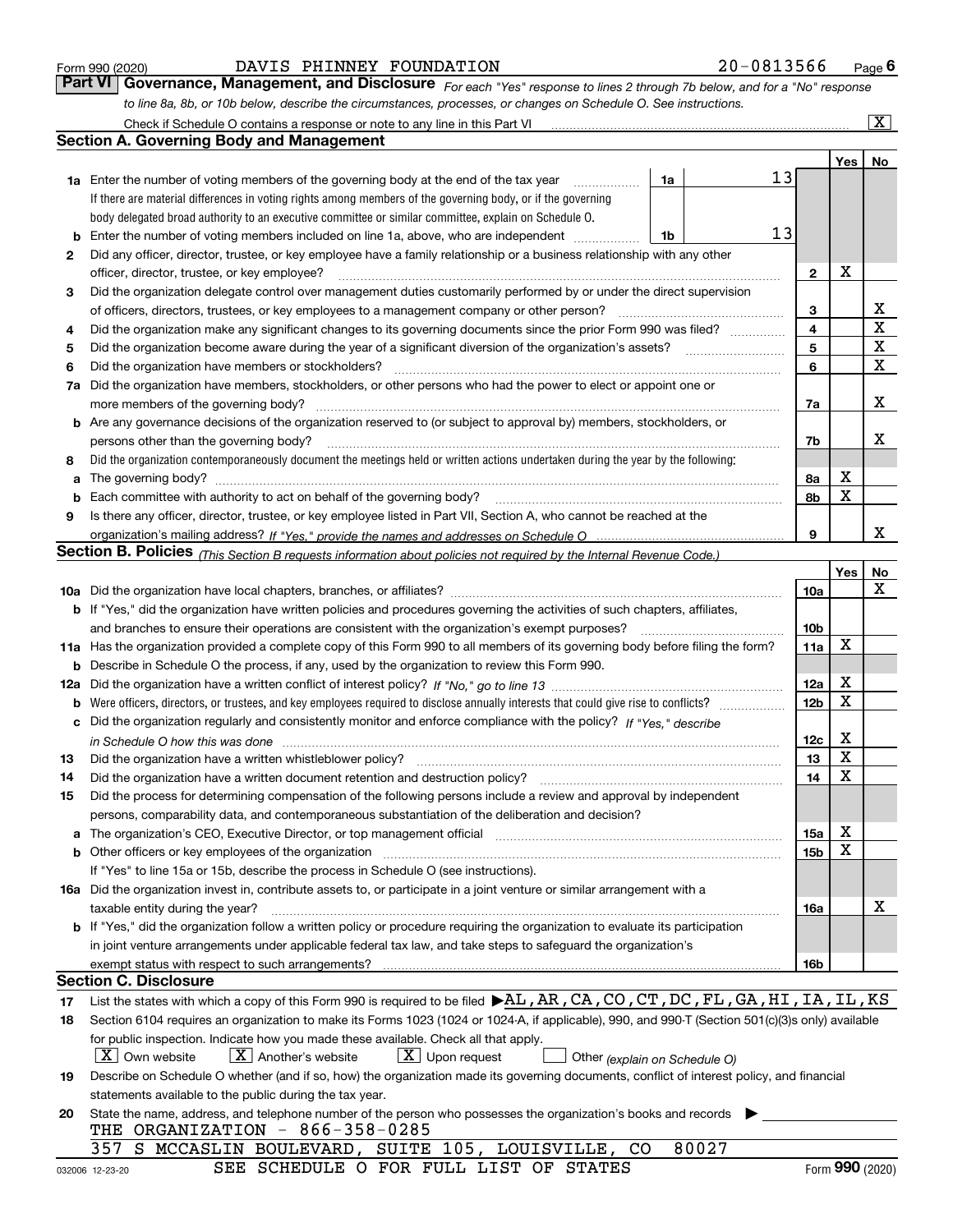$\mathcal{L}^{\text{max}}$ 

# **7Part VII Compensation of Officers, Directors, Trustees, Key Employees, Highest Compensated Employees, and Independent Contractors**

Check if Schedule O contains a response or note to any line in this Part VII

**Section A. Officers, Directors, Trustees, Key Employees, and Highest Compensated Employees**

**1a**  Complete this table for all persons required to be listed. Report compensation for the calendar year ending with or within the organization's tax year. **•** List all of the organization's current officers, directors, trustees (whether individuals or organizations), regardless of amount of compensation.

Enter -0- in columns (D), (E), and (F) if no compensation was paid.

 $\bullet$  List all of the organization's  $\,$ current key employees, if any. See instructions for definition of "key employee."

**•** List the organization's five current highest compensated employees (other than an officer, director, trustee, or key employee) who received reportable compensation (Box 5 of Form W-2 and/or Box 7 of Form 1099-MISC) of more than \$100,000 from the organization and any related organizations.

**•** List all of the organization's former officers, key employees, and highest compensated employees who received more than \$100,000 of reportable compensation from the organization and any related organizations.

**former directors or trustees**  ¥ List all of the organization's that received, in the capacity as a former director or trustee of the organization, more than \$10,000 of reportable compensation from the organization and any related organizations.

See instructions for the order in which to list the persons above.

Check this box if neither the organization nor any related organization compensated any current officer, director, or trustee.  $\mathcal{L}^{\text{max}}$ 

| (A)                             | (B)                  | (C)                                     |                                                                  |                         |              |                                 |        | (D)             | (E)             | (F)                         |
|---------------------------------|----------------------|-----------------------------------------|------------------------------------------------------------------|-------------------------|--------------|---------------------------------|--------|-----------------|-----------------|-----------------------------|
| Name and title                  | Average              | Position<br>(do not check more than one |                                                                  |                         |              |                                 |        | Reportable      | Reportable      | Estimated                   |
|                                 | hours per            |                                         | box, unless person is both an<br>officer and a director/trustee) |                         |              |                                 |        | compensation    | compensation    | amount of                   |
|                                 | week                 |                                         |                                                                  |                         |              |                                 |        | from            | from related    | other                       |
|                                 | (list any            |                                         |                                                                  |                         |              |                                 |        | the             | organizations   | compensation                |
|                                 | hours for<br>related |                                         |                                                                  |                         |              |                                 |        | organization    | (W-2/1099-MISC) | from the                    |
|                                 | organizations        |                                         |                                                                  |                         |              |                                 |        | (W-2/1099-MISC) |                 | organization<br>and related |
|                                 | below                |                                         |                                                                  |                         |              |                                 |        |                 |                 | organizations               |
|                                 | line)                | Individual trustee or director          | In stitutional trustee                                           | Officer                 | Key employee | Highest compensated<br>employee | Former |                 |                 |                             |
| CONNIE CARPENTER PHINNEY<br>(1) | 8.00                 |                                         |                                                                  |                         |              |                                 |        |                 |                 |                             |
| <b>BOARD CHAIR</b>              |                      | $\mathbf x$                             |                                                                  | $\mathbf X$             |              |                                 |        | 0.              | $\mathbf 0$ .   | $0_{.}$                     |
| DAVIS PHINNEY<br>(2)            | 5.00                 |                                         |                                                                  |                         |              |                                 |        |                 |                 |                             |
| BOARD VICE CHAIR                |                      | $\mathbf X$                             |                                                                  | $\mathbf X$             |              |                                 |        | 0.              | 0.              | $\mathbf 0$ .               |
| STEPHEN CHASE<br>(3)            | 4.00                 |                                         |                                                                  |                         |              |                                 |        |                 |                 |                             |
| <b>TREASURER</b>                |                      | $\mathbf X$                             |                                                                  | $\rm X$                 |              |                                 |        | 0.              | $\mathbf 0$ .   | $\mathbf 0$ .               |
| (4) DAVID LEVENTHAL             | 2.00                 |                                         |                                                                  |                         |              |                                 |        |                 |                 |                             |
| <b>SECRETARY</b>                |                      | $\mathbf x$                             |                                                                  | $\overline{\mathbf{X}}$ |              |                                 |        | 0.              | 0.              | $\mathbf 0$ .               |
| (5) KARA BEASLEY                | 2.00                 |                                         |                                                                  |                         |              |                                 |        |                 |                 |                             |
| <b>DIRECTOR</b>                 |                      | $\mathbf X$                             |                                                                  |                         |              |                                 |        | 0.              | $\mathbf 0$ .   | $0_{.}$                     |
| (6)<br>SOANIA MATHUR            | 2.00                 |                                         |                                                                  |                         |              |                                 |        |                 |                 |                             |
| <b>DIRECTOR</b>                 |                      | $\mathbf X$                             |                                                                  |                         |              |                                 |        | 0.              | $\mathbf 0$ .   | $0_{.}$                     |
| (7)<br><b>GLEN SIBLEY</b>       | 2.00                 |                                         |                                                                  |                         |              |                                 |        |                 |                 |                             |
| <b>DIRECTOR</b>                 |                      | $\mathbf x$                             |                                                                  |                         |              |                                 |        | 0.              | $\mathbf 0$ .   | $0_{.}$                     |
| (8) ERICA BORENSTEIN            | 2.00                 |                                         |                                                                  |                         |              |                                 |        |                 |                 |                             |
| <b>DIRECTOR</b>                 |                      | $\mathbf x$                             |                                                                  |                         |              |                                 |        | 0.              | 0.              | $\mathbf 0$ .               |
| (9) KEVIN KWOK                  | 2.00                 |                                         |                                                                  |                         |              |                                 |        |                 |                 |                             |
| <b>DIRECTOR</b>                 |                      | $\mathbf x$                             |                                                                  |                         |              |                                 |        | $0$ .           | 0.              | $0_{.}$                     |
| (10) HELEN BRONTE-STEWART       | 2.00                 |                                         |                                                                  |                         |              |                                 |        |                 |                 |                             |
| <b>DIRECTOR</b>                 |                      | $\mathbf x$                             |                                                                  |                         |              |                                 |        | 0.              | 0.              | $0_{.}$                     |
| (11) PETER SCHMIDT              | 2.00                 |                                         |                                                                  |                         |              |                                 |        |                 |                 |                             |
| <b>DIRECTOR</b>                 |                      | $\mathbf x$                             |                                                                  |                         |              |                                 |        | $\mathbf 0$ .   | $\mathbf 0$ .   | $0_{.}$                     |
| (12) BRANDON HALCOTT            | 2.00                 |                                         |                                                                  |                         |              |                                 |        |                 |                 |                             |
| <b>DIRECTOR</b>                 |                      | $\mathbf x$                             |                                                                  |                         |              |                                 |        | 0.              | 0.              | $0_{.}$                     |
| (13) JEFF PARR                  | 2.00                 |                                         |                                                                  |                         |              |                                 |        |                 |                 |                             |
| <b>DIRECTOR</b>                 |                      | $\mathbf X$                             |                                                                  |                         |              |                                 |        | 0.              | 0.              | $\mathbf 0$ .               |
| (14) POLLY DAWKINS              | 40.00                |                                         |                                                                  |                         |              |                                 |        |                 |                 |                             |
| EXECUTIVE DIRECTOR              |                      |                                         |                                                                  | $\overline{\textbf{X}}$ |              |                                 |        | 108,940.        | 0.              | 2,179.                      |
|                                 |                      |                                         |                                                                  |                         |              |                                 |        |                 |                 |                             |
|                                 |                      |                                         |                                                                  |                         |              |                                 |        |                 |                 |                             |
|                                 |                      |                                         |                                                                  |                         |              |                                 |        |                 |                 |                             |
|                                 |                      |                                         |                                                                  |                         |              |                                 |        |                 |                 |                             |
|                                 |                      |                                         |                                                                  |                         |              |                                 |        |                 |                 |                             |
|                                 |                      |                                         |                                                                  |                         |              |                                 |        |                 |                 |                             |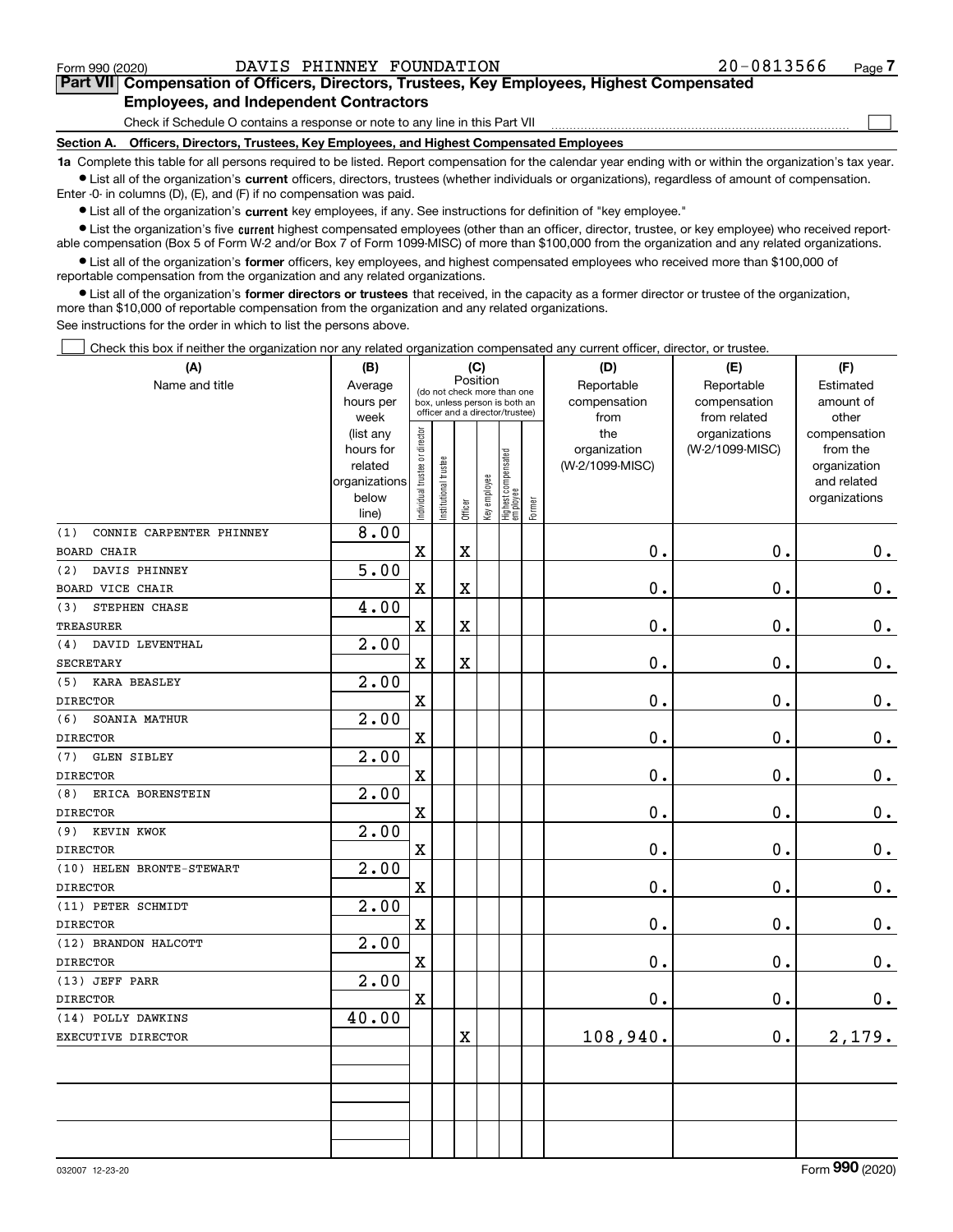|              | DAVIS PHINNEY FOUNDATION<br>Form 990 (2020)                                                                                                                                                                                                                         |  |                                                                                                                           |                       |         |              |                                 |        |                                           | 20-0813566                                        |                                        |     |                                                                          | Page 8  |
|--------------|---------------------------------------------------------------------------------------------------------------------------------------------------------------------------------------------------------------------------------------------------------------------|--|---------------------------------------------------------------------------------------------------------------------------|-----------------------|---------|--------------|---------------------------------|--------|-------------------------------------------|---------------------------------------------------|----------------------------------------|-----|--------------------------------------------------------------------------|---------|
|              | <b>Part VII</b><br>Section A. Officers, Directors, Trustees, Key Employees, and Highest Compensated Employees (continued)                                                                                                                                           |  |                                                                                                                           |                       |         |              |                                 |        |                                           |                                                   |                                        |     |                                                                          |         |
|              | (A)<br>Average<br>Name and title<br>hours per<br>week                                                                                                                                                                                                               |  | (B)<br>(C)<br>Position<br>(do not check more than one<br>box, unless person is both an<br>officer and a director/trustee) |                       |         |              |                                 |        | (D)<br>Reportable<br>compensation<br>from | (E)<br>Reportable<br>compensation<br>from related | (F)<br>Estimated<br>amount of<br>other |     |                                                                          |         |
|              | (list any<br>hours for<br>related<br>organizations<br>below<br>line)                                                                                                                                                                                                |  |                                                                                                                           | Institutional trustee | Officer | Key employee | Highest compensated<br>employee | Former | the<br>organization<br>(W-2/1099-MISC)    | organizations<br>(W-2/1099-MISC)                  |                                        |     | compensation<br>from the<br>organization<br>and related<br>organizations |         |
|              |                                                                                                                                                                                                                                                                     |  |                                                                                                                           |                       |         |              |                                 |        |                                           |                                                   |                                        |     |                                                                          |         |
|              |                                                                                                                                                                                                                                                                     |  |                                                                                                                           |                       |         |              |                                 |        |                                           |                                                   |                                        |     |                                                                          |         |
|              |                                                                                                                                                                                                                                                                     |  |                                                                                                                           |                       |         |              |                                 |        |                                           |                                                   |                                        |     |                                                                          |         |
|              |                                                                                                                                                                                                                                                                     |  |                                                                                                                           |                       |         |              |                                 |        |                                           |                                                   |                                        |     |                                                                          |         |
|              |                                                                                                                                                                                                                                                                     |  |                                                                                                                           |                       |         |              |                                 |        |                                           |                                                   |                                        |     |                                                                          |         |
|              |                                                                                                                                                                                                                                                                     |  |                                                                                                                           |                       |         |              |                                 |        |                                           |                                                   |                                        |     |                                                                          |         |
|              |                                                                                                                                                                                                                                                                     |  |                                                                                                                           |                       |         |              |                                 |        |                                           |                                                   |                                        |     |                                                                          |         |
|              | 1b Subtotal                                                                                                                                                                                                                                                         |  |                                                                                                                           |                       |         |              |                                 |        | 108,940.                                  |                                                   | 0.                                     |     |                                                                          | 2,179.  |
| c<br>d       | Total from continuation sheets to Part VII, Section A<br>Total (add lines 1b and 1c).                                                                                                                                                                               |  |                                                                                                                           |                       |         |              |                                 |        | $0$ .<br>108,940.                         |                                                   | $\overline{0}$ .<br>$\overline{0}$ .   |     | 2,179.                                                                   | 0.      |
| $\mathbf{2}$ | Total number of individuals (including but not limited to those listed above) who received more than \$100,000 of reportable<br>compensation from the organization $\blacktriangleright$                                                                            |  |                                                                                                                           |                       |         |              |                                 |        |                                           |                                                   |                                        |     |                                                                          | l       |
| з            | Did the organization list any former officer, director, trustee, key employee, or highest compensated employee on                                                                                                                                                   |  |                                                                                                                           |                       |         |              |                                 |        |                                           |                                                   |                                        | З   | Yes                                                                      | No<br>x |
| 4            | line 1a? If "Yes," complete Schedule J for such individual manufactured contained and the Yes," complete Schedule J for such individual<br>For any individual listed on line 1a, is the sum of reportable compensation and other compensation from the organization |  |                                                                                                                           |                       |         |              |                                 |        |                                           |                                                   |                                        | 4   |                                                                          | x       |
| 5            | Did any person listed on line 1a receive or accrue compensation from any unrelated organization or individual for services                                                                                                                                          |  |                                                                                                                           |                       |         |              |                                 |        |                                           |                                                   |                                        | 5   |                                                                          | x       |
|              | <b>Section B. Independent Contractors</b>                                                                                                                                                                                                                           |  |                                                                                                                           |                       |         |              |                                 |        |                                           |                                                   |                                        |     |                                                                          |         |
| 1            | Complete this table for your five highest compensated independent contractors that received more than \$100,000 of compensation from<br>the organization. Report compensation for the calendar year ending with or within the organization's tax year.<br>(A)       |  |                                                                                                                           |                       |         |              |                                 |        | (B)                                       |                                                   |                                        | (C) |                                                                          |         |
|              | Name and business address<br>Description of services<br><b>NONE</b>                                                                                                                                                                                                 |  |                                                                                                                           |                       |         |              |                                 |        |                                           |                                                   | Compensation                           |     |                                                                          |         |
|              |                                                                                                                                                                                                                                                                     |  |                                                                                                                           |                       |         |              |                                 |        |                                           |                                                   |                                        |     |                                                                          |         |
|              |                                                                                                                                                                                                                                                                     |  |                                                                                                                           |                       |         |              |                                 |        |                                           |                                                   |                                        |     |                                                                          |         |
|              |                                                                                                                                                                                                                                                                     |  |                                                                                                                           |                       |         |              |                                 |        |                                           |                                                   |                                        |     |                                                                          |         |
|              |                                                                                                                                                                                                                                                                     |  |                                                                                                                           |                       |         |              |                                 |        |                                           |                                                   |                                        |     |                                                                          |         |
| 2            | Total number of independent contractors (including but not limited to those listed above) who received more than<br>\$100,000 of compensation from the organization                                                                                                 |  |                                                                                                                           |                       |         | 0            |                                 |        |                                           |                                                   |                                        |     |                                                                          |         |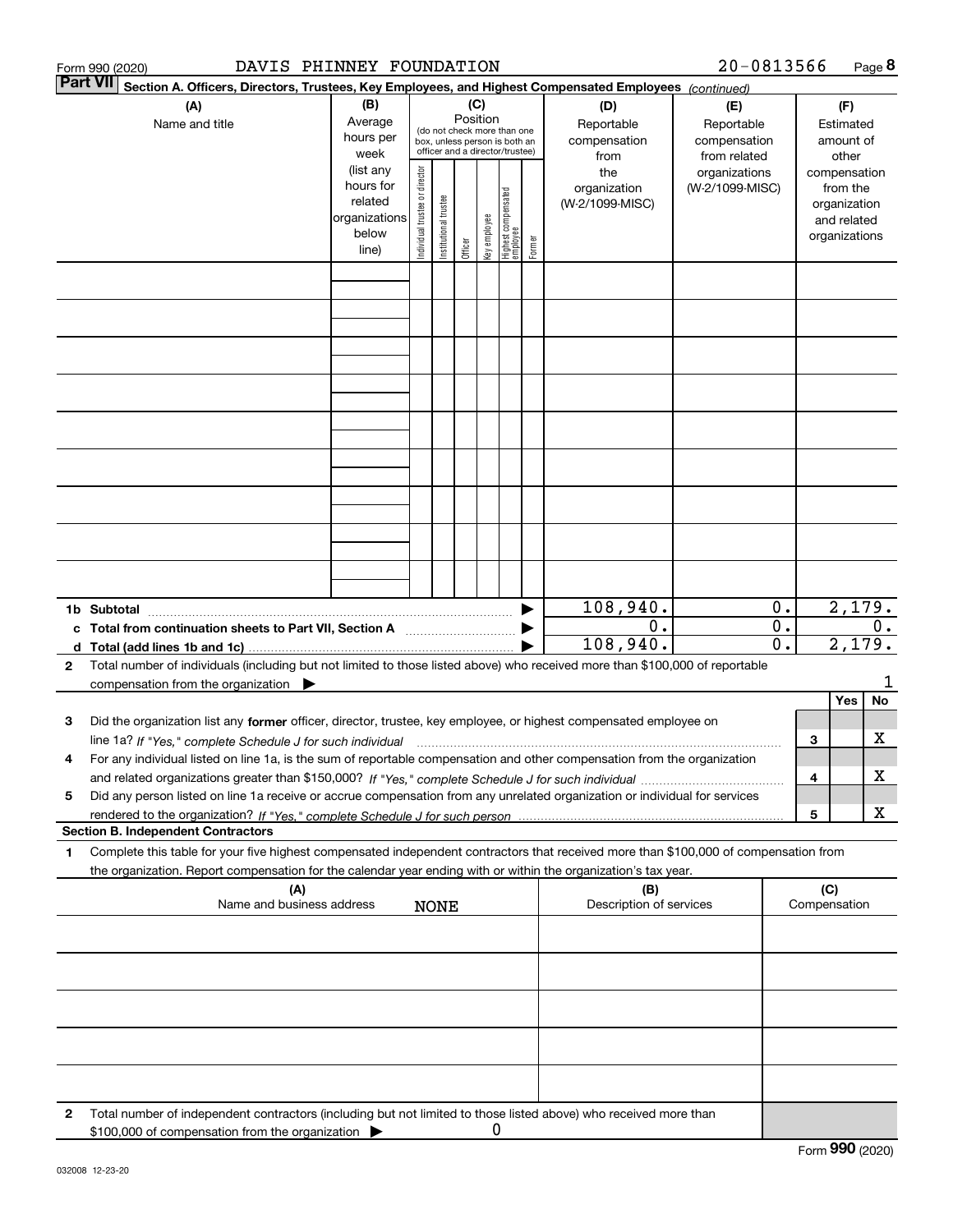|                                                           |    |     | Form 990 (2020)                                                                                                      |    |                 | DAVIS PHINNEY FOUNDATION |                                                 |                                              | 20-0813566                                        | Page 9                                                          |
|-----------------------------------------------------------|----|-----|----------------------------------------------------------------------------------------------------------------------|----|-----------------|--------------------------|-------------------------------------------------|----------------------------------------------|---------------------------------------------------|-----------------------------------------------------------------|
| <b>Part VIII</b>                                          |    |     | <b>Statement of Revenue</b>                                                                                          |    |                 |                          |                                                 |                                              |                                                   |                                                                 |
|                                                           |    |     | Check if Schedule O contains a response or note to any line in this Part VIII                                        |    |                 |                          |                                                 |                                              |                                                   |                                                                 |
|                                                           |    |     |                                                                                                                      |    |                 |                          | (A)<br>Total revenue                            | (B)<br>Related or exempt<br>function revenue | $\overline{(C)}$<br>Unrelated<br>business revenue | (D)<br>Revenue excluded<br>from tax under<br>sections 512 - 514 |
|                                                           |    |     | 1 a Federated campaigns                                                                                              |    | 1a              |                          |                                                 |                                              |                                                   |                                                                 |
| Contributions, Gifts, Grants<br>and Other Similar Amounts |    | b   | Membership dues                                                                                                      |    | 1 <sub>b</sub>  |                          |                                                 |                                              |                                                   |                                                                 |
|                                                           |    | c   | Fundraising events                                                                                                   |    | 1 <sub>c</sub>  | 707,670.                 |                                                 |                                              |                                                   |                                                                 |
|                                                           |    |     | d Related organizations                                                                                              |    | 1 <sub>d</sub>  |                          |                                                 |                                              |                                                   |                                                                 |
|                                                           |    |     | Government grants (contributions)                                                                                    |    | 1e              | $\overline{229, 335}$ .  |                                                 |                                              |                                                   |                                                                 |
|                                                           |    |     | All other contributions, gifts, grants, and                                                                          |    |                 |                          |                                                 |                                              |                                                   |                                                                 |
|                                                           |    |     | similar amounts not included above                                                                                   |    | 1f              | 1,977,353.               |                                                 |                                              |                                                   |                                                                 |
|                                                           |    | g   | Noncash contributions included in lines 1a-1f                                                                        |    | $1g$ \$         | $\overline{5,535}$ .     |                                                 |                                              |                                                   |                                                                 |
|                                                           |    |     |                                                                                                                      |    |                 |                          | 2,914,358.                                      |                                              |                                                   |                                                                 |
|                                                           |    |     |                                                                                                                      |    |                 | <b>Business Code</b>     |                                                 |                                              |                                                   |                                                                 |
|                                                           |    |     | 2 a SPONSORSHIPS                                                                                                     |    |                 | 541900                   | 1, 298, 325.1, 298, 325.                        |                                              |                                                   |                                                                 |
| Program Service<br>Revenue                                |    | b   |                                                                                                                      |    |                 |                          |                                                 |                                              |                                                   |                                                                 |
|                                                           |    | c   | <u> 1989 - Johann John Stein, markin fizzar eta idazlea (</u>                                                        |    |                 |                          |                                                 |                                              |                                                   |                                                                 |
|                                                           |    | d   | <u> 1989 - Johann Barbara, martin amerikan basar dan berasal dalam basa dan berasal dalam basar dalam basa dalam</u> |    |                 |                          |                                                 |                                              |                                                   |                                                                 |
|                                                           |    |     |                                                                                                                      |    |                 |                          |                                                 |                                              |                                                   |                                                                 |
|                                                           |    |     | f All other program service revenue                                                                                  |    |                 |                          |                                                 |                                              |                                                   |                                                                 |
|                                                           |    |     |                                                                                                                      |    |                 |                          | $\blacktriangleright$ 1,298,325.                |                                              |                                                   |                                                                 |
|                                                           | 3  |     | Investment income (including dividends, interest, and                                                                |    |                 |                          |                                                 |                                              |                                                   |                                                                 |
|                                                           |    |     |                                                                                                                      |    |                 |                          | 19,875.                                         |                                              |                                                   | 19,875.                                                         |
|                                                           | 4  |     | Income from investment of tax-exempt bond proceeds                                                                   |    |                 |                          |                                                 |                                              |                                                   |                                                                 |
|                                                           | 5  |     |                                                                                                                      |    |                 |                          |                                                 |                                              |                                                   |                                                                 |
|                                                           |    |     |                                                                                                                      |    | (i) Real        | (ii) Personal            |                                                 |                                              |                                                   |                                                                 |
|                                                           |    |     | 6 a Gross rents                                                                                                      | 6a |                 |                          |                                                 |                                              |                                                   |                                                                 |
|                                                           |    | b   | Less: rental expenses                                                                                                | 6b |                 |                          |                                                 |                                              |                                                   |                                                                 |
|                                                           |    | c   | Rental income or (loss)                                                                                              | 6с |                 |                          |                                                 |                                              |                                                   |                                                                 |
|                                                           |    |     | d Net rental income or (loss)                                                                                        |    |                 |                          |                                                 |                                              |                                                   |                                                                 |
|                                                           |    |     | 7 a Gross amount from sales of                                                                                       |    | (i) Securities  | (ii) Other               |                                                 |                                              |                                                   |                                                                 |
|                                                           |    |     | assets other than inventory                                                                                          | 7a |                 |                          |                                                 |                                              |                                                   |                                                                 |
|                                                           |    |     | <b>b</b> Less: cost or other basis                                                                                   |    |                 |                          |                                                 |                                              |                                                   |                                                                 |
|                                                           |    |     | and sales expenses                                                                                                   | 7b |                 |                          |                                                 |                                              |                                                   |                                                                 |
| evenue                                                    |    |     | c Gain or (loss)                                                                                                     | 7c |                 |                          |                                                 |                                              |                                                   |                                                                 |
|                                                           |    |     |                                                                                                                      |    |                 |                          |                                                 |                                              |                                                   |                                                                 |
| Œ                                                         |    |     | 8 a Gross income from fundraising events (not                                                                        |    |                 |                          |                                                 |                                              |                                                   |                                                                 |
| Other                                                     |    |     | including \$ $707,670$ of                                                                                            |    |                 |                          |                                                 |                                              |                                                   |                                                                 |
|                                                           |    |     | contributions reported on line 1c). See                                                                              |    |                 |                          |                                                 |                                              |                                                   |                                                                 |
|                                                           |    |     |                                                                                                                      |    | 8a              | 5,975.                   |                                                 |                                              |                                                   |                                                                 |
|                                                           |    |     | <b>b</b> Less: direct expenses <i></i>                                                                               |    | 8 <sub>b</sub>  | 66,594.                  |                                                 |                                              |                                                   |                                                                 |
|                                                           |    |     | c Net income or (loss) from fundraising events                                                                       |    |                 | .                        | $-60,619.$                                      |                                              |                                                   | $-60,619.$                                                      |
|                                                           |    |     | 9 a Gross income from gaming activities. See                                                                         |    |                 |                          |                                                 |                                              |                                                   |                                                                 |
|                                                           |    |     |                                                                                                                      |    | 9a              |                          |                                                 |                                              |                                                   |                                                                 |
|                                                           |    |     |                                                                                                                      |    | 9 <sub>b</sub>  |                          |                                                 |                                              |                                                   |                                                                 |
|                                                           |    |     | c Net income or (loss) from gaming activities                                                                        |    |                 |                          |                                                 |                                              |                                                   |                                                                 |
|                                                           |    |     | 10 a Gross sales of inventory, less returns                                                                          |    |                 |                          |                                                 |                                              |                                                   |                                                                 |
|                                                           |    |     |                                                                                                                      |    | 10a             |                          |                                                 |                                              |                                                   |                                                                 |
|                                                           |    |     | <b>b</b> Less: cost of goods sold                                                                                    |    | 10 <sub>b</sub> |                          |                                                 |                                              |                                                   |                                                                 |
|                                                           |    |     | c Net income or (loss) from sales of inventory                                                                       |    |                 |                          |                                                 |                                              |                                                   |                                                                 |
|                                                           |    |     |                                                                                                                      |    |                 | <b>Business Code</b>     |                                                 |                                              |                                                   |                                                                 |
|                                                           |    | 11a | <u> 1989 - Johann Barbara, martxa alemaniar amerikan a</u>                                                           |    |                 |                          |                                                 |                                              |                                                   |                                                                 |
|                                                           |    | b   | the control of the control of the control of the control of the control of the control of                            |    |                 |                          |                                                 |                                              |                                                   |                                                                 |
| Revenue                                                   |    | с   | the contract of the contract of the contract of the contract of the contract of                                      |    |                 |                          |                                                 |                                              |                                                   |                                                                 |
| Miscellaneous                                             |    |     |                                                                                                                      |    |                 |                          |                                                 |                                              |                                                   |                                                                 |
|                                                           |    |     |                                                                                                                      |    |                 |                          |                                                 |                                              |                                                   |                                                                 |
|                                                           | 12 |     |                                                                                                                      |    |                 |                          | $\blacktriangleright$ 4, 171, 939. 1, 298, 325. |                                              | 0.1                                               | $-40,744$ .                                                     |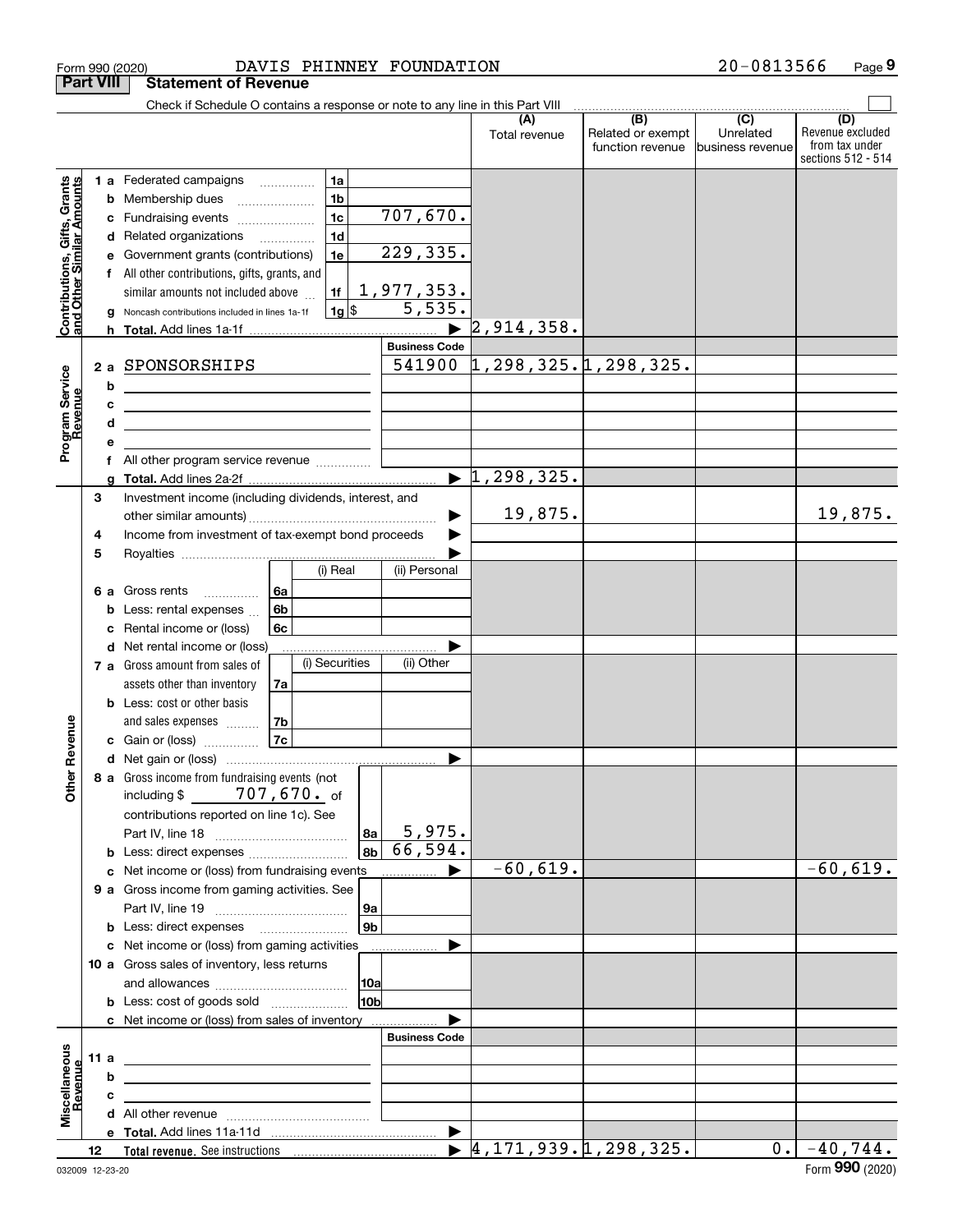Form 990 (2020) Page **Part IX Statement of Functional Expenses** DAVIS PHINNEY FOUNDATION 20-0813566

*Section 501(c)(3) and 501(c)(4) organizations must complete all columns. All other organizations must complete column (A).*

|              | Do not include amounts reported on lines 6b,<br>7b, 8b, 9b, and 10b of Part VIII.                                                                                                                          | (A)<br>Total expenses | (B)<br>Program service<br>expenses | $\overline{C}$<br>Management and<br>general expenses | (D)<br>Fundraising<br>expenses |
|--------------|------------------------------------------------------------------------------------------------------------------------------------------------------------------------------------------------------------|-----------------------|------------------------------------|------------------------------------------------------|--------------------------------|
| 1            | Grants and other assistance to domestic organizations                                                                                                                                                      |                       |                                    |                                                      |                                |
|              | and domestic governments. See Part IV, line 21                                                                                                                                                             | 162,132.              | 162,132.                           |                                                      |                                |
| $\mathbf{2}$ | Grants and other assistance to domestic                                                                                                                                                                    |                       |                                    |                                                      |                                |
|              | individuals. See Part IV, line 22<br>.                                                                                                                                                                     |                       |                                    |                                                      |                                |
| 3            | Grants and other assistance to foreign                                                                                                                                                                     |                       |                                    |                                                      |                                |
|              | organizations, foreign governments, and foreign                                                                                                                                                            |                       |                                    |                                                      |                                |
|              | individuals. See Part IV, lines 15 and 16                                                                                                                                                                  |                       |                                    |                                                      |                                |
| 4            | Benefits paid to or for members                                                                                                                                                                            |                       |                                    |                                                      |                                |
| 5            | Compensation of current officers, directors,                                                                                                                                                               |                       |                                    |                                                      |                                |
|              |                                                                                                                                                                                                            | 108,940.              | 70,919.                            | 7,311.                                               | 30,710.                        |
| 6            | Compensation not included above to disqualified                                                                                                                                                            |                       |                                    |                                                      |                                |
|              | persons (as defined under section 4958(f)(1)) and                                                                                                                                                          |                       |                                    |                                                      |                                |
|              | persons described in section 4958(c)(3)(B)                                                                                                                                                                 |                       |                                    |                                                      |                                |
| 7            |                                                                                                                                                                                                            | 963,461.              | 609,133.                           | 75, 177.                                             | 279, 151.                      |
| 8            | Pension plan accruals and contributions (include                                                                                                                                                           |                       |                                    |                                                      |                                |
|              | section 401(k) and 403(b) employer contributions)                                                                                                                                                          | 18,671.               | 12,280.                            | 1,481.                                               |                                |
| 9            |                                                                                                                                                                                                            | 44,576.               | 33,003.                            | $\overline{59}$ .                                    | $\frac{4,910}{11,514}$         |
| 10           |                                                                                                                                                                                                            | 83, 236.              | $\overline{52}$ , 682.             | 6,175.                                               | 24,379.                        |
| 11           | Fees for services (nonemployees):                                                                                                                                                                          |                       |                                    |                                                      |                                |
| a            |                                                                                                                                                                                                            |                       |                                    |                                                      |                                |
|              |                                                                                                                                                                                                            |                       |                                    |                                                      |                                |
|              |                                                                                                                                                                                                            | 12,873.               | 9,634.                             | 649.                                                 | 2,590.                         |
|              |                                                                                                                                                                                                            |                       |                                    |                                                      |                                |
|              | e Professional fundraising services. See Part IV, line 17                                                                                                                                                  |                       |                                    |                                                      |                                |
| f            | Investment management fees                                                                                                                                                                                 |                       |                                    |                                                      |                                |
|              | g Other. (If line 11g amount exceeds 10% of line 25,                                                                                                                                                       |                       |                                    |                                                      |                                |
|              | column (A) amount, list line 11g expenses on Sch O.)                                                                                                                                                       | 77,120.               | 46,009.                            | 2,726.                                               | 28,385.                        |
| 12           |                                                                                                                                                                                                            | 8,887.                | 8,328.                             | 76.                                                  | 483.                           |
| 13           |                                                                                                                                                                                                            | 2,706.                | 2,189.                             | 103.                                                 | 414.                           |
| 14           |                                                                                                                                                                                                            | 142,866.              | 110,963.                           | 6, 366.                                              | 25,537.                        |
| 15           |                                                                                                                                                                                                            |                       |                                    |                                                      |                                |
| 16           |                                                                                                                                                                                                            | 108,458.              | 81,117.                            | 5,468.                                               | 21,873.                        |
| 17           |                                                                                                                                                                                                            | $\overline{23,231}$ . | $\overline{22}$ , 888.             | 39.                                                  | 304.                           |
| 18           | Payments of travel or entertainment expenses                                                                                                                                                               |                       |                                    |                                                      |                                |
|              | for any federal, state, or local public officials                                                                                                                                                          |                       |                                    |                                                      |                                |
| 19           | Conferences, conventions, and meetings                                                                                                                                                                     |                       |                                    |                                                      |                                |
| 20           | Interest                                                                                                                                                                                                   |                       |                                    |                                                      |                                |
| 21           |                                                                                                                                                                                                            |                       |                                    |                                                      |                                |
| 22           | Depreciation, depletion, and amortization                                                                                                                                                                  | 4,834.                | 3,626.                             | 241.                                                 | 967.                           |
| 23           | Insurance                                                                                                                                                                                                  | 4,667.                | 3,500.                             | 234.                                                 | 933.                           |
| 24           | Other expenses. Itemize expenses not covered<br>above (List miscellaneous expenses on line 24e. If<br>line 24e amount exceeds 10% of line 25, column (A)<br>amount, list line 24e expenses on Schedule 0.) |                       |                                    |                                                      |                                |
| a            | PRINTING                                                                                                                                                                                                   | 64,459.               | 31, 291.                           | 146.                                                 | 33,022.                        |
| b            | POSTAGE AND<br>SHIPPING                                                                                                                                                                                    | 58, 213.              | 48,099.                            | 118.                                                 | 9,996.                         |
| c            | PROGRAM AND OTHER EVENT                                                                                                                                                                                    | 49,695.               | 49,695.                            |                                                      |                                |
| d            | MULTIMEDIA EXPENSE                                                                                                                                                                                         | 20,411.               | 20, 133.                           | 56.                                                  | 222.                           |
|              | e All other expenses                                                                                                                                                                                       | 64,824.               | 39,906.                            | 6,924.                                               | 17,994.                        |
| 25           | Total functional expenses. Add lines 1 through 24e                                                                                                                                                         | 2,024,260.            | 1,417,527.                         | 113,349.                                             | 493,384.                       |
| 26           | <b>Joint costs.</b> Complete this line only if the organization                                                                                                                                            |                       |                                    |                                                      |                                |
|              | reported in column (B) joint costs from a combined                                                                                                                                                         |                       |                                    |                                                      |                                |
|              | educational campaign and fundraising solicitation.                                                                                                                                                         |                       |                                    |                                                      |                                |
|              | Check here $\blacktriangleright$<br>if following SOP 98-2 (ASC 958-720)                                                                                                                                    |                       |                                    |                                                      |                                |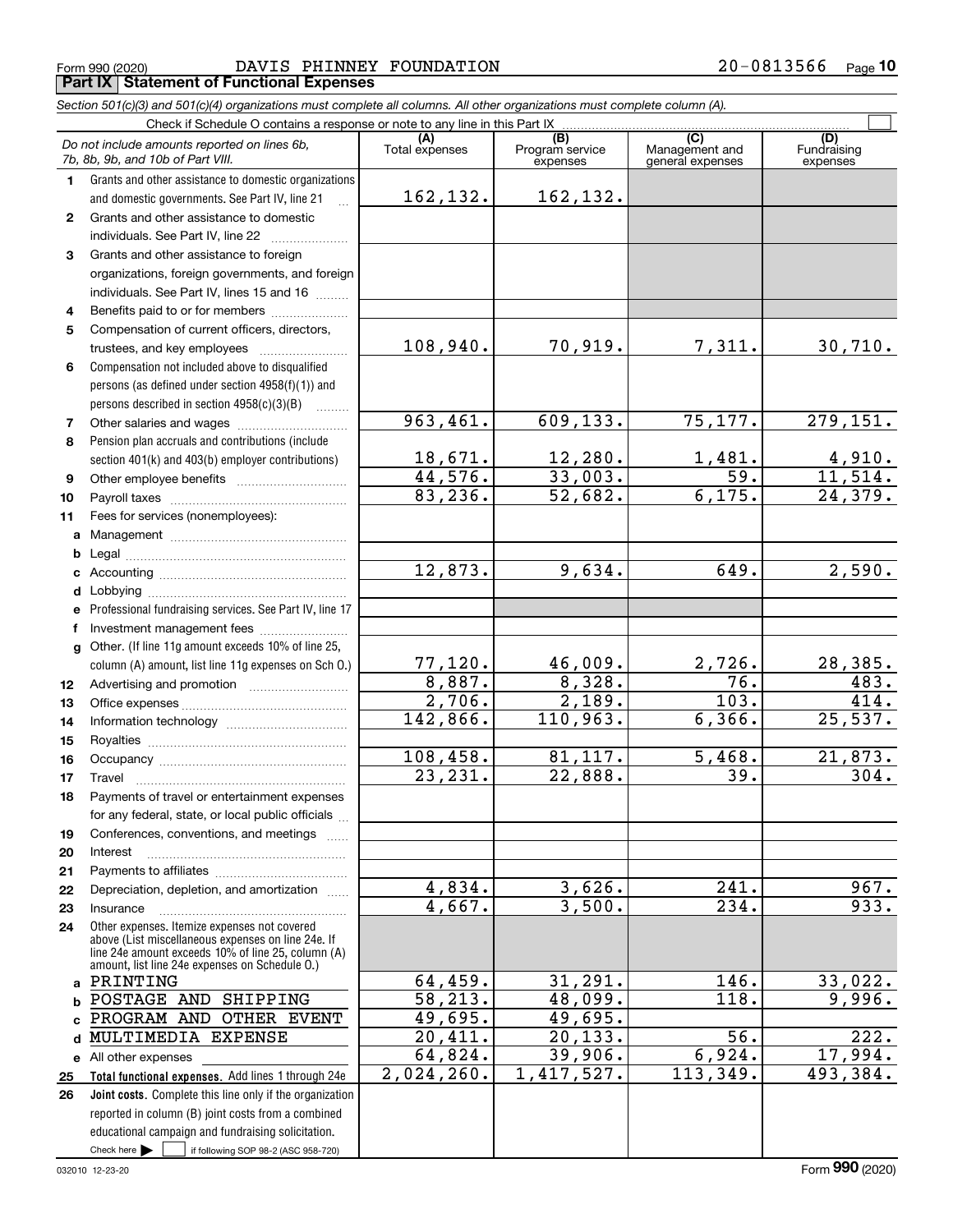**32 33**

Total liabilities and net assets/fund balances

| Form 990 (2020) |                               |  | DAVIS PHINNEY FOUNDATION | 20-0813566 | Page |
|-----------------|-------------------------------|--|--------------------------|------------|------|
|                 | <b>Part X   Balance Sheet</b> |  |                          |            |      |

|                             |              | Check if Schedule O contains a response or note to any line in this Part X                                                                                                                                                     |                 |                           |                          |                |                    |
|-----------------------------|--------------|--------------------------------------------------------------------------------------------------------------------------------------------------------------------------------------------------------------------------------|-----------------|---------------------------|--------------------------|----------------|--------------------|
|                             |              |                                                                                                                                                                                                                                |                 |                           | (A)<br>Beginning of year |                | (B)<br>End of year |
|                             | 1            | Cash - non-interest-bearing                                                                                                                                                                                                    |                 |                           | 508,334.                 | $\mathbf{1}$   | 682,666.           |
|                             | $\mathbf{2}$ |                                                                                                                                                                                                                                |                 |                           | 1,578,120.               | $\mathbf{2}$   | 3,521,648.         |
|                             | з            |                                                                                                                                                                                                                                |                 |                           | 2,028.                   | $\mathbf{3}$   | 300,000.           |
|                             | 4            |                                                                                                                                                                                                                                |                 | 55,288.                   | 4                        | 56.            |                    |
|                             | 5            | Loans and other receivables from any current or former officer, director,                                                                                                                                                      |                 |                           |                          |                |                    |
|                             |              | trustee, key employee, creator or founder, substantial contributor, or 35%                                                                                                                                                     |                 |                           |                          |                |                    |
|                             |              | controlled entity or family member of any of these persons                                                                                                                                                                     |                 |                           | 5                        |                |                    |
|                             | 6            | Loans and other receivables from other disqualified persons (as defined                                                                                                                                                        |                 |                           |                          |                |                    |
|                             |              | under section $4958(f)(1)$ , and persons described in section $4958(c)(3)(B)$                                                                                                                                                  |                 | $\ldots$                  |                          | 6              |                    |
|                             | 7            |                                                                                                                                                                                                                                |                 |                           |                          | $\overline{7}$ |                    |
| Assets                      | 8            |                                                                                                                                                                                                                                |                 |                           | 34,678.                  | 8              | 17,226.            |
|                             | 9            | Prepaid expenses and deferred charges                                                                                                                                                                                          |                 |                           | 16, 555.                 | 9              | 44,253.            |
|                             |              | 10a Land, buildings, and equipment: cost or other                                                                                                                                                                              |                 |                           |                          |                |                    |
|                             |              | basis. Complete Part VI of Schedule D  [10a ]                                                                                                                                                                                  |                 | $\frac{41,774.}{28,263.}$ |                          |                |                    |
|                             |              | <b>b</b> Less: accumulated depreciation                                                                                                                                                                                        | 10 <sub>b</sub> | 18,345.                   | 10 <sub>c</sub>          | 13,511.        |                    |
|                             | 11           |                                                                                                                                                                                                                                |                 |                           | 11                       |                |                    |
|                             | 12           |                                                                                                                                                                                                                                |                 | 12                        |                          |                |                    |
|                             | 13           |                                                                                                                                                                                                                                |                 | 13                        |                          |                |                    |
|                             | 14           |                                                                                                                                                                                                                                |                 | 14                        |                          |                |                    |
|                             | 15           |                                                                                                                                                                                                                                |                 |                           | 11,093.                  | 15             | 4,583.             |
|                             | 16           |                                                                                                                                                                                                                                |                 |                           | $\overline{2,224,441}$ . | 16             | 4,583,943.         |
|                             | 17           |                                                                                                                                                                                                                                |                 | 152,876.                  | 17                       | 150,836.       |                    |
|                             | 18           |                                                                                                                                                                                                                                |                 | 95,648.                   | 18                       | 208,598.       |                    |
|                             | 19           | Deferred revenue material contracts and a contract of the contract of the contract of the contract of the contract of the contract of the contract of the contract of the contract of the contract of the contract of the cont |                 |                           | 77, 333.                 | 19             | 175,733.           |
|                             | 20           |                                                                                                                                                                                                                                |                 |                           | 20                       |                |                    |
|                             | 21           | Escrow or custodial account liability. Complete Part IV of Schedule D                                                                                                                                                          |                 |                           |                          | 21             |                    |
|                             | 22           | Loans and other payables to any current or former officer, director,                                                                                                                                                           |                 |                           |                          |                |                    |
|                             |              | trustee, key employee, creator or founder, substantial contributor, or 35%                                                                                                                                                     |                 |                           |                          |                |                    |
| Liabilities                 |              | controlled entity or family member of any of these persons                                                                                                                                                                     |                 |                           |                          | 22             |                    |
|                             | 23           | Secured mortgages and notes payable to unrelated third parties                                                                                                                                                                 |                 | $\overline{\phantom{a}}$  |                          | 23             |                    |
|                             | 24           | Unsecured notes and loans payable to unrelated third parties                                                                                                                                                                   |                 |                           |                          | 24             |                    |
|                             | 25           | Other liabilities (including federal income tax, payables to related third                                                                                                                                                     |                 |                           |                          |                |                    |
|                             |              | parties, and other liabilities not included on lines 17-24). Complete Part X                                                                                                                                                   |                 |                           |                          |                |                    |
|                             |              | of Schedule D                                                                                                                                                                                                                  |                 |                           |                          | 25             |                    |
|                             | 26           | Total liabilities. Add lines 17 through 25                                                                                                                                                                                     |                 |                           | 325,857.                 | 26             | 535, 167.          |
|                             |              | Organizations that follow FASB ASC 958, check here $\blacktriangleright \boxed{X}$                                                                                                                                             |                 |                           |                          |                |                    |
|                             |              | and complete lines 27, 28, 32, and 33.                                                                                                                                                                                         |                 |                           |                          |                |                    |
|                             | 27           | Net assets without donor restrictions                                                                                                                                                                                          |                 |                           | 1,880,727.               | 27             | 3,730,919.         |
|                             | 28           | Net assets with donor restrictions                                                                                                                                                                                             |                 |                           | 17,857.                  | 28             | 317,857.           |
|                             |              | Organizations that do not follow FASB ASC 958, check here $\blacktriangleright$                                                                                                                                                |                 |                           |                          |                |                    |
| Net Assets or Fund Balances |              | and complete lines 29 through 33.                                                                                                                                                                                              |                 |                           |                          |                |                    |
|                             | 29           |                                                                                                                                                                                                                                |                 |                           | 29                       |                |                    |
|                             | 30           | Paid-in or capital surplus, or land, building, or equipment fund                                                                                                                                                               |                 |                           |                          | 30             |                    |
|                             | 31           | Retained earnings, endowment, accumulated income, or other funds                                                                                                                                                               |                 |                           |                          | 31             |                    |
|                             | 32           |                                                                                                                                                                                                                                |                 |                           | 1,898,584.               | 32             | 4,048,776.         |

Form (2020) **990**

**33**

 $2,224,441.$   $|33|$  4,583,943.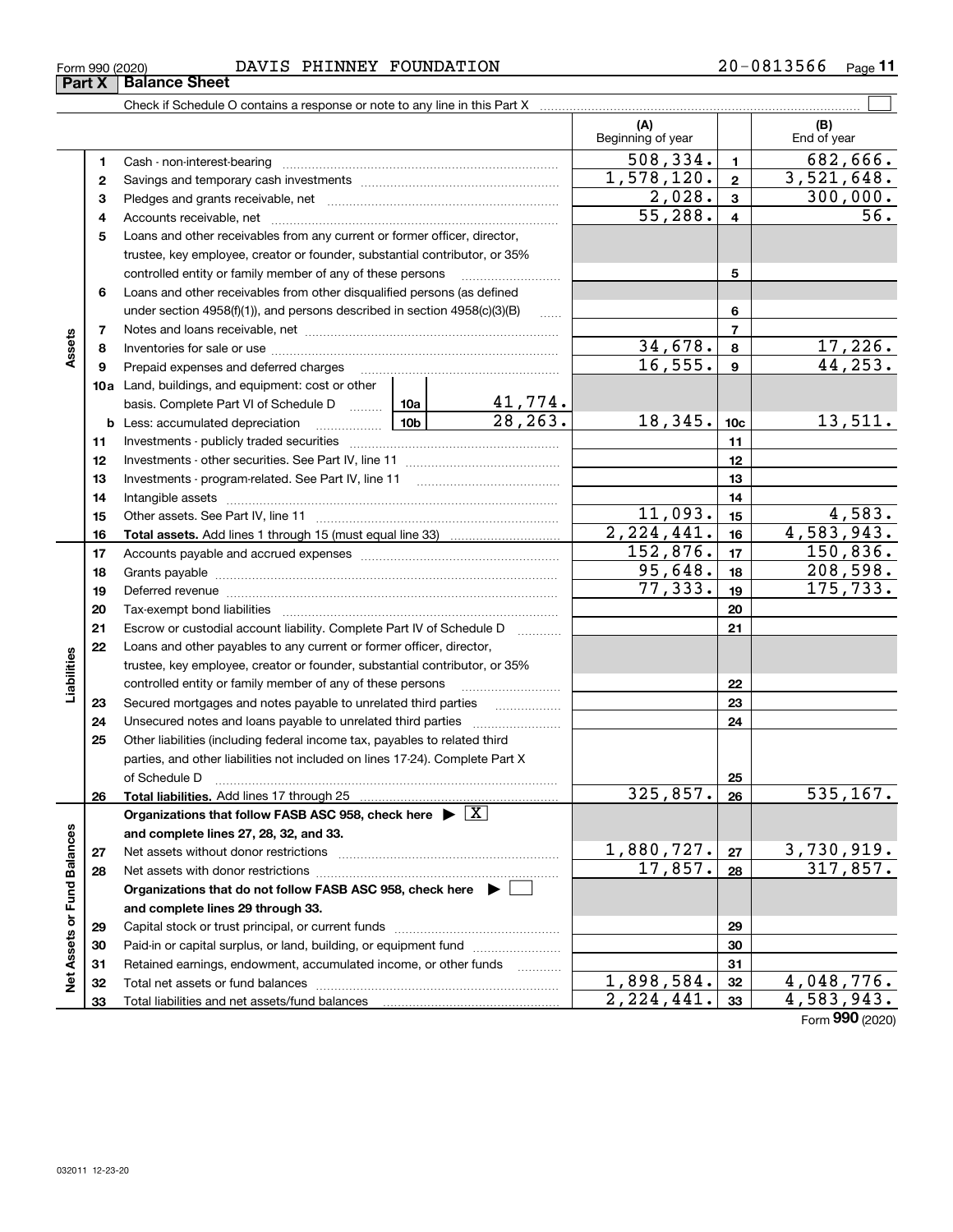|    | DAVIS PHINNEY FOUNDATION<br>Form 990 (2020)                                                                                     | 20-0813566     |                |            | Page 12   |
|----|---------------------------------------------------------------------------------------------------------------------------------|----------------|----------------|------------|-----------|
|    | Part XI<br><b>Reconciliation of Net Assets</b>                                                                                  |                |                |            |           |
|    |                                                                                                                                 |                |                |            |           |
|    |                                                                                                                                 |                |                |            |           |
| 1  |                                                                                                                                 | $\mathbf{1}$   | 4,171,939.     |            |           |
| 2  |                                                                                                                                 | $\mathbf{2}$   | 2,024,260.     |            |           |
| З  | Revenue less expenses. Subtract line 2 from line 1                                                                              | 3              | 2,147,679.     |            |           |
| 4  |                                                                                                                                 | 4              | 1,898,584.     |            |           |
| 5  | Net unrealized gains (losses) on investments                                                                                    | 5              |                | 2,513.     |           |
| 6  |                                                                                                                                 | 6              |                |            |           |
| 7  | Investment expenses www.communication.com/www.communication.com/www.communication.com/www.communication.com                     | $\overline{7}$ |                |            |           |
| 8  | Prior period adjustments                                                                                                        | 8              |                |            |           |
| 9  | Other changes in net assets or fund balances (explain on Schedule O)                                                            | 9              |                |            | 0.        |
| 10 | Net assets or fund balances at end of year. Combine lines 3 through 9 (must equal Part X, line 32,                              |                |                |            |           |
|    | column (B))                                                                                                                     | 10             | 4,048,776.     |            |           |
|    | Part XII Financial Statements and Reporting                                                                                     |                |                |            |           |
|    |                                                                                                                                 |                |                |            |           |
|    |                                                                                                                                 |                |                | <b>Yes</b> | <b>No</b> |
| 1  | $\boxed{\mathbf{X}}$ Accrual<br>Accounting method used to prepare the Form 990: <u>[</u> Cash<br>Other                          |                |                |            |           |
|    | If the organization changed its method of accounting from a prior year or checked "Other," explain in Schedule O.               |                |                |            |           |
|    | 2a Were the organization's financial statements compiled or reviewed by an independent accountant?                              |                | 2a             |            | x         |
|    | If "Yes," check a box below to indicate whether the financial statements for the year were compiled or reviewed on a            |                |                |            |           |
|    | separate basis, consolidated basis, or both:                                                                                    |                |                |            |           |
|    | Separate basis<br>Consolidated basis<br>Both consolidated and separate basis                                                    |                |                |            |           |
| b  | Were the organization's financial statements audited by an independent accountant?                                              |                | 2 <sub>b</sub> | х          |           |
|    | If "Yes," check a box below to indicate whether the financial statements for the year were audited on a separate basis,         |                |                |            |           |
|    | consolidated basis, or both:                                                                                                    |                |                |            |           |
|    | $X$ Separate basis<br>Consolidated basis<br>Both consolidated and separate basis                                                |                |                |            |           |
| c  | If "Yes" to line 2a or 2b, does the organization have a committee that assumes responsibility for oversight of the audit,       |                |                |            |           |
|    |                                                                                                                                 |                | 2c             | х          |           |
|    | If the organization changed either its oversight process or selection process during the tax year, explain on Schedule O.       |                |                |            |           |
|    | 3a As a result of a federal award, was the organization required to undergo an audit or audits as set forth in the Single Audit |                |                |            |           |
|    |                                                                                                                                 |                | За             |            | Х         |
|    | b If "Yes," did the organization undergo the required audit or audits? If the organization did not undergo the required audit   |                |                |            |           |
|    |                                                                                                                                 |                | 3b             |            |           |

Form (2020) **990**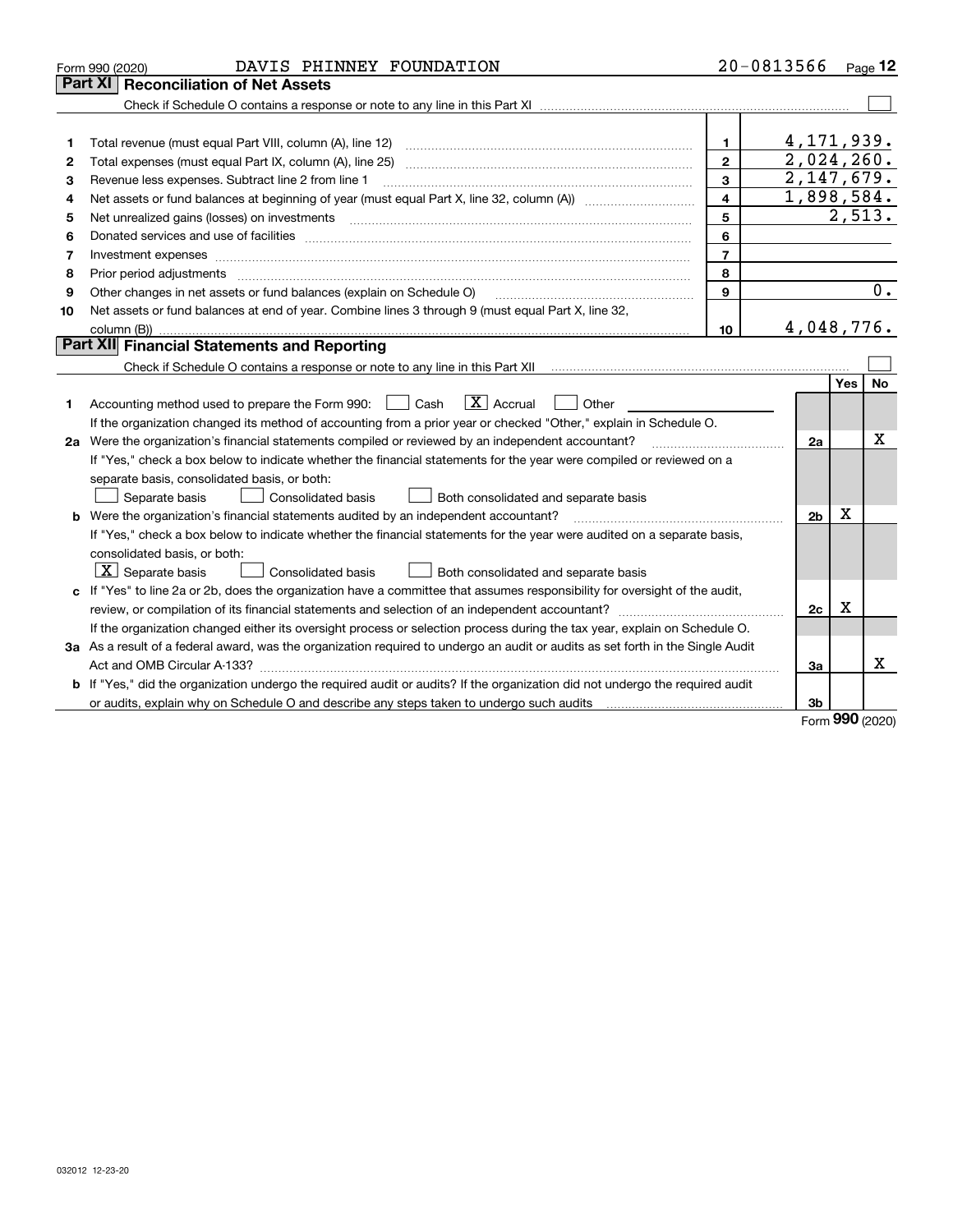Department of the Treasury Internal Revenue Service

**(Form 990 or 990-EZ)**

# **Public Charity Status and Public Support**

**Complete if the organization is a section 501(c)(3) organization or a section 4947(a)(1) nonexempt charitable trust.**

**| Attach to Form 990 or Form 990-EZ.** 

**| Go to www.irs.gov/Form990 for instructions and the latest information.**

| OMB No. 1545-0047                   |
|-------------------------------------|
| 1120                                |
| <b>Open to Public</b><br>Inspection |

|    |                      | Name of the organization                                                                                                                     |                          |                            |                                    |                                 |                            |  | <b>Employer identification number</b> |  |  |
|----|----------------------|----------------------------------------------------------------------------------------------------------------------------------------------|--------------------------|----------------------------|------------------------------------|---------------------------------|----------------------------|--|---------------------------------------|--|--|
|    | Part I               | Reason for Public Charity Status. (All organizations must complete this part.) See instructions.                                             | DAVIS PHINNEY FOUNDATION |                            |                                    |                                 |                            |  | 20-0813566                            |  |  |
|    |                      |                                                                                                                                              |                          |                            |                                    |                                 |                            |  |                                       |  |  |
|    |                      | The organization is not a private foundation because it is: (For lines 1 through 12, check only one box.)                                    |                          |                            |                                    |                                 |                            |  |                                       |  |  |
| 1  |                      | A church, convention of churches, or association of churches described in section 170(b)(1)(A)(i).                                           |                          |                            |                                    |                                 |                            |  |                                       |  |  |
| 2  |                      | A school described in section 170(b)(1)(A)(ii). (Attach Schedule E (Form 990 or 990-EZ).)                                                    |                          |                            |                                    |                                 |                            |  |                                       |  |  |
| з  |                      | A hospital or a cooperative hospital service organization described in section $170(b)(1)(A)(iii)$ .                                         |                          |                            |                                    |                                 |                            |  |                                       |  |  |
| 4  |                      | A medical research organization operated in conjunction with a hospital described in section 170(b)(1)(A)(iii). Enter the hospital's name,   |                          |                            |                                    |                                 |                            |  |                                       |  |  |
|    |                      | city, and state:                                                                                                                             |                          |                            |                                    |                                 |                            |  |                                       |  |  |
| 5  |                      | An organization operated for the benefit of a college or university owned or operated by a governmental unit described in                    |                          |                            |                                    |                                 |                            |  |                                       |  |  |
|    |                      | section 170(b)(1)(A)(iv). (Complete Part II.)                                                                                                |                          |                            |                                    |                                 |                            |  |                                       |  |  |
| 6  |                      | A federal, state, or local government or governmental unit described in section 170(b)(1)(A)(v).                                             |                          |                            |                                    |                                 |                            |  |                                       |  |  |
| 7  |                      | An organization that normally receives a substantial part of its support from a governmental unit or from the general public described in    |                          |                            |                                    |                                 |                            |  |                                       |  |  |
|    |                      | section 170(b)(1)(A)(vi). (Complete Part II.)                                                                                                |                          |                            |                                    |                                 |                            |  |                                       |  |  |
| 8  |                      | A community trust described in section 170(b)(1)(A)(vi). (Complete Part II.)                                                                 |                          |                            |                                    |                                 |                            |  |                                       |  |  |
| 9  |                      | An agricultural research organization described in section 170(b)(1)(A)(ix) operated in conjunction with a land-grant college                |                          |                            |                                    |                                 |                            |  |                                       |  |  |
|    |                      | or university or a non-land-grant college of agriculture (see instructions). Enter the name, city, and state of the college or               |                          |                            |                                    |                                 |                            |  |                                       |  |  |
|    |                      | university:                                                                                                                                  |                          |                            |                                    |                                 |                            |  |                                       |  |  |
|    | $10 \quad \boxed{X}$ | An organization that normally receives (1) more than 33 1/3% of its support from contributions, membership fees, and gross receipts from     |                          |                            |                                    |                                 |                            |  |                                       |  |  |
|    |                      | activities related to its exempt functions, subject to certain exceptions; and (2) no more than 33 1/3% of its support from gross investment |                          |                            |                                    |                                 |                            |  |                                       |  |  |
|    |                      | income and unrelated business taxable income (less section 511 tax) from businesses acquired by the organization after June 30, 1975.        |                          |                            |                                    |                                 |                            |  |                                       |  |  |
|    |                      | See section 509(a)(2). (Complete Part III.)                                                                                                  |                          |                            |                                    |                                 |                            |  |                                       |  |  |
| 11 |                      | An organization organized and operated exclusively to test for public safety. See section 509(a)(4).                                         |                          |                            |                                    |                                 |                            |  |                                       |  |  |
| 12 |                      | An organization organized and operated exclusively for the benefit of, to perform the functions of, or to carry out the purposes of one or   |                          |                            |                                    |                                 |                            |  |                                       |  |  |
|    |                      | more publicly supported organizations described in section 509(a)(1) or section 509(a)(2). See section 509(a)(3). Check the box in           |                          |                            |                                    |                                 |                            |  |                                       |  |  |
|    |                      | lines 12a through 12d that describes the type of supporting organization and complete lines 12e, 12f, and 12g.                               |                          |                            |                                    |                                 |                            |  |                                       |  |  |
| а  |                      | Type I. A supporting organization operated, supervised, or controlled by its supported organization(s), typically by giving                  |                          |                            |                                    |                                 |                            |  |                                       |  |  |
|    |                      | the supported organization(s) the power to regularly appoint or elect a majority of the directors or trustees of the supporting              |                          |                            |                                    |                                 |                            |  |                                       |  |  |
|    |                      | organization. You must complete Part IV, Sections A and B.                                                                                   |                          |                            |                                    |                                 |                            |  |                                       |  |  |
| b  |                      | Type II. A supporting organization supervised or controlled in connection with its supported organization(s), by having                      |                          |                            |                                    |                                 |                            |  |                                       |  |  |
|    |                      | control or management of the supporting organization vested in the same persons that control or manage the supported                         |                          |                            |                                    |                                 |                            |  |                                       |  |  |
|    |                      | organization(s). You must complete Part IV, Sections A and C.                                                                                |                          |                            |                                    |                                 |                            |  |                                       |  |  |
| с  |                      | Type III functionally integrated. A supporting organization operated in connection with, and functionally integrated with,                   |                          |                            |                                    |                                 |                            |  |                                       |  |  |
|    |                      | its supported organization(s) (see instructions). You must complete Part IV, Sections A, D, and E.                                           |                          |                            |                                    |                                 |                            |  |                                       |  |  |
| d  |                      | Type III non-functionally integrated. A supporting organization operated in connection with its supported organization(s)                    |                          |                            |                                    |                                 |                            |  |                                       |  |  |
|    |                      | that is not functionally integrated. The organization generally must satisfy a distribution requirement and an attentiveness                 |                          |                            |                                    |                                 |                            |  |                                       |  |  |
|    |                      | requirement (see instructions). You must complete Part IV, Sections A and D, and Part V.                                                     |                          |                            |                                    |                                 |                            |  |                                       |  |  |
|    |                      | Check this box if the organization received a written determination from the IRS that it is a Type I, Type II, Type III                      |                          |                            |                                    |                                 |                            |  |                                       |  |  |
|    |                      | functionally integrated, or Type III non-functionally integrated supporting organization.                                                    |                          |                            |                                    |                                 |                            |  |                                       |  |  |
|    |                      | f Enter the number of supported organizations                                                                                                |                          |                            |                                    |                                 |                            |  |                                       |  |  |
|    |                      | g Provide the following information about the supported organization(s).                                                                     |                          |                            |                                    |                                 |                            |  |                                       |  |  |
|    |                      | (i) Name of supported                                                                                                                        | (ii) EIN                 | (iii) Type of organization |                                    | (iv) Is the organization listed | (v) Amount of monetary     |  | (vi) Amount of other                  |  |  |
|    |                      | organization                                                                                                                                 |                          | (described on lines 1-10   | in your governing document?<br>Yes | No                              | support (see instructions) |  | support (see instructions)            |  |  |
|    |                      |                                                                                                                                              |                          | above (see instructions))  |                                    |                                 |                            |  |                                       |  |  |
|    |                      |                                                                                                                                              |                          |                            |                                    |                                 |                            |  |                                       |  |  |
|    |                      |                                                                                                                                              |                          |                            |                                    |                                 |                            |  |                                       |  |  |
|    |                      |                                                                                                                                              |                          |                            |                                    |                                 |                            |  |                                       |  |  |
|    |                      |                                                                                                                                              |                          |                            |                                    |                                 |                            |  |                                       |  |  |
|    |                      |                                                                                                                                              |                          |                            |                                    |                                 |                            |  |                                       |  |  |
|    |                      |                                                                                                                                              |                          |                            |                                    |                                 |                            |  |                                       |  |  |
|    |                      |                                                                                                                                              |                          |                            |                                    |                                 |                            |  |                                       |  |  |
|    |                      |                                                                                                                                              |                          |                            |                                    |                                 |                            |  |                                       |  |  |
|    |                      |                                                                                                                                              |                          |                            |                                    |                                 |                            |  |                                       |  |  |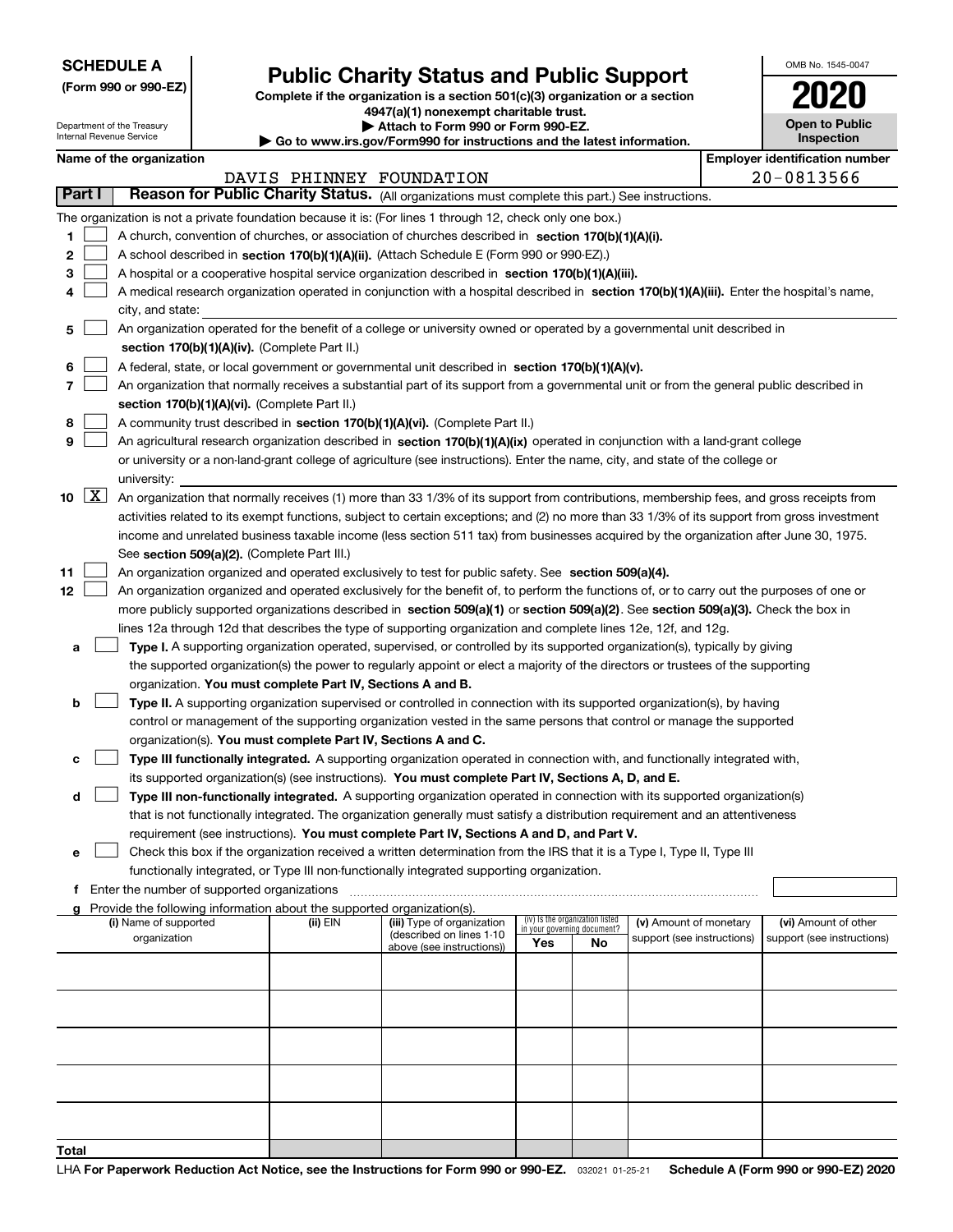**2**

(Complete only if you checked the box on line 5, 7, or 8 of Part I or if the organization failed to qualify under Part III. If the organization fails to qualify under the tests listed below, please complete Part III.) **Part II Support Schedule for Organizations Described in Sections 170(b)(1)(A)(iv) and 170(b)(1)(A)(vi)**

|     | <b>Section A. Public Support</b>                                                                                                               |          |            |            |            |          |                          |
|-----|------------------------------------------------------------------------------------------------------------------------------------------------|----------|------------|------------|------------|----------|--------------------------|
|     | Calendar year (or fiscal year beginning in) $\blacktriangleright$                                                                              | (a) 2016 | $(b)$ 2017 | $(c)$ 2018 | $(d)$ 2019 | (e) 2020 | (f) Total                |
|     | <b>1</b> Gifts, grants, contributions, and                                                                                                     |          |            |            |            |          |                          |
|     | membership fees received. (Do not                                                                                                              |          |            |            |            |          |                          |
|     | include any "unusual grants.")                                                                                                                 |          |            |            |            |          |                          |
|     | 2 Tax revenues levied for the organ-                                                                                                           |          |            |            |            |          |                          |
|     | ization's benefit and either paid to                                                                                                           |          |            |            |            |          |                          |
|     | or expended on its behalf                                                                                                                      |          |            |            |            |          |                          |
|     | 3 The value of services or facilities                                                                                                          |          |            |            |            |          |                          |
|     | furnished by a governmental unit to                                                                                                            |          |            |            |            |          |                          |
|     | the organization without charge                                                                                                                |          |            |            |            |          |                          |
|     | 4 Total. Add lines 1 through 3                                                                                                                 |          |            |            |            |          |                          |
| 5.  | The portion of total contributions                                                                                                             |          |            |            |            |          |                          |
|     | by each person (other than a                                                                                                                   |          |            |            |            |          |                          |
|     | governmental unit or publicly                                                                                                                  |          |            |            |            |          |                          |
|     | supported organization) included                                                                                                               |          |            |            |            |          |                          |
|     | on line 1 that exceeds 2% of the                                                                                                               |          |            |            |            |          |                          |
|     | amount shown on line 11,                                                                                                                       |          |            |            |            |          |                          |
|     | column (f)                                                                                                                                     |          |            |            |            |          |                          |
|     | 6 Public support. Subtract line 5 from line 4.                                                                                                 |          |            |            |            |          |                          |
|     | <b>Section B. Total Support</b>                                                                                                                |          |            |            |            |          |                          |
|     | Calendar year (or fiscal year beginning in) $\blacktriangleright$                                                                              | (a) 2016 | (b) 2017   | $(c)$ 2018 | $(d)$ 2019 | (e) 2020 | (f) Total                |
|     | 7 Amounts from line 4                                                                                                                          |          |            |            |            |          |                          |
|     | 8 Gross income from interest,                                                                                                                  |          |            |            |            |          |                          |
|     | dividends, payments received on                                                                                                                |          |            |            |            |          |                          |
|     | securities loans, rents, royalties,                                                                                                            |          |            |            |            |          |                          |
|     | and income from similar sources                                                                                                                |          |            |            |            |          |                          |
| 9.  | Net income from unrelated business                                                                                                             |          |            |            |            |          |                          |
|     | activities, whether or not the                                                                                                                 |          |            |            |            |          |                          |
|     | business is regularly carried on                                                                                                               |          |            |            |            |          |                          |
|     | <b>10</b> Other income. Do not include gain                                                                                                    |          |            |            |            |          |                          |
|     | or loss from the sale of capital                                                                                                               |          |            |            |            |          |                          |
|     | assets (Explain in Part VI.)                                                                                                                   |          |            |            |            |          |                          |
|     | 11 Total support. Add lines 7 through 10                                                                                                       |          |            |            |            |          |                          |
|     | <b>12</b> Gross receipts from related activities, etc. (see instructions)                                                                      |          |            |            |            | 12       |                          |
|     | 13 First 5 years. If the Form 990 is for the organization's first, second, third, fourth, or fifth tax year as a section 501(c)(3)             |          |            |            |            |          |                          |
|     |                                                                                                                                                |          |            |            |            |          |                          |
|     | <b>Section C. Computation of Public Support Percentage</b>                                                                                     |          |            |            |            |          |                          |
|     | 14 Public support percentage for 2020 (line 6, column (f), divided by line 11, column (f) <i>manumumumumum</i>                                 |          |            |            |            | 14       | %                        |
|     |                                                                                                                                                |          |            |            |            | 15       | %                        |
|     | 16a 33 1/3% support test - 2020. If the organization did not check the box on line 13, and line 14 is 33 1/3% or more, check this box and      |          |            |            |            |          |                          |
|     | stop here. The organization qualifies as a publicly supported organization                                                                     |          |            |            |            |          | $\overline{\phantom{a}}$ |
|     | b 33 1/3% support test - 2019. If the organization did not check a box on line 13 or 16a, and line 15 is 33 1/3% or more, check this box       |          |            |            |            |          |                          |
|     | and stop here. The organization qualifies as a publicly supported organization                                                                 |          |            |            |            |          |                          |
|     | 17a 10% -facts-and-circumstances test - 2020. If the organization did not check a box on line 13, 16a, or 16b, and line 14 is 10% or more,     |          |            |            |            |          |                          |
|     | and if the organization meets the facts-and-circumstances test, check this box and stop here. Explain in Part VI how the organization          |          |            |            |            |          |                          |
|     | meets the facts-and-circumstances test. The organization qualifies as a publicly supported organization                                        |          |            |            |            |          |                          |
|     | <b>b 10% -facts-and-circumstances test - 2019.</b> If the organization did not check a box on line 13, 16a, 16b, or 17a, and line 15 is 10% or |          |            |            |            |          |                          |
|     | more, and if the organization meets the facts-and-circumstances test, check this box and stop here. Explain in Part VI how the                 |          |            |            |            |          |                          |
|     | organization meets the facts-and-circumstances test. The organization qualifies as a publicly supported organization                           |          |            |            |            |          |                          |
| 18. | Private foundation. If the organization did not check a box on line 13, 16a, 16b, 17a, or 17b, check this box and see instructions             |          |            |            |            |          |                          |
|     |                                                                                                                                                |          |            |            |            |          |                          |

**Schedule A (Form 990 or 990-EZ) 2020**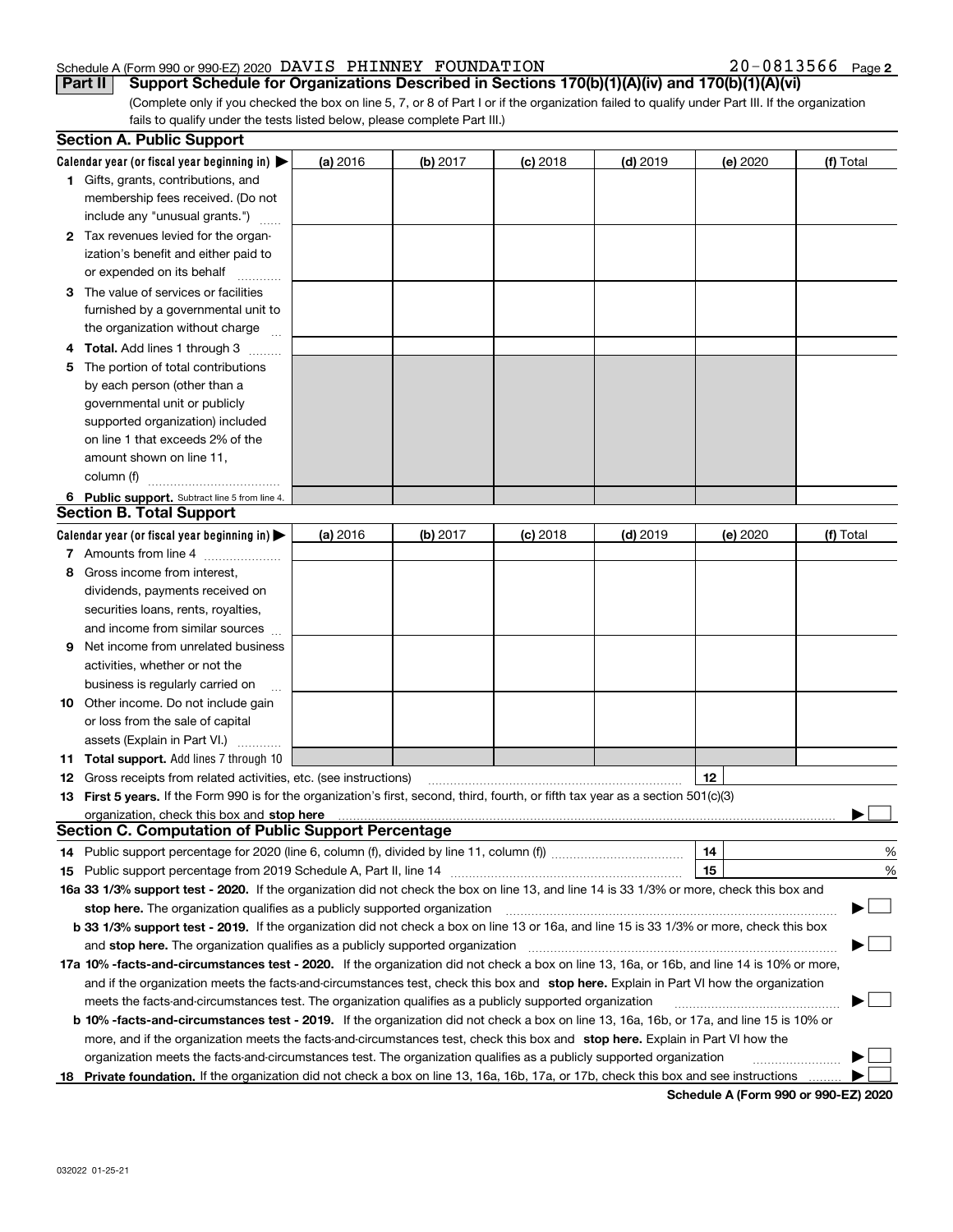### **Part III Support Schedule for Organizations Described in Section 509(a)(2)**

**3**

(Complete only if you checked the box on line 10 of Part I or if the organization failed to qualify under Part II. If the organization fails to qualify under the tests listed below, please complete Part II.)

| <b>Section A. Public Support</b>                                                                                                                 |                      |                      |                        |                        |                                |                                          |
|--------------------------------------------------------------------------------------------------------------------------------------------------|----------------------|----------------------|------------------------|------------------------|--------------------------------|------------------------------------------|
| Calendar year (or fiscal year beginning in)                                                                                                      | (a) 2016             | (b) 2017             | $(c)$ 2018             | $(d)$ 2019             | (e) 2020                       | (f) Total                                |
| 1 Gifts, grants, contributions, and                                                                                                              |                      |                      |                        |                        |                                |                                          |
| membership fees received. (Do not                                                                                                                |                      |                      |                        |                        |                                |                                          |
| include any "unusual grants.")                                                                                                                   | 1961054.             | 2124255.             | 2582907.               | 1674695.               |                                | 2914358.11257269.                        |
| 2 Gross receipts from admissions,                                                                                                                |                      |                      |                        |                        |                                |                                          |
| merchandise sold or services per-                                                                                                                |                      |                      |                        |                        |                                |                                          |
| formed, or facilities furnished in<br>any activity that is related to the                                                                        |                      |                      |                        |                        |                                |                                          |
| organization's tax-exempt purpose                                                                                                                | 8,110.               |                      | 17,110.                | 1325259.               | 1304300.                       | 2654779.                                 |
| 3 Gross receipts from activities that                                                                                                            |                      |                      |                        |                        |                                |                                          |
| are not an unrelated trade or bus-                                                                                                               |                      |                      |                        |                        |                                |                                          |
| iness under section 513                                                                                                                          | 4,384.               | 5,810.               | 8,595.                 |                        |                                | 18,789.                                  |
| 4 Tax revenues levied for the organ-                                                                                                             |                      |                      |                        |                        |                                |                                          |
| ization's benefit and either paid to                                                                                                             |                      |                      |                        |                        |                                |                                          |
| or expended on its behalf                                                                                                                        |                      |                      |                        |                        |                                |                                          |
| 5 The value of services or facilities                                                                                                            |                      |                      |                        |                        |                                |                                          |
| furnished by a governmental unit to                                                                                                              |                      |                      |                        |                        |                                |                                          |
| the organization without charge                                                                                                                  |                      |                      |                        |                        |                                |                                          |
| 6 Total. Add lines 1 through 5                                                                                                                   | 1973548.             | 2130065.             | 2608612.               | 2999954.               |                                | 4218658.13930837.                        |
| 7a Amounts included on lines 1, 2, and                                                                                                           |                      |                      |                        |                        |                                |                                          |
| 3 received from disqualified persons                                                                                                             |                      |                      |                        |                        |                                | $0$ .                                    |
| <b>b</b> Amounts included on lines 2 and 3 received                                                                                              |                      |                      |                        |                        |                                |                                          |
| from other than disqualified persons that                                                                                                        |                      |                      |                        |                        |                                |                                          |
| exceed the greater of \$5,000 or 1% of the                                                                                                       |                      |                      |                        |                        | $818, 457.$ 799, 875. 1618332. |                                          |
| amount on line 13 for the year                                                                                                                   |                      |                      |                        | 818,457.               | 799,875.                       | 1618332.                                 |
| c Add lines 7a and 7b                                                                                                                            |                      |                      |                        |                        |                                | 12312505.                                |
| 8 Public support. (Subtract line 7c from line 6.)<br><b>Section B. Total Support</b>                                                             |                      |                      |                        |                        |                                |                                          |
|                                                                                                                                                  |                      |                      |                        |                        |                                |                                          |
| Calendar year (or fiscal year beginning in)                                                                                                      | (a) 2016<br>1973548. | (b) 2017<br>2130065. | $(c)$ 2018<br>2608612. | $(d)$ 2019<br>2999954. | (e) 2020                       | (f) Total<br>4218658.13930837.           |
| <b>9</b> Amounts from line 6<br>10a Gross income from interest,                                                                                  |                      |                      |                        |                        |                                |                                          |
| dividends, payments received on                                                                                                                  |                      |                      |                        |                        |                                |                                          |
| securities loans, rents, royalties,                                                                                                              |                      |                      |                        |                        | 19,875.                        | 85,841.                                  |
| and income from similar sources                                                                                                                  | 1,217.               | 2,885.               | 25,837.                | 36,027.                |                                |                                          |
| <b>b</b> Unrelated business taxable income                                                                                                       |                      |                      |                        |                        |                                |                                          |
| (less section 511 taxes) from businesses                                                                                                         |                      |                      |                        |                        |                                |                                          |
| acquired after June 30, 1975                                                                                                                     |                      |                      |                        |                        |                                |                                          |
| c Add lines 10a and 10b                                                                                                                          | 1,217.               | $\overline{2,885}$ . | 25,837.                | 36,027.                | 19,875.                        | 85,841.                                  |
| 11 Net income from unrelated business<br>activities not included in line 10b.                                                                    |                      |                      |                        |                        |                                |                                          |
| whether or not the business is                                                                                                                   |                      |                      |                        |                        |                                |                                          |
| regularly carried on                                                                                                                             |                      |                      |                        |                        |                                |                                          |
| <b>12</b> Other income. Do not include gain<br>or loss from the sale of capital                                                                  |                      |                      |                        |                        |                                |                                          |
| assets (Explain in Part VI.)                                                                                                                     | 14,325.              |                      |                        |                        |                                | 14,325.                                  |
| 13 Total support. (Add lines 9, 10c, 11, and 12.)                                                                                                | 1989090.             | 2132950.             | 2634449.               | 3035981.               |                                | 4238533.14031003.                        |
| 14 First 5 years. If the Form 990 is for the organization's first, second, third, fourth, or fifth tax year as a section 501(c)(3) organization, |                      |                      |                        |                        |                                |                                          |
| check this box and stop here                                                                                                                     |                      |                      |                        |                        |                                |                                          |
| <b>Section C. Computation of Public Support Percentage</b>                                                                                       |                      |                      |                        |                        |                                |                                          |
| 15 Public support percentage for 2020 (line 8, column (f), divided by line 13, column (f))                                                       |                      |                      |                        |                        | 15                             | 87.75<br>%                               |
| 16 Public support percentage from 2019 Schedule A, Part III, line 15                                                                             |                      |                      |                        |                        | 16                             | 92.18<br>$\%$                            |
| <b>Section D. Computation of Investment Income Percentage</b>                                                                                    |                      |                      |                        |                        |                                |                                          |
| 17 Investment income percentage for 2020 (line 10c, column (f), divided by line 13, column (f))                                                  |                      |                      |                        |                        | 17                             | .61<br>$\%$                              |
| 18 Investment income percentage from 2019 Schedule A, Part III, line 17                                                                          |                      |                      |                        |                        | 18                             | .57<br>%                                 |
| 19a 33 1/3% support tests - 2020. If the organization did not check the box on line 14, and line 15 is more than 33 1/3%, and line 17 is not     |                      |                      |                        |                        |                                |                                          |
| more than 33 1/3%, check this box and stop here. The organization qualifies as a publicly supported organization                                 |                      |                      |                        |                        |                                | $\blacktriangleright$ $\boxed{\text{X}}$ |
| <b>b 33 1/3% support tests - 2019.</b> If the organization did not check a box on line 14 or line 19a, and line 16 is more than 33 1/3%, and     |                      |                      |                        |                        |                                |                                          |
| line 18 is not more than 33 1/3%, check this box and stop here. The organization qualifies as a publicly supported organization                  |                      |                      |                        |                        |                                |                                          |
| 20 Private foundation. If the organization did not check a box on line 14, 19a, or 19b, check this box and see instructions                      |                      |                      |                        |                        |                                |                                          |

**Schedule A (Form 990 or 990-EZ) 2020**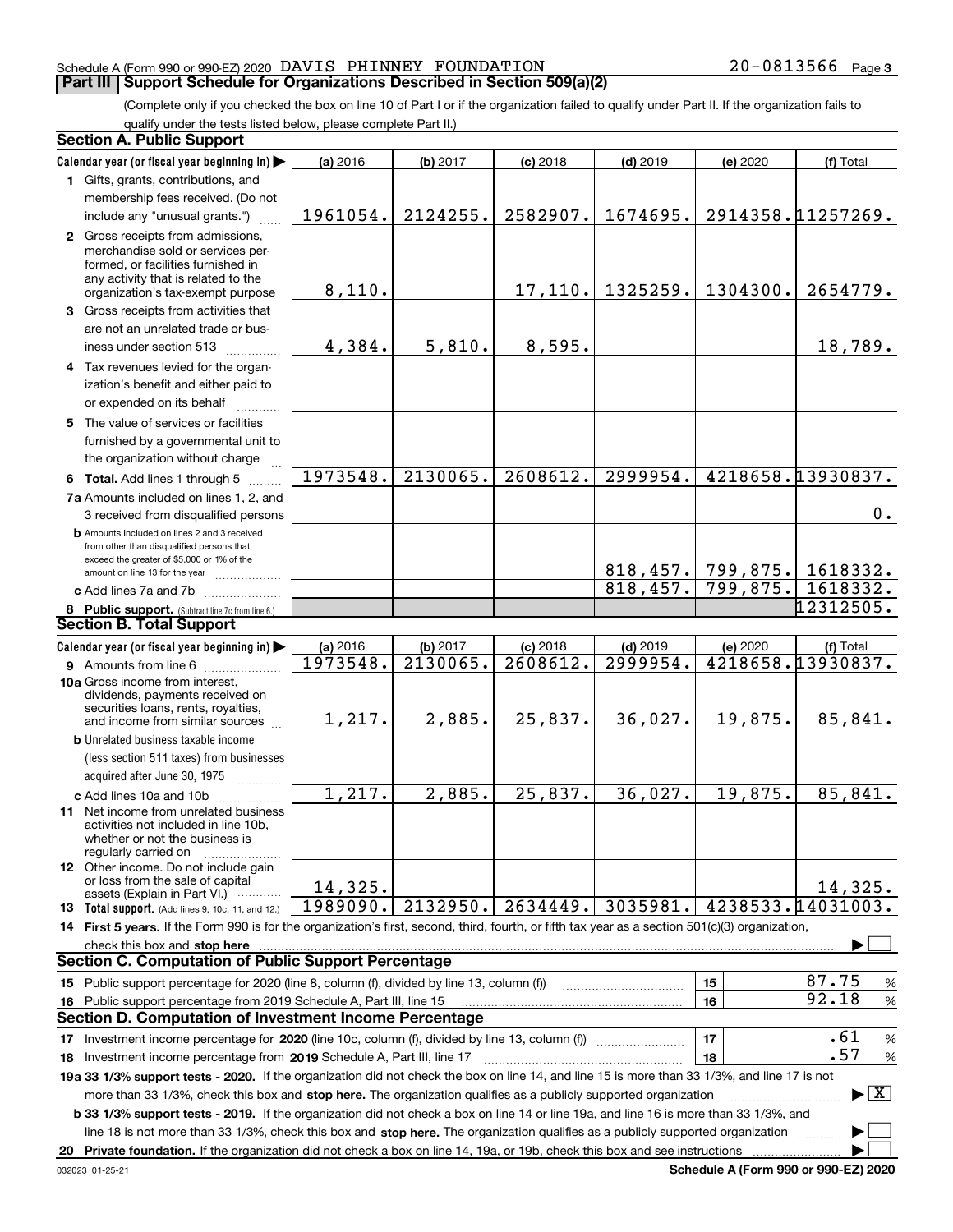### **Part IV Supporting Organizations**

(Complete only if you checked a box in line 12 on Part I. If you checked box 12a, Part I, complete Sections A and B. If you checked box 12b, Part I, complete Sections A and C. If you checked box 12c, Part I, complete Sections A, D, and E. If you checked box 12d, Part I, complete Sections A and D, and complete Part V.)

### **Section A. All Supporting Organizations**

- **1** Are all of the organization's supported organizations listed by name in the organization's governing documents? If "No," describe in **Part VI** how the supported organizations are designated. If designated by *class or purpose, describe the designation. If historic and continuing relationship, explain.*
- **2** Did the organization have any supported organization that does not have an IRS determination of status under section 509(a)(1) or (2)? If "Yes," explain in Part VI how the organization determined that the supported *organization was described in section 509(a)(1) or (2).*
- **3a** Did the organization have a supported organization described in section 501(c)(4), (5), or (6)? If "Yes," answer *lines 3b and 3c below.*
- **b** Did the organization confirm that each supported organization qualified under section 501(c)(4), (5), or (6) and satisfied the public support tests under section 509(a)(2)? If "Yes," describe in **Part VI** when and how the *organization made the determination.*
- **c**Did the organization ensure that all support to such organizations was used exclusively for section 170(c)(2)(B) purposes? If "Yes," explain in **Part VI** what controls the organization put in place to ensure such use.
- **4a***If* Was any supported organization not organized in the United States ("foreign supported organization")? *"Yes," and if you checked box 12a or 12b in Part I, answer lines 4b and 4c below.*
- **b** Did the organization have ultimate control and discretion in deciding whether to make grants to the foreign supported organization? If "Yes," describe in **Part VI** how the organization had such control and discretion *despite being controlled or supervised by or in connection with its supported organizations.*
- **c** Did the organization support any foreign supported organization that does not have an IRS determination under sections 501(c)(3) and 509(a)(1) or (2)? If "Yes," explain in **Part VI** what controls the organization used *to ensure that all support to the foreign supported organization was used exclusively for section 170(c)(2)(B) purposes.*
- **5a***If "Yes,"* Did the organization add, substitute, or remove any supported organizations during the tax year? answer lines 5b and 5c below (if applicable). Also, provide detail in **Part VI,** including (i) the names and EIN *numbers of the supported organizations added, substituted, or removed; (ii) the reasons for each such action; (iii) the authority under the organization's organizing document authorizing such action; and (iv) how the action was accomplished (such as by amendment to the organizing document).*
- **b** Type I or Type II only. Was any added or substituted supported organization part of a class already designated in the organization's organizing document?
- **cSubstitutions only.**  Was the substitution the result of an event beyond the organization's control?
- **6** Did the organization provide support (whether in the form of grants or the provision of services or facilities) to **Part VI.** *If "Yes," provide detail in* support or benefit one or more of the filing organization's supported organizations? anyone other than (i) its supported organizations, (ii) individuals that are part of the charitable class benefited by one or more of its supported organizations, or (iii) other supporting organizations that also
- **7**Did the organization provide a grant, loan, compensation, or other similar payment to a substantial contributor *If "Yes," complete Part I of Schedule L (Form 990 or 990-EZ).* regard to a substantial contributor? (as defined in section 4958(c)(3)(C)), a family member of a substantial contributor, or a 35% controlled entity with
- **8** Did the organization make a loan to a disqualified person (as defined in section 4958) not described in line 7? *If "Yes," complete Part I of Schedule L (Form 990 or 990-EZ).*
- **9a** Was the organization controlled directly or indirectly at any time during the tax year by one or more in section 509(a)(1) or (2))? If "Yes," *provide detail in* <code>Part VI.</code> disqualified persons, as defined in section 4946 (other than foundation managers and organizations described
- **b** Did one or more disqualified persons (as defined in line 9a) hold a controlling interest in any entity in which the supporting organization had an interest? If "Yes," provide detail in P**art VI**.
- **c**Did a disqualified person (as defined in line 9a) have an ownership interest in, or derive any personal benefit from, assets in which the supporting organization also had an interest? If "Yes," provide detail in P**art VI.**
- **10a** Was the organization subject to the excess business holdings rules of section 4943 because of section supporting organizations)? If "Yes," answer line 10b below. 4943(f) (regarding certain Type II supporting organizations, and all Type III non-functionally integrated
- **b** Did the organization have any excess business holdings in the tax year? (Use Schedule C, Form 4720, to *determine whether the organization had excess business holdings.)*

032024 01-25-21

**Schedule A (Form 990 or 990-EZ) 2020**

**1**

**2**

**3a**

**3b**

**3c**

**4a**

**4b**

**4c**

**5a**

**5b5c**

**6**

**7**

**8**

**9a**

**9b**

**9c**

**10a**

**10b**

**YesNo**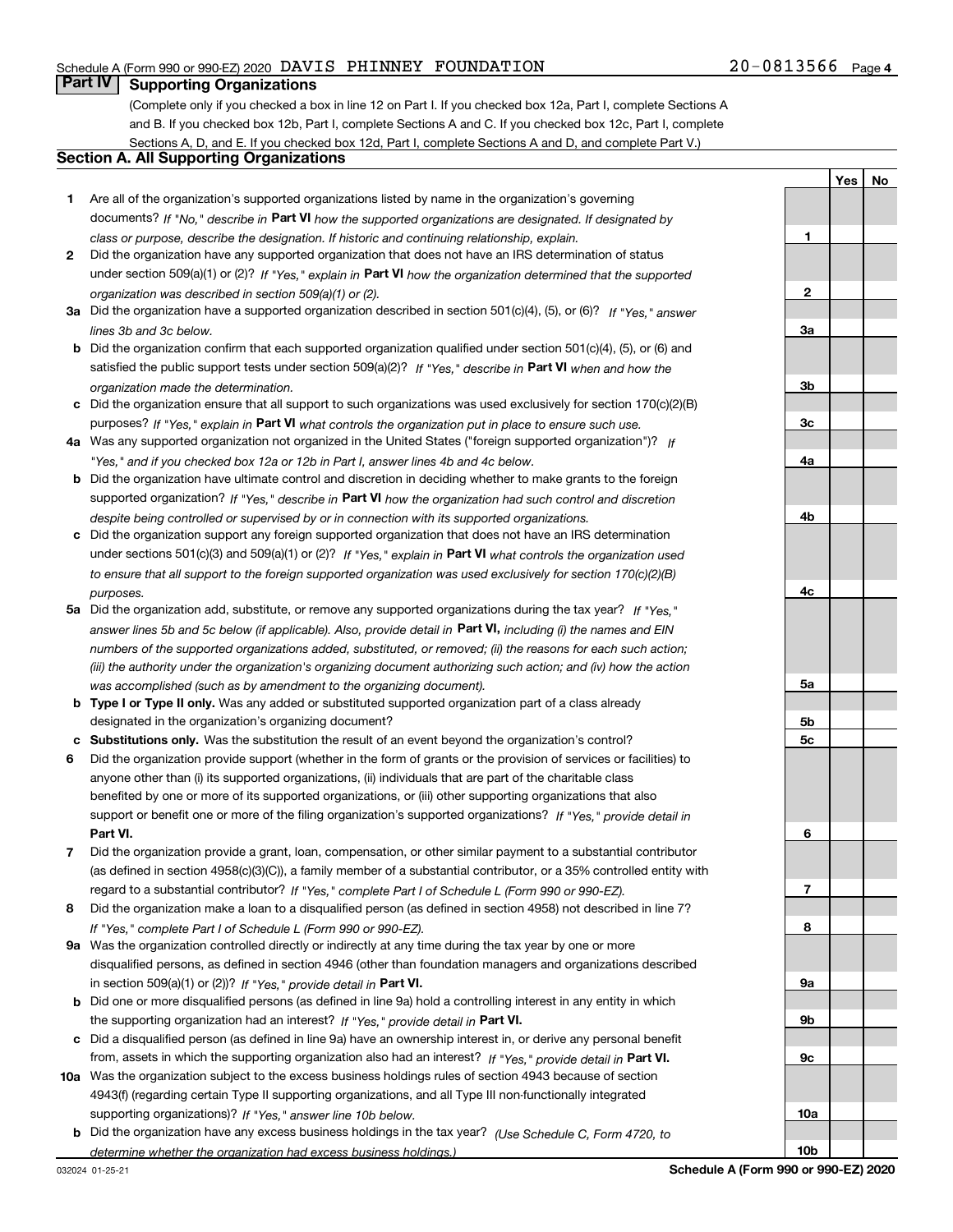|              | Part IV<br><b>Supporting Organizations (continued)</b>                                                                                                                                                                                                                                                                                                                                                                                                                                                                                                                                                                                               |                 |            |    |
|--------------|------------------------------------------------------------------------------------------------------------------------------------------------------------------------------------------------------------------------------------------------------------------------------------------------------------------------------------------------------------------------------------------------------------------------------------------------------------------------------------------------------------------------------------------------------------------------------------------------------------------------------------------------------|-----------------|------------|----|
|              |                                                                                                                                                                                                                                                                                                                                                                                                                                                                                                                                                                                                                                                      |                 | Yes        | No |
| 11           | Has the organization accepted a gift or contribution from any of the following persons?                                                                                                                                                                                                                                                                                                                                                                                                                                                                                                                                                              |                 |            |    |
|              | a A person who directly or indirectly controls, either alone or together with persons described in lines 11b and                                                                                                                                                                                                                                                                                                                                                                                                                                                                                                                                     |                 |            |    |
|              | 11c below, the governing body of a supported organization?                                                                                                                                                                                                                                                                                                                                                                                                                                                                                                                                                                                           | 11a             |            |    |
|              | <b>b</b> A family member of a person described in line 11a above?                                                                                                                                                                                                                                                                                                                                                                                                                                                                                                                                                                                    | 11 <sub>b</sub> |            |    |
|              | c A 35% controlled entity of a person described in line 11a or 11b above? If "Yes" to line 11a, 11b, or 11c, provide                                                                                                                                                                                                                                                                                                                                                                                                                                                                                                                                 |                 |            |    |
|              | detail in Part VI.                                                                                                                                                                                                                                                                                                                                                                                                                                                                                                                                                                                                                                   | 11c             |            |    |
|              | Section B. Type I Supporting Organizations                                                                                                                                                                                                                                                                                                                                                                                                                                                                                                                                                                                                           |                 |            |    |
|              |                                                                                                                                                                                                                                                                                                                                                                                                                                                                                                                                                                                                                                                      |                 | <b>Yes</b> | No |
| 1.           | Did the governing body, members of the governing body, officers acting in their official capacity, or membership of one or<br>more supported organizations have the power to regularly appoint or elect at least a majority of the organization's officers,<br>directors, or trustees at all times during the tax year? If "No," describe in Part VI how the supported organization(s)<br>effectively operated, supervised, or controlled the organization's activities. If the organization had more than one supported<br>organization, describe how the powers to appoint and/or remove officers, directors, or trustees were allocated among the |                 |            |    |
|              | supported organizations and what conditions or restrictions, if any, applied to such powers during the tax year.                                                                                                                                                                                                                                                                                                                                                                                                                                                                                                                                     | 1               |            |    |
| $\mathbf{2}$ | Did the organization operate for the benefit of any supported organization other than the supported                                                                                                                                                                                                                                                                                                                                                                                                                                                                                                                                                  |                 |            |    |
|              | organization(s) that operated, supervised, or controlled the supporting organization? If "Yes," explain in                                                                                                                                                                                                                                                                                                                                                                                                                                                                                                                                           |                 |            |    |
|              | Part VI how providing such benefit carried out the purposes of the supported organization(s) that operated,                                                                                                                                                                                                                                                                                                                                                                                                                                                                                                                                          |                 |            |    |
|              | supervised, or controlled the supporting organization.                                                                                                                                                                                                                                                                                                                                                                                                                                                                                                                                                                                               | $\overline{2}$  |            |    |
|              | Section C. Type II Supporting Organizations                                                                                                                                                                                                                                                                                                                                                                                                                                                                                                                                                                                                          |                 |            |    |
|              |                                                                                                                                                                                                                                                                                                                                                                                                                                                                                                                                                                                                                                                      |                 | Yes        | No |
| 1.           | Were a majority of the organization's directors or trustees during the tax year also a majority of the directors                                                                                                                                                                                                                                                                                                                                                                                                                                                                                                                                     |                 |            |    |
|              | or trustees of each of the organization's supported organization(s)? If "No," describe in Part VI how control                                                                                                                                                                                                                                                                                                                                                                                                                                                                                                                                        |                 |            |    |
|              | or management of the supporting organization was vested in the same persons that controlled or managed                                                                                                                                                                                                                                                                                                                                                                                                                                                                                                                                               |                 |            |    |
|              | the supported organization(s).                                                                                                                                                                                                                                                                                                                                                                                                                                                                                                                                                                                                                       |                 |            |    |
|              | Section D. All Type III Supporting Organizations                                                                                                                                                                                                                                                                                                                                                                                                                                                                                                                                                                                                     |                 |            |    |
|              |                                                                                                                                                                                                                                                                                                                                                                                                                                                                                                                                                                                                                                                      |                 | Yes        | No |
| 1            | Did the organization provide to each of its supported organizations, by the last day of the fifth month of the                                                                                                                                                                                                                                                                                                                                                                                                                                                                                                                                       |                 |            |    |
|              | organization's tax year, (i) a written notice describing the type and amount of support provided during the prior tax                                                                                                                                                                                                                                                                                                                                                                                                                                                                                                                                |                 |            |    |
|              | year, (ii) a copy of the Form 990 that was most recently filed as of the date of notification, and (iii) copies of the                                                                                                                                                                                                                                                                                                                                                                                                                                                                                                                               |                 |            |    |
|              | organization's governing documents in effect on the date of notification, to the extent not previously provided?                                                                                                                                                                                                                                                                                                                                                                                                                                                                                                                                     | 1               |            |    |
| $\mathbf{2}$ | Were any of the organization's officers, directors, or trustees either (i) appointed or elected by the supported                                                                                                                                                                                                                                                                                                                                                                                                                                                                                                                                     |                 |            |    |
|              | organization(s) or (ii) serving on the governing body of a supported organization? If "No," explain in Part VI how                                                                                                                                                                                                                                                                                                                                                                                                                                                                                                                                   |                 |            |    |
|              | the organization maintained a close and continuous working relationship with the supported organization(s).                                                                                                                                                                                                                                                                                                                                                                                                                                                                                                                                          | 2               |            |    |
| 3            | By reason of the relationship described in line 2, above, did the organization's supported organizations have a                                                                                                                                                                                                                                                                                                                                                                                                                                                                                                                                      |                 |            |    |
|              | significant voice in the organization's investment policies and in directing the use of the organization's                                                                                                                                                                                                                                                                                                                                                                                                                                                                                                                                           |                 |            |    |
|              | income or assets at all times during the tax year? If "Yes," describe in Part VI the role the organization's                                                                                                                                                                                                                                                                                                                                                                                                                                                                                                                                         |                 |            |    |
|              | supported organizations played in this regard.                                                                                                                                                                                                                                                                                                                                                                                                                                                                                                                                                                                                       | 3               |            |    |
|              | Section E. Type III Functionally Integrated Supporting Organizations                                                                                                                                                                                                                                                                                                                                                                                                                                                                                                                                                                                 |                 |            |    |
| 1.           | Check the box next to the method that the organization used to satisfy the Integral Part Test during the year (see instructions).                                                                                                                                                                                                                                                                                                                                                                                                                                                                                                                    |                 |            |    |

- **alinupy** The organization satisfied the Activities Test. Complete line 2 below.
- **bThe organization is the parent of each of its supported organizations. Complete line 3 below.**

|  |  |  | c $\Box$ The organization supported a governmental entity. Describe in Part VI how you supported a governmental entity (see instructions) |  |
|--|--|--|-------------------------------------------------------------------------------------------------------------------------------------------|--|
|--|--|--|-------------------------------------------------------------------------------------------------------------------------------------------|--|

- **2Answer lines 2a and 2b below. Yes No** Activities Test.
- **a** Did substantially all of the organization's activities during the tax year directly further the exempt purposes of the supported organization(s) to which the organization was responsive? If "Yes," then in **Part VI identify those supported organizations and explain**  *how these activities directly furthered their exempt purposes, how the organization was responsive to those supported organizations, and how the organization determined that these activities constituted substantially all of its activities.*
- **b** Did the activities described in line 2a, above, constitute activities that, but for the organization's involvement, **Part VI**  *the reasons for the organization's position that its supported organization(s) would have engaged in* one or more of the organization's supported organization(s) would have been engaged in? If "Yes," e*xplain in these activities but for the organization's involvement.*
- **3** Parent of Supported Organizations. Answer lines 3a and 3b below.

**a** Did the organization have the power to regularly appoint or elect a majority of the officers, directors, or trustees of each of the supported organizations? If "Yes" or "No" provide details in **Part VI.** 

**b** Did the organization exercise a substantial degree of direction over the policies, programs, and activities of each of its supported organizations? If "Yes," describe in Part VI the role played by the organization in this regard.

**2a**

**2b**

**3a**

**3b**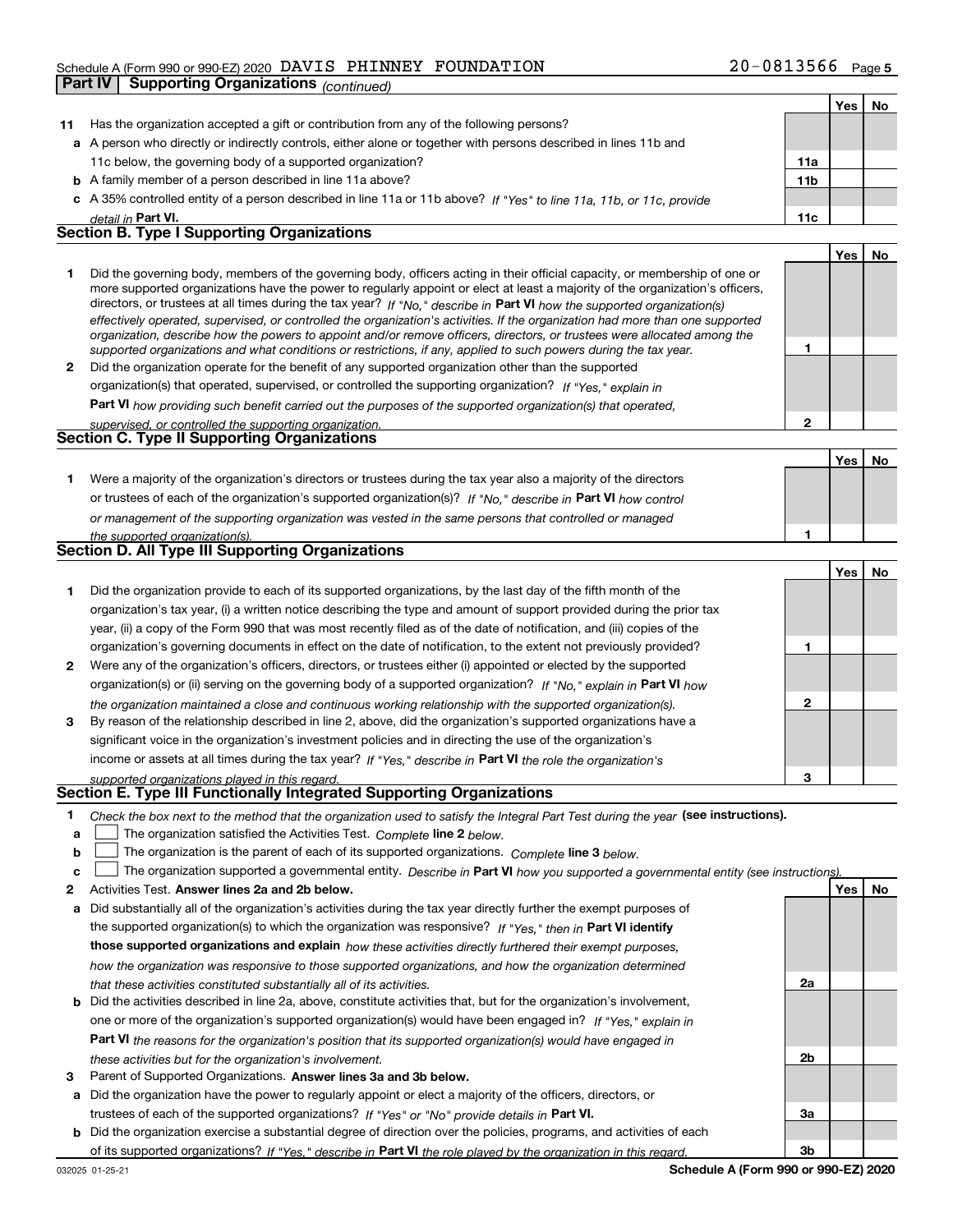### Schedule A (Form 990 or 990-EZ) 2020  $\,$  DAVIS PHINNEY FOUNDATION  $20-0813566$  Page **Part V Type III Non-Functionally Integrated 509(a)(3) Supporting Organizations**

**1**

1 Check here if the organization satisfied the Integral Part Test as a qualifying trust on Nov. 20, 1970 (explain in Part VI). See instructions. All other Type III non-functionally integrated supporting organizations must complete Sections A through E.

|                                         | Section A - Adjusted Net Income                                             |                | (A) Prior Year | (B) Current Year<br>(optional) |
|-----------------------------------------|-----------------------------------------------------------------------------|----------------|----------------|--------------------------------|
| $\mathbf 1$                             | Net short-term capital gain                                                 | 1              |                |                                |
| $\mathbf{2}$                            | Recoveries of prior-year distributions                                      | $\overline{2}$ |                |                                |
| 3                                       | Other gross income (see instructions)                                       | 3              |                |                                |
| 4                                       | Add lines 1 through 3.                                                      | 4              |                |                                |
| 5                                       | Depreciation and depletion                                                  | 5              |                |                                |
| 6                                       | Portion of operating expenses paid or incurred for production or            |                |                |                                |
|                                         | collection of gross income or for management, conservation, or              |                |                |                                |
|                                         | maintenance of property held for production of income (see instructions)    | 6              |                |                                |
| 7                                       | Other expenses (see instructions)                                           | $\overline{7}$ |                |                                |
| 8                                       | <b>Adjusted Net Income</b> (subtract lines 5, 6, and 7 from line 4)         | 8              |                |                                |
| <b>Section B - Minimum Asset Amount</b> |                                                                             |                | (A) Prior Year | (B) Current Year<br>(optional) |
| 1                                       | Aggregate fair market value of all non-exempt-use assets (see               |                |                |                                |
|                                         | instructions for short tax year or assets held for part of year):           |                |                |                                |
|                                         | a Average monthly value of securities                                       | 1a             |                |                                |
|                                         | <b>b</b> Average monthly cash balances                                      | 1b             |                |                                |
|                                         | c Fair market value of other non-exempt-use assets                          | 1c             |                |                                |
|                                         | d Total (add lines 1a, 1b, and 1c)                                          | 1d             |                |                                |
|                                         | e Discount claimed for blockage or other factors                            |                |                |                                |
|                                         | (explain in detail in Part VI):                                             |                |                |                                |
| 2                                       | Acquisition indebtedness applicable to non-exempt-use assets                | $\overline{2}$ |                |                                |
| 3                                       | Subtract line 2 from line 1d.                                               | 3              |                |                                |
| 4                                       | Cash deemed held for exempt use. Enter 0.015 of line 3 (for greater amount, |                |                |                                |
|                                         | see instructions).                                                          | 4              |                |                                |
| 5                                       | Net value of non-exempt-use assets (subtract line 4 from line 3)            | 5              |                |                                |
| 6                                       | Multiply line 5 by 0.035.                                                   | 6              |                |                                |
| 7                                       | Recoveries of prior-year distributions                                      | $\overline{7}$ |                |                                |
| 8                                       | Minimum Asset Amount (add line 7 to line 6)                                 | 8              |                |                                |
|                                         | <b>Section C - Distributable Amount</b>                                     |                |                | <b>Current Year</b>            |
| $\mathbf 1$                             | Adjusted net income for prior year (from Section A, line 8, column A)       | 1              |                |                                |
| $\mathbf{2}$                            | Enter 0.85 of line 1.                                                       | $\overline{2}$ |                |                                |
| 3                                       | Minimum asset amount for prior year (from Section B, line 8, column A)      | 3              |                |                                |
| 4                                       | Enter greater of line 2 or line 3.                                          | 4              |                |                                |
| 5                                       | Income tax imposed in prior year                                            | 5              |                |                                |
| 6                                       | <b>Distributable Amount.</b> Subtract line 5 from line 4, unless subject to |                |                |                                |
|                                         | emergency temporary reduction (see instructions).                           | 6              |                |                                |
|                                         |                                                                             |                |                |                                |

**7**Check here if the current year is the organization's first as a non-functionally integrated Type III supporting organization (see instructions).

**Schedule A (Form 990 or 990-EZ) 2020**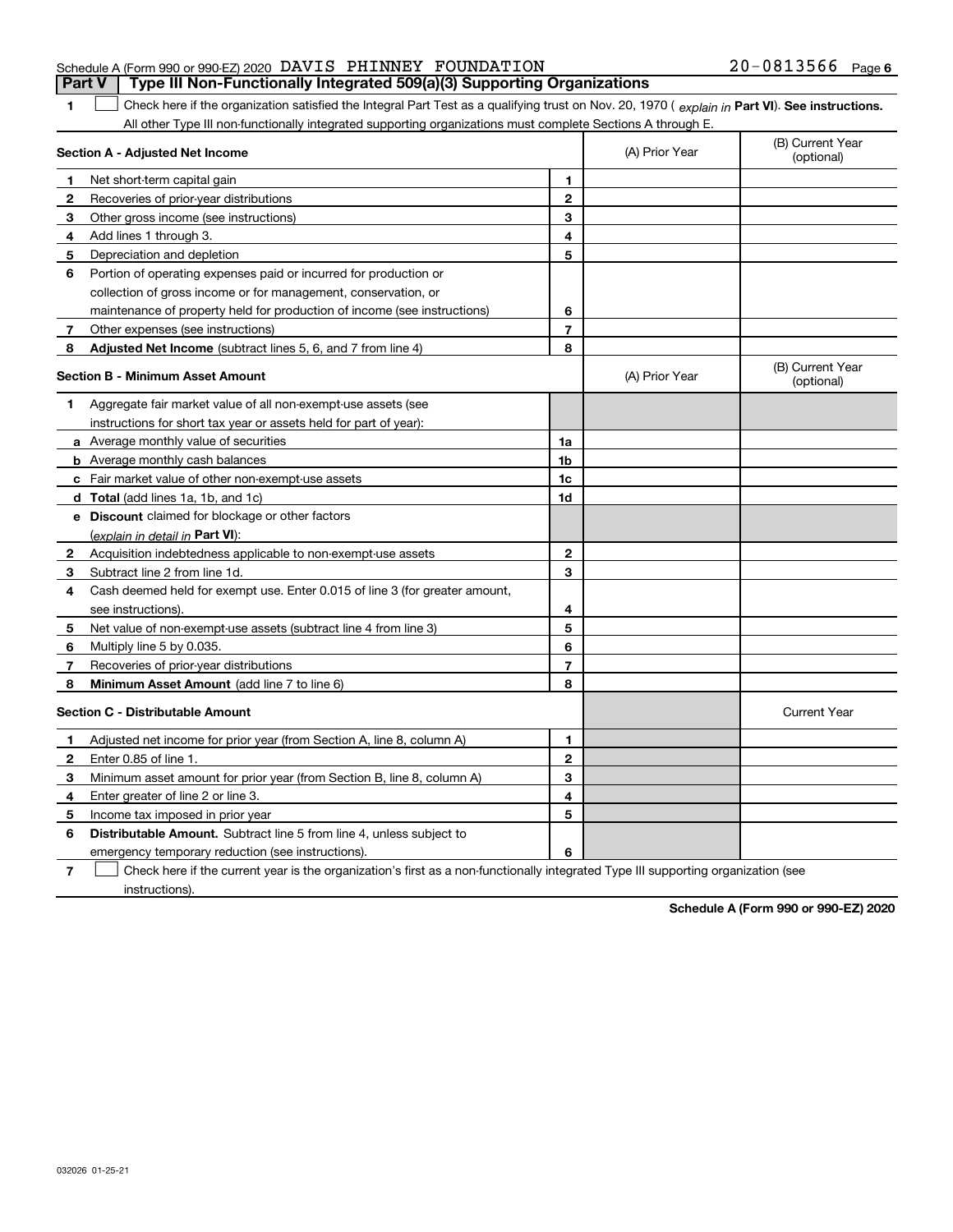### Schedule A (Form 990 or 990-EZ) 2020 DAVIS PHINNEY FOUNDATION 2 U – U 8 I 3 5 6 6 Page DAVIS PHINNEY FOUNDATION 20-0813566

| <b>Part V</b>        | Type III Non-Functionally Integrated 509(a)(3) Supporting Organizations                    |                             | (continued)                           |    |                                         |
|----------------------|--------------------------------------------------------------------------------------------|-----------------------------|---------------------------------------|----|-----------------------------------------|
|                      | <b>Section D - Distributions</b>                                                           |                             |                                       |    | <b>Current Year</b>                     |
| 1                    | Amounts paid to supported organizations to accomplish exempt purposes                      |                             |                                       | 1  |                                         |
| 2                    | Amounts paid to perform activity that directly furthers exempt purposes of supported       |                             |                                       |    |                                         |
|                      | organizations, in excess of income from activity                                           |                             |                                       | 2  |                                         |
| 3                    | Administrative expenses paid to accomplish exempt purposes of supported organizations      |                             |                                       | 3  |                                         |
| 4                    | Amounts paid to acquire exempt-use assets                                                  |                             |                                       |    |                                         |
| 5                    | Qualified set-aside amounts (prior IRS approval required - provide details in Part VI)     |                             |                                       | 5  |                                         |
| 6                    | Other distributions (describe in Part VI). See instructions.                               |                             |                                       |    |                                         |
| 7                    | Total annual distributions. Add lines 1 through 6.                                         |                             |                                       | 7  |                                         |
| 8                    | Distributions to attentive supported organizations to which the organization is responsive |                             |                                       |    |                                         |
|                      | (provide details in Part VI). See instructions.                                            |                             | 8                                     |    |                                         |
| 9                    | Distributable amount for 2020 from Section C, line 6                                       |                             | 9                                     |    |                                         |
| 10                   | Line 8 amount divided by line 9 amount                                                     |                             |                                       | 10 |                                         |
| (i)<br>(ii)<br>(iii) |                                                                                            |                             |                                       |    |                                         |
|                      | <b>Section E - Distribution Allocations</b> (see instructions)                             | <b>Excess Distributions</b> | <b>Underdistributions</b><br>Pre-2020 |    | <b>Distributable</b><br>Amount for 2020 |
| 1                    | Distributable amount for 2020 from Section C, line 6                                       |                             |                                       |    |                                         |
| 2                    | Underdistributions, if any, for years prior to 2020 (reason-                               |                             |                                       |    |                                         |
|                      | able cause required - explain in Part VI). See instructions.                               |                             |                                       |    |                                         |
| 3                    | Excess distributions carryover, if any, to 2020                                            |                             |                                       |    |                                         |
|                      | <b>a</b> From 2015                                                                         |                             |                                       |    |                                         |
|                      | <b>b</b> From 2016                                                                         |                             |                                       |    |                                         |
|                      | c From 2017                                                                                |                             |                                       |    |                                         |
|                      | <b>d</b> From 2018                                                                         |                             |                                       |    |                                         |
|                      | e From 2019                                                                                |                             |                                       |    |                                         |
|                      | f Total of lines 3a through 3e                                                             |                             |                                       |    |                                         |
|                      | g Applied to underdistributions of prior years                                             |                             |                                       |    |                                         |
|                      | <b>h</b> Applied to 2020 distributable amount                                              |                             |                                       |    |                                         |
|                      | Carryover from 2015 not applied (see instructions)                                         |                             |                                       |    |                                         |
|                      | Remainder. Subtract lines 3g, 3h, and 3i from line 3f.                                     |                             |                                       |    |                                         |
| 4                    | Distributions for 2020 from Section D,                                                     |                             |                                       |    |                                         |
|                      | line $7:$                                                                                  |                             |                                       |    |                                         |
|                      | a Applied to underdistributions of prior years                                             |                             |                                       |    |                                         |
|                      | <b>b</b> Applied to 2020 distributable amount                                              |                             |                                       |    |                                         |
|                      | c Remainder. Subtract lines 4a and 4b from line 4.                                         |                             |                                       |    |                                         |
| 5                    | Remaining underdistributions for years prior to 2020, if                                   |                             |                                       |    |                                         |
|                      | any. Subtract lines 3g and 4a from line 2. For result greater                              |                             |                                       |    |                                         |
|                      | than zero, explain in Part VI. See instructions.                                           |                             |                                       |    |                                         |
| 6                    | Remaining underdistributions for 2020. Subtract lines 3h                                   |                             |                                       |    |                                         |
|                      | and 4b from line 1. For result greater than zero, explain in                               |                             |                                       |    |                                         |
|                      | Part VI. See instructions.                                                                 |                             |                                       |    |                                         |
| 7                    | Excess distributions carryover to 2021. Add lines 3j                                       |                             |                                       |    |                                         |
|                      | and 4c.                                                                                    |                             |                                       |    |                                         |
| 8                    | Breakdown of line 7:                                                                       |                             |                                       |    |                                         |
|                      | a Excess from 2016                                                                         |                             |                                       |    |                                         |
|                      | <b>b</b> Excess from 2017                                                                  |                             |                                       |    |                                         |
|                      | c Excess from 2018                                                                         |                             |                                       |    |                                         |
|                      | d Excess from 2019                                                                         |                             |                                       |    |                                         |
|                      | e Excess from 2020                                                                         |                             |                                       |    |                                         |

**Schedule A (Form 990 or 990-EZ) 2020**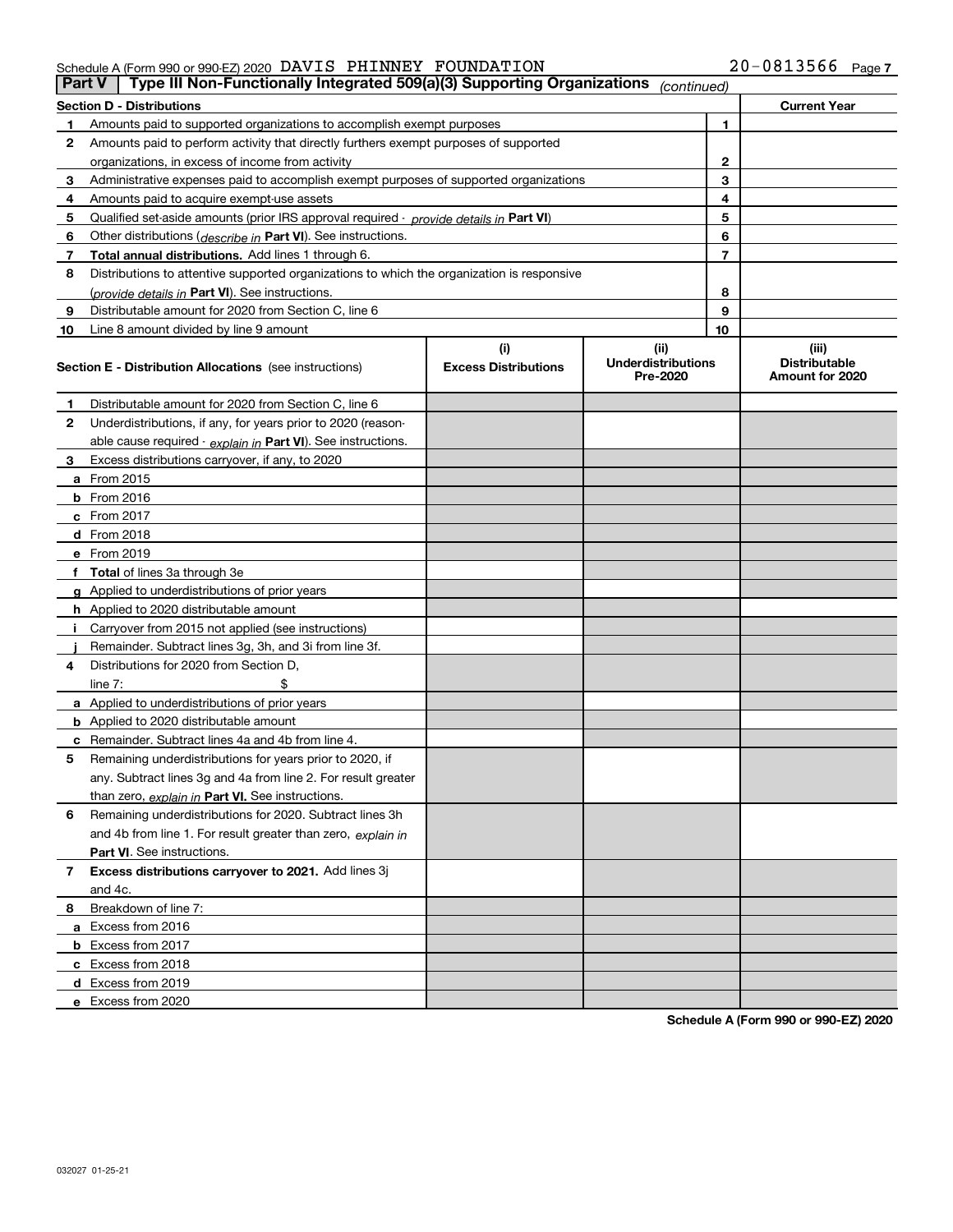|                | Schedule A (Form 990 or 990-EZ) 2020 DAVIS PHINNEY FOUNDATION |                                                                                                                                                                                                                                                                                                                                                                                                                                                                                                                                                                      | $20 - 0813566$ Page 8 |
|----------------|---------------------------------------------------------------|----------------------------------------------------------------------------------------------------------------------------------------------------------------------------------------------------------------------------------------------------------------------------------------------------------------------------------------------------------------------------------------------------------------------------------------------------------------------------------------------------------------------------------------------------------------------|-----------------------|
| <b>Part VI</b> | (See instructions.)                                           | Supplemental Information. Provide the explanations required by Part II, line 10; Part II, line 17a or 17b; Part III, line 12;<br>Part IV, Section A, lines 1, 2, 3b, 3c, 4b, 4c, 5a, 6, 9a, 9b, 9c, 11a, 11b, and 11c; Part IV, Section B, lines 1 and 2; Part IV, Section C,<br>line 1; Part IV, Section D, lines 2 and 3; Part IV, Section E, lines 1c, 2a, 2b, 3a, and 3b; Part V, line 1; Part V, Section B, line 1e; Part V,<br>Section D, lines 5, 6, and 8; and Part V, Section E, lines 2, 5, and 6. Also complete this part for any additional information. |                       |
|                |                                                               |                                                                                                                                                                                                                                                                                                                                                                                                                                                                                                                                                                      |                       |
|                |                                                               |                                                                                                                                                                                                                                                                                                                                                                                                                                                                                                                                                                      |                       |
|                |                                                               |                                                                                                                                                                                                                                                                                                                                                                                                                                                                                                                                                                      |                       |
|                |                                                               |                                                                                                                                                                                                                                                                                                                                                                                                                                                                                                                                                                      |                       |
|                |                                                               |                                                                                                                                                                                                                                                                                                                                                                                                                                                                                                                                                                      |                       |
|                |                                                               |                                                                                                                                                                                                                                                                                                                                                                                                                                                                                                                                                                      |                       |
|                |                                                               |                                                                                                                                                                                                                                                                                                                                                                                                                                                                                                                                                                      |                       |
|                |                                                               |                                                                                                                                                                                                                                                                                                                                                                                                                                                                                                                                                                      |                       |
|                |                                                               |                                                                                                                                                                                                                                                                                                                                                                                                                                                                                                                                                                      |                       |
|                |                                                               |                                                                                                                                                                                                                                                                                                                                                                                                                                                                                                                                                                      |                       |
|                |                                                               |                                                                                                                                                                                                                                                                                                                                                                                                                                                                                                                                                                      |                       |
|                |                                                               |                                                                                                                                                                                                                                                                                                                                                                                                                                                                                                                                                                      |                       |
|                |                                                               |                                                                                                                                                                                                                                                                                                                                                                                                                                                                                                                                                                      |                       |
|                |                                                               |                                                                                                                                                                                                                                                                                                                                                                                                                                                                                                                                                                      |                       |
|                |                                                               |                                                                                                                                                                                                                                                                                                                                                                                                                                                                                                                                                                      |                       |
|                |                                                               |                                                                                                                                                                                                                                                                                                                                                                                                                                                                                                                                                                      |                       |
|                |                                                               |                                                                                                                                                                                                                                                                                                                                                                                                                                                                                                                                                                      |                       |
|                |                                                               |                                                                                                                                                                                                                                                                                                                                                                                                                                                                                                                                                                      |                       |
|                |                                                               |                                                                                                                                                                                                                                                                                                                                                                                                                                                                                                                                                                      |                       |
|                |                                                               |                                                                                                                                                                                                                                                                                                                                                                                                                                                                                                                                                                      |                       |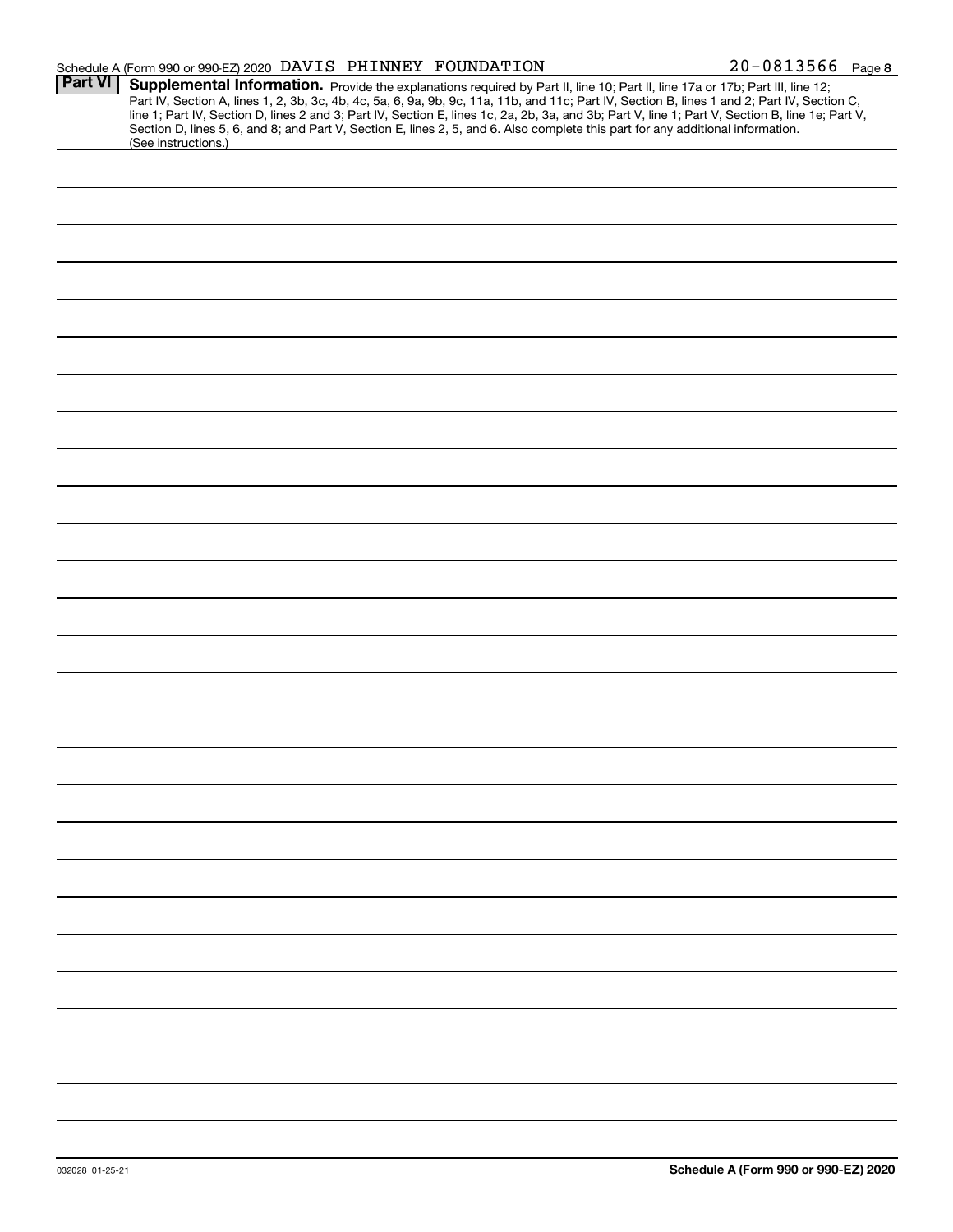| <b>SCHEDULE D</b>                                                                                                                                       |                                                                                                                    | <b>Supplemental Financial Statements</b>                                                                                             |  |  | OMB No. 1545-0047                     |                       |  |
|---------------------------------------------------------------------------------------------------------------------------------------------------------|--------------------------------------------------------------------------------------------------------------------|--------------------------------------------------------------------------------------------------------------------------------------|--|--|---------------------------------------|-----------------------|--|
| (Form 990)                                                                                                                                              |                                                                                                                    | Complete if the organization answered "Yes" on Form 990,<br>Part IV, line 6, 7, 8, 9, 10, 11a, 11b, 11c, 11d, 11e, 11f, 12a, or 12b. |  |  |                                       |                       |  |
| Attach to Form 990.<br>Department of the Treasury<br>Go to www.irs.gov/Form990 for instructions and the latest information.<br>Internal Revenue Service |                                                                                                                    |                                                                                                                                      |  |  | Inspection                            | <b>Open to Public</b> |  |
| Name of the organization                                                                                                                                |                                                                                                                    |                                                                                                                                      |  |  | <b>Employer identification number</b> |                       |  |
|                                                                                                                                                         | DAVIS PHINNEY FOUNDATION                                                                                           |                                                                                                                                      |  |  | 20-0813566                            |                       |  |
| <b>Part I</b>                                                                                                                                           | Organizations Maintaining Donor Advised Funds or Other Similar Funds or Accounts. Complete if the                  |                                                                                                                                      |  |  |                                       |                       |  |
|                                                                                                                                                         | organization answered "Yes" on Form 990, Part IV, line 6.                                                          |                                                                                                                                      |  |  |                                       |                       |  |
|                                                                                                                                                         |                                                                                                                    | (a) Donor advised funds                                                                                                              |  |  | (b) Funds and other accounts          |                       |  |
|                                                                                                                                                         |                                                                                                                    |                                                                                                                                      |  |  |                                       |                       |  |
|                                                                                                                                                         |                                                                                                                    |                                                                                                                                      |  |  |                                       |                       |  |
| 2                                                                                                                                                       | Aggregate value of contributions to (during year)                                                                  |                                                                                                                                      |  |  |                                       |                       |  |
| з                                                                                                                                                       | Aggregate value of grants from (during year) <i>mimimimimia</i>                                                    |                                                                                                                                      |  |  |                                       |                       |  |
| Aggregate value at end of year<br>4                                                                                                                     |                                                                                                                    |                                                                                                                                      |  |  |                                       |                       |  |
| 5                                                                                                                                                       | Did the organization inform all donors and donor advisors in writing that the assets held in donor advised funds   |                                                                                                                                      |  |  |                                       |                       |  |
|                                                                                                                                                         |                                                                                                                    |                                                                                                                                      |  |  | Yes                                   |                       |  |
| 6                                                                                                                                                       | Did the organization inform all grantees, donors, and donor advisors in writing that grant funds can be used only  |                                                                                                                                      |  |  |                                       |                       |  |
|                                                                                                                                                         | for charitable purposes and not for the benefit of the donor or donor advisor, or for any other purpose conferring |                                                                                                                                      |  |  |                                       | <b>No</b>             |  |

| Purpose(s) of conservation easements held by the organization (check all that apply).                                                       |                                                    |
|---------------------------------------------------------------------------------------------------------------------------------------------|----------------------------------------------------|
| Preservation of land for public use (for example, recreation or education)                                                                  | Preservation of a historically important land area |
| Protection of natural habitat                                                                                                               | Preservation of a certified historic structure     |
| Preservation of open space                                                                                                                  |                                                    |
| amplete lines On through Od if the experimetion hold a qualified concernation contribution in the form of a concernation coopment on the la |                                                    |

| Complete lines 2a through 2d if the organization held a qualified conservation contribution in the form of a conservation easement on the last |                |                                   |
|------------------------------------------------------------------------------------------------------------------------------------------------|----------------|-----------------------------------|
| day of the tax year.                                                                                                                           |                | l Held at the End of the Tax Year |
| a Total number of conservation easements                                                                                                       | 2a             |                                   |
| <b>b</b> Total acreage restricted by conservation easements                                                                                    | 2 <sub>b</sub> |                                   |
|                                                                                                                                                |                |                                   |

|    | c Number of conservation easements on a certified historic structure included in (a)                                             | 2с |  |
|----|----------------------------------------------------------------------------------------------------------------------------------|----|--|
|    | d Number of conservation easements included in (c) acquired after 7/25/06, and not on a historic structure                       |    |  |
|    | listed in the National Register                                                                                                  | 2d |  |
| 3. | Number of conservation easements modified, transferred, released, extinguished, or terminated by the organization during the tax |    |  |
|    | vear                                                                                                                             |    |  |
| 4  | Number of states where property subject to conservation easement is located >                                                    |    |  |

| $\blacksquare$                                                                                                                              |
|---------------------------------------------------------------------------------------------------------------------------------------------|
| 5 Does the organization have a written policy regarding the periodic monitoring, inspection, handling of                                    |
| │ ∣Yes<br>∣ No<br>violations, and enforcement of the conservation easements it holds?                                                       |
| 6 Staff and volunteer hours devoted to monitoring, inspecting, handling of violations, and enforcing conservation easements during the year |
|                                                                                                                                             |

| 7 Amount of expenses incurred in monitoring, inspecting, handling of violations, and enforcing conservation easements during the year |
|---------------------------------------------------------------------------------------------------------------------------------------|
|                                                                                                                                       |

|                               | 8 Does each conservation easement reported on line 2(d) above satisfy the requirements of section 170(h)(4)(B)(i) |    |
|-------------------------------|-------------------------------------------------------------------------------------------------------------------|----|
| and section 170(h)(4)(B)(ii)? |                                                                                                                   | No |

| 9 In Part XIII, describe how the organization reports conservation easements in its revenue and expense statement and             |
|-----------------------------------------------------------------------------------------------------------------------------------|
| balance sheet, and include, if applicable, the text of the footnote to the organization's financial statements that describes the |
| organization's accounting for conservation easements.                                                                             |

| properties to appointming for borroof vation babbitriorito.<br><b>Part III   Organizations Maintaining Collections of Art, Historical Treasures, or Other Similar Assets.</b> |                                                                           |  |  |  |  |
|-------------------------------------------------------------------------------------------------------------------------------------------------------------------------------|---------------------------------------------------------------------------|--|--|--|--|
|                                                                                                                                                                               | Complete if the organization answered "Yes" on Form 990, Part IV, line 8. |  |  |  |  |

| 1a If the organization elected, as permitted under FASB ASC 958, not to report in its revenue statement and balance sheet works   |
|-----------------------------------------------------------------------------------------------------------------------------------|
| of art, historical treasures, or other similar assets held for public exhibition, education, or research in furtherance of public |
| service, provide in Part XIII the text of the footnote to its financial statements that describes these items.                    |

| <b>b</b> If the organization elected, as permitted under FASB ASC 958, to report in its revenue statement and balance sheet works of    |
|-----------------------------------------------------------------------------------------------------------------------------------------|
| art, historical treasures, or other similar assets held for public exhibition, education, or research in furtherance of public service, |
| provide the following amounts relating to these items:                                                                                  |
|                                                                                                                                         |

| Revenue included on Form 990, Part VIII, line 1<br>(i)                                                                         |  |
|--------------------------------------------------------------------------------------------------------------------------------|--|
| (ii) Assets included in Form 990, Part X [2000] [2000] [2000] [3000] [3000] [3000] [3000] [3000] [3000] [3000                  |  |
| 2 If the organization received or held works of art, historical treasures, or other similar assets for financial gain, provide |  |
| the following amounts required to be reported under FASB ASC 958 relating to these items:                                      |  |
| <b>a</b> Revenue included on Form 990, Part VIII, line 1                                                                       |  |
|                                                                                                                                |  |

**No**

032051 12-01-20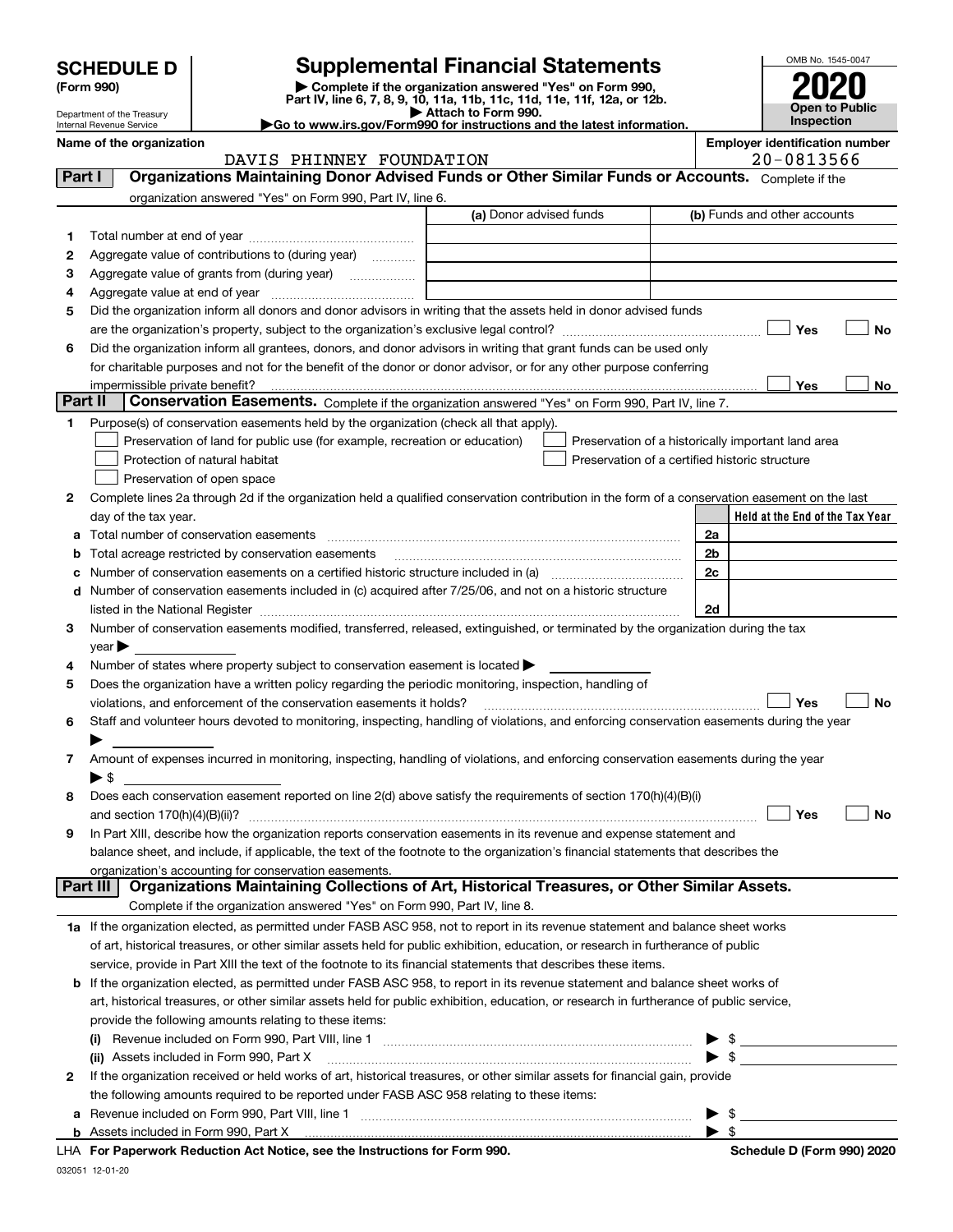|               | Schedule D (Form 990) 2020                                                                                                                                                                                                     | DAVIS PHINNEY FOUNDATION |  |                |                                                                                                                                                                                                                               |  |          | $20 - 0813566$ Page 2 |        |         |    |
|---------------|--------------------------------------------------------------------------------------------------------------------------------------------------------------------------------------------------------------------------------|--------------------------|--|----------------|-------------------------------------------------------------------------------------------------------------------------------------------------------------------------------------------------------------------------------|--|----------|-----------------------|--------|---------|----|
|               | Part III<br>Organizations Maintaining Collections of Art, Historical Treasures, or Other Similar Assets (continued)                                                                                                            |                          |  |                |                                                                                                                                                                                                                               |  |          |                       |        |         |    |
| 3             | Using the organization's acquisition, accession, and other records, check any of the following that make significant use of its                                                                                                |                          |  |                |                                                                                                                                                                                                                               |  |          |                       |        |         |    |
|               | collection items (check all that apply):                                                                                                                                                                                       |                          |  |                |                                                                                                                                                                                                                               |  |          |                       |        |         |    |
| a             | Public exhibition                                                                                                                                                                                                              | d                        |  |                | Loan or exchange program                                                                                                                                                                                                      |  |          |                       |        |         |    |
| b             | Scholarly research                                                                                                                                                                                                             |                          |  |                | Other and the contract of the contract of the contract of the contract of the contract of the contract of the contract of the contract of the contract of the contract of the contract of the contract of the contract of the |  |          |                       |        |         |    |
| c             | Preservation for future generations                                                                                                                                                                                            |                          |  |                |                                                                                                                                                                                                                               |  |          |                       |        |         |    |
| 4             | Provide a description of the organization's collections and explain how they further the organization's exempt purpose in Part XIII.                                                                                           |                          |  |                |                                                                                                                                                                                                                               |  |          |                       |        |         |    |
| 5             | During the year, did the organization solicit or receive donations of art, historical treasures, or other similar assets                                                                                                       |                          |  |                |                                                                                                                                                                                                                               |  |          |                       |        |         |    |
|               | to be sold to raise funds rather than to be maintained as part of the organization's collection?                                                                                                                               |                          |  |                |                                                                                                                                                                                                                               |  |          |                       | Yes    |         | No |
|               | <b>Part IV</b><br>Escrow and Custodial Arrangements. Complete if the organization answered "Yes" on Form 990, Part IV, line 9, or                                                                                              |                          |  |                |                                                                                                                                                                                                                               |  |          |                       |        |         |    |
|               | reported an amount on Form 990, Part X, line 21.                                                                                                                                                                               |                          |  |                |                                                                                                                                                                                                                               |  |          |                       |        |         |    |
|               | 1a Is the organization an agent, trustee, custodian or other intermediary for contributions or other assets not included                                                                                                       |                          |  |                |                                                                                                                                                                                                                               |  |          |                       |        |         |    |
|               | on Form 990, Part X? [11] matter contracts and contracts and contracts are contracted as a function of the set of the set of the set of the set of the set of the set of the set of the set of the set of the set of the set o |                          |  |                |                                                                                                                                                                                                                               |  |          |                       | Yes    |         | No |
|               | b If "Yes," explain the arrangement in Part XIII and complete the following table:                                                                                                                                             |                          |  |                |                                                                                                                                                                                                                               |  |          |                       |        |         |    |
|               |                                                                                                                                                                                                                                |                          |  |                |                                                                                                                                                                                                                               |  |          |                       | Amount |         |    |
| c             | Beginning balance                                                                                                                                                                                                              |                          |  |                |                                                                                                                                                                                                                               |  | 1c<br>1d |                       |        |         |    |
| е             | Additions during the year manufactured and an account of the year manufactured and account of the year manufactured and account of the year manufactured and account of the year manufactured and account of the year manufact |                          |  |                |                                                                                                                                                                                                                               |  | 1e       |                       |        |         |    |
|               | Distributions during the year manufactured and continuum control of the year manufactured and control of the year manufactured and control of the year manufactured and control of the year manufactured and control of the ye |                          |  |                |                                                                                                                                                                                                                               |  | 1f       |                       |        |         |    |
|               | 2a Did the organization include an amount on Form 990, Part X, line 21, for escrow or custodial account liability?                                                                                                             |                          |  |                |                                                                                                                                                                                                                               |  |          |                       | Yes    |         | No |
|               | b If "Yes," explain the arrangement in Part XIII. Check here if the explanation has been provided on Part XIII                                                                                                                 |                          |  |                |                                                                                                                                                                                                                               |  |          |                       |        |         |    |
| <b>Part V</b> | Endowment Funds. Complete if the organization answered "Yes" on Form 990, Part IV, line 10.                                                                                                                                    |                          |  |                |                                                                                                                                                                                                                               |  |          |                       |        |         |    |
|               |                                                                                                                                                                                                                                | (a) Current year         |  | (b) Prior year | (c) Two years back $\vert$ (d) Three years back $\vert$ (e) Four years back                                                                                                                                                   |  |          |                       |        |         |    |
| 1a            | Beginning of year balance                                                                                                                                                                                                      |                          |  |                |                                                                                                                                                                                                                               |  |          |                       |        |         |    |
|               |                                                                                                                                                                                                                                |                          |  |                |                                                                                                                                                                                                                               |  |          |                       |        |         |    |
|               | Net investment earnings, gains, and losses                                                                                                                                                                                     |                          |  |                |                                                                                                                                                                                                                               |  |          |                       |        |         |    |
|               |                                                                                                                                                                                                                                |                          |  |                |                                                                                                                                                                                                                               |  |          |                       |        |         |    |
| е             | Other expenditures for facilities                                                                                                                                                                                              |                          |  |                |                                                                                                                                                                                                                               |  |          |                       |        |         |    |
|               | and programs                                                                                                                                                                                                                   |                          |  |                |                                                                                                                                                                                                                               |  |          |                       |        |         |    |
|               |                                                                                                                                                                                                                                |                          |  |                |                                                                                                                                                                                                                               |  |          |                       |        |         |    |
| g             | End of year balance                                                                                                                                                                                                            |                          |  |                |                                                                                                                                                                                                                               |  |          |                       |        |         |    |
| 2             | Provide the estimated percentage of the current year end balance (line 1g, column (a)) held as:                                                                                                                                |                          |  |                |                                                                                                                                                                                                                               |  |          |                       |        |         |    |
|               | Board designated or quasi-endowment > _____                                                                                                                                                                                    |                          |  |                |                                                                                                                                                                                                                               |  |          |                       |        |         |    |
| b             | Permanent endowment > _______________                                                                                                                                                                                          | %                        |  |                |                                                                                                                                                                                                                               |  |          |                       |        |         |    |
| c             | Term endowment $\blacktriangleright$                                                                                                                                                                                           | %                        |  |                |                                                                                                                                                                                                                               |  |          |                       |        |         |    |
|               | The percentages on lines 2a, 2b, and 2c should equal 100%.                                                                                                                                                                     |                          |  |                |                                                                                                                                                                                                                               |  |          |                       |        |         |    |
|               | 3a Are there endowment funds not in the possession of the organization that are held and administered for the organization                                                                                                     |                          |  |                |                                                                                                                                                                                                                               |  |          |                       |        |         |    |
|               | by:                                                                                                                                                                                                                            |                          |  |                |                                                                                                                                                                                                                               |  |          |                       |        | Yes     | No |
|               | (i)                                                                                                                                                                                                                            |                          |  |                |                                                                                                                                                                                                                               |  |          |                       | 3a(i)  |         |    |
|               |                                                                                                                                                                                                                                |                          |  |                |                                                                                                                                                                                                                               |  |          |                       | 3a(ii) |         |    |
|               |                                                                                                                                                                                                                                |                          |  |                |                                                                                                                                                                                                                               |  |          |                       | 3b     |         |    |
| 4             | Describe in Part XIII the intended uses of the organization's endowment funds.                                                                                                                                                 |                          |  |                |                                                                                                                                                                                                                               |  |          |                       |        |         |    |
|               | Land, Buildings, and Equipment.<br><b>Part VI</b>                                                                                                                                                                              |                          |  |                |                                                                                                                                                                                                                               |  |          |                       |        |         |    |
|               | Complete if the organization answered "Yes" on Form 990, Part IV, line 11a. See Form 990, Part X, line 10.                                                                                                                     |                          |  |                |                                                                                                                                                                                                                               |  |          |                       |        |         |    |
|               | Description of property<br>(a) Cost or other<br>(b) Cost or other<br>(c) Accumulated<br>(d) Book value<br>basis (investment)<br>basis (other)<br>depreciation                                                                  |                          |  |                |                                                                                                                                                                                                                               |  |          |                       |        |         |    |
|               |                                                                                                                                                                                                                                |                          |  |                |                                                                                                                                                                                                                               |  |          |                       |        |         |    |
| b             |                                                                                                                                                                                                                                |                          |  |                |                                                                                                                                                                                                                               |  |          |                       |        |         |    |
| c             |                                                                                                                                                                                                                                |                          |  |                |                                                                                                                                                                                                                               |  |          |                       |        |         |    |
|               |                                                                                                                                                                                                                                |                          |  |                | 41,774.                                                                                                                                                                                                                       |  | 28,263.  |                       |        | 13,511. |    |
|               | e Other                                                                                                                                                                                                                        |                          |  |                |                                                                                                                                                                                                                               |  |          |                       |        |         |    |
|               |                                                                                                                                                                                                                                |                          |  |                |                                                                                                                                                                                                                               |  |          |                       |        | 13,511. |    |

**Schedule D (Form 990) 2020**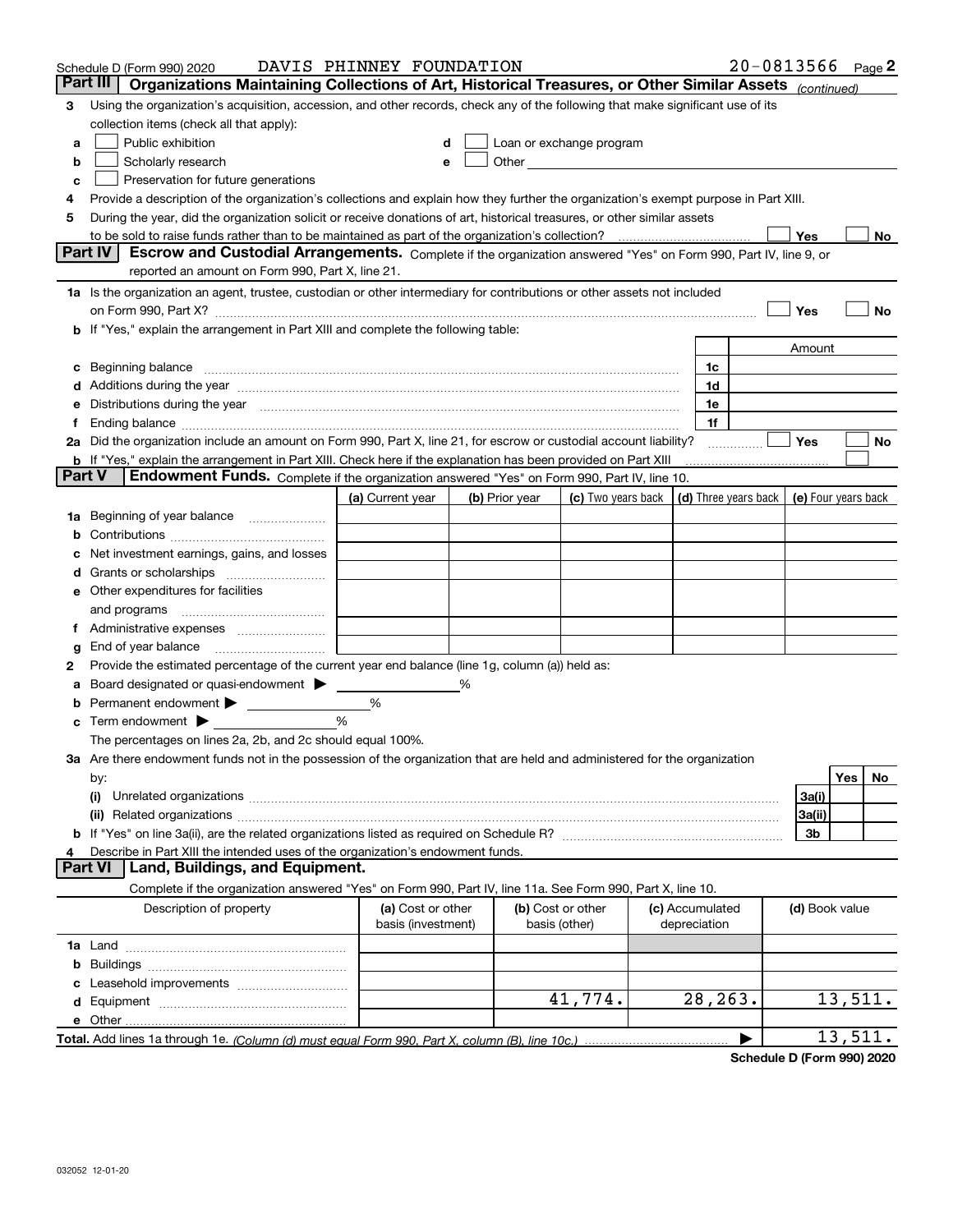Complete if the organization answered "Yes" on Form 990, Part IV, line 11b. See Form 990, Part X, line 12.

| (a) Description of security or category (including name of security)                          | (b) Book value | (c) Method of valuation: Cost or end-of-year market value |
|-----------------------------------------------------------------------------------------------|----------------|-----------------------------------------------------------|
| (1) Financial derivatives                                                                     |                |                                                           |
| (2) Closely held equity interests                                                             |                |                                                           |
| $(3)$ Other                                                                                   |                |                                                           |
| (A)                                                                                           |                |                                                           |
| (B)                                                                                           |                |                                                           |
| (C)                                                                                           |                |                                                           |
| (D)                                                                                           |                |                                                           |
| (E)                                                                                           |                |                                                           |
| (F)                                                                                           |                |                                                           |
| (G)                                                                                           |                |                                                           |
| (H)                                                                                           |                |                                                           |
| <b>Total.</b> (Col. (b) must equal Form 990, Part X, col. (B) line 12.) $\blacktriangleright$ |                |                                                           |

### **Part VIII Investments - Program Related.**

Complete if the organization answered "Yes" on Form 990, Part IV, line 11c. See Form 990, Part X, line 13.

| (a) Description of investment                                    | (b) Book value | (c) Method of valuation: Cost or end-of-year market value |
|------------------------------------------------------------------|----------------|-----------------------------------------------------------|
| (1)                                                              |                |                                                           |
| (2)                                                              |                |                                                           |
| $\frac{1}{2}$                                                    |                |                                                           |
| (4)                                                              |                |                                                           |
| $\frac{1}{2}$                                                    |                |                                                           |
| (6)                                                              |                |                                                           |
| (7)                                                              |                |                                                           |
| (8)                                                              |                |                                                           |
| (9)                                                              |                |                                                           |
| Total. (Col. (b) must equal Form 990, Part X, col. (B) line 13.) |                |                                                           |

### **Part IX Other Assets.**

Complete if the organization answered "Yes" on Form 990, Part IV, line 11d. See Form 990, Part X, line 15.

|        | (a) Description                                                                                                   | (b) Book value |
|--------|-------------------------------------------------------------------------------------------------------------------|----------------|
| (1)    |                                                                                                                   |                |
| (2)    |                                                                                                                   |                |
| (3)    |                                                                                                                   |                |
| (4)    |                                                                                                                   |                |
| (5)    |                                                                                                                   |                |
| (6)    |                                                                                                                   |                |
| (7)    |                                                                                                                   |                |
| (8)    |                                                                                                                   |                |
| (9)    |                                                                                                                   |                |
|        |                                                                                                                   |                |
| Part X | <b>Other Liabilities.</b>                                                                                         |                |
|        | Complete if the organization answered "Yes" on Form 990, Part IV, line 11e or 11f. See Form 990, Part X, line 25. |                |
| 1.     | (a) Description of liability                                                                                      | (b) Book value |
|        | Federal income taxes                                                                                              |                |
|        |                                                                                                                   |                |

| (3) |  |
|-----|--|
| (4) |  |
| (5) |  |
| (6) |  |
| (7) |  |
| (8) |  |
| (9) |  |
|     |  |

**Total.**  *(Column (b) must equal Form 990, Part X, col. (B) line 25.)* 

**2.** Liability for uncertain tax positions. In Part XIII, provide the text of the footnote to the organization's financial statements that reports the

organization's liability for uncertain tax positions under FASB ASC 740. Check here if the text of the footnote has been provided in Part XIII

 $\vert$  X  $\vert$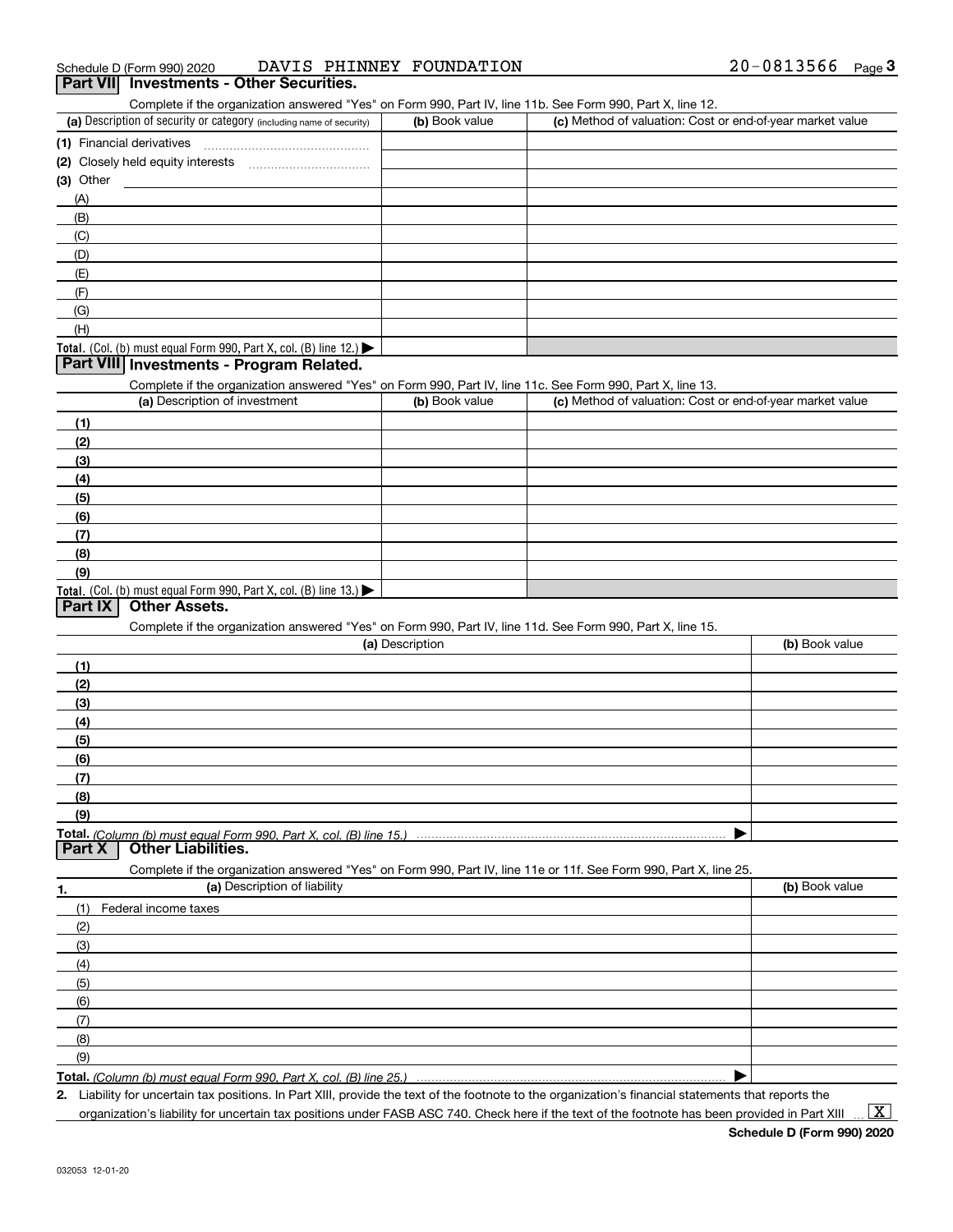|    | DAVIS PHINNEY FOUNDATION<br>Schedule D (Form 990) 2020                                                                                                                                                                              |                |        |              | $20 - 0813566$ Page 4       |
|----|-------------------------------------------------------------------------------------------------------------------------------------------------------------------------------------------------------------------------------------|----------------|--------|--------------|-----------------------------|
|    | Reconciliation of Revenue per Audited Financial Statements With Revenue per Return.<br>Part XI                                                                                                                                      |                |        |              |                             |
|    | Complete if the organization answered "Yes" on Form 990, Part IV, line 12a.                                                                                                                                                         |                |        |              |                             |
| 1  | Total revenue, gains, and other support per audited financial statements                                                                                                                                                            |                |        | $\mathbf{1}$ | 4, 178, 452.                |
| 2  | Amounts included on line 1 but not on Form 990, Part VIII, line 12:                                                                                                                                                                 |                |        |              |                             |
| a  |                                                                                                                                                                                                                                     | 2a             | 2,513. |              |                             |
| b  |                                                                                                                                                                                                                                     | 2 <sub>b</sub> | 4,000. |              |                             |
| c  |                                                                                                                                                                                                                                     | 2c             |        |              |                             |
| d  | Other (Describe in Part XIII.)                                                                                                                                                                                                      | 2d             |        |              |                             |
| е  | Add lines 2a through 2d                                                                                                                                                                                                             |                |        | <b>2e</b>    | $\frac{6,513.}{4,171,939.}$ |
| З  |                                                                                                                                                                                                                                     |                |        | $\mathbf{3}$ |                             |
|    | Amounts included on Form 990, Part VIII, line 12, but not on line 1:                                                                                                                                                                |                |        |              |                             |
| a  | Investment expenses not included on Form 990, Part VIII, line 7b                                                                                                                                                                    | 4a             |        |              |                             |
|    | <b>b</b> Other (Describe in Part XIII.)                                                                                                                                                                                             | 4b             |        |              |                             |
|    | Add lines 4a and 4b                                                                                                                                                                                                                 |                |        | 4c           |                             |
| 5  |                                                                                                                                                                                                                                     |                |        | 5            | 4, 171, 939.                |
|    |                                                                                                                                                                                                                                     |                |        |              |                             |
|    | Part XII   Reconciliation of Expenses per Audited Financial Statements With Expenses per Return.                                                                                                                                    |                |        |              |                             |
|    | Complete if the organization answered "Yes" on Form 990, Part IV, line 12a.                                                                                                                                                         |                |        |              |                             |
| 1. |                                                                                                                                                                                                                                     |                |        | $\mathbf{1}$ | 2,028,260.                  |
| 2  | Amounts included on line 1 but not on Form 990, Part IX, line 25:                                                                                                                                                                   |                |        |              |                             |
| a  |                                                                                                                                                                                                                                     | 2a             | 4,000. |              |                             |
| b  |                                                                                                                                                                                                                                     | 2 <sub>b</sub> |        |              |                             |
|    |                                                                                                                                                                                                                                     | 2c             |        |              |                             |
|    |                                                                                                                                                                                                                                     | 2d             |        |              |                             |
| e  | Add lines 2a through 2d <b>contained a contained a contained a contained a</b> contained a contained a contained a contained a contained a contained a contained a contained a contained a contained a contained a contained a cont |                |        | <b>2e</b>    | 4,000.                      |
| 3  |                                                                                                                                                                                                                                     |                |        | 3            | 2,024,260.                  |
| 4  | Amounts included on Form 990, Part IX, line 25, but not on line 1:                                                                                                                                                                  |                |        |              |                             |
| a  |                                                                                                                                                                                                                                     | 4a             |        |              |                             |
| b  | Other (Describe in Part XIII.) <b>Construction Contract Construction</b> Construction Construction Construction Const                                                                                                               | 4b             |        |              |                             |
|    | Add lines 4a and 4b                                                                                                                                                                                                                 |                |        | 4c           | 0.                          |
|    | Part XIII Supplemental Information.                                                                                                                                                                                                 |                |        | 5            | 2,024,260.                  |

Provide the descriptions required for Part II, lines 3, 5, and 9; Part III, lines 1a and 4; Part IV, lines 1b and 2b; Part V, line 4; Part X, line 2; Part XI, lines 2d and 4b; and Part XII, lines 2d and 4b. Also complete this part to provide any additional information.

### PART X, LINE 2:

| THE ORGANIZATION FOLLOWS THE PROVISIONS OF ASC 740, PERTAINING TO          |
|----------------------------------------------------------------------------|
| ACCOUNTING FOR UNCERTAINTY IN INCOME TAXES. THE PRONOUNCEMENT REQUIRES THE |
| USE OF A MORE-LIKELY-THAN-NOT RECOGNITION CRITERIA BEFORE AND SEPARATE     |
| FROM THE MEASUREMENT OF A TAX POSITION. AN ENTITY SHALL INITIALLY          |
| RECOGNIZE THE FINANCIAL STATEMENT EFFECTS OF A TAX POSITION WHEN IT IS     |
| MORE-LIKELY-THAN-NOT, BASED ON THE TECHNICAL MERITS, THAT THE POSITION     |
| WILL BE SUSTAINED UPON EXAMINATION. WITH RESPECT TO THE ORGANIZATION, THIS |
| WOULD PRIMARILY RELATE TO THE DETERMINATION OF UNRELATED BUSINESS TAXABLE  |
| INCOME AND TO THE MAINTENANCE OF ITS TAX EXEMPT STATUS.                    |
|                                                                            |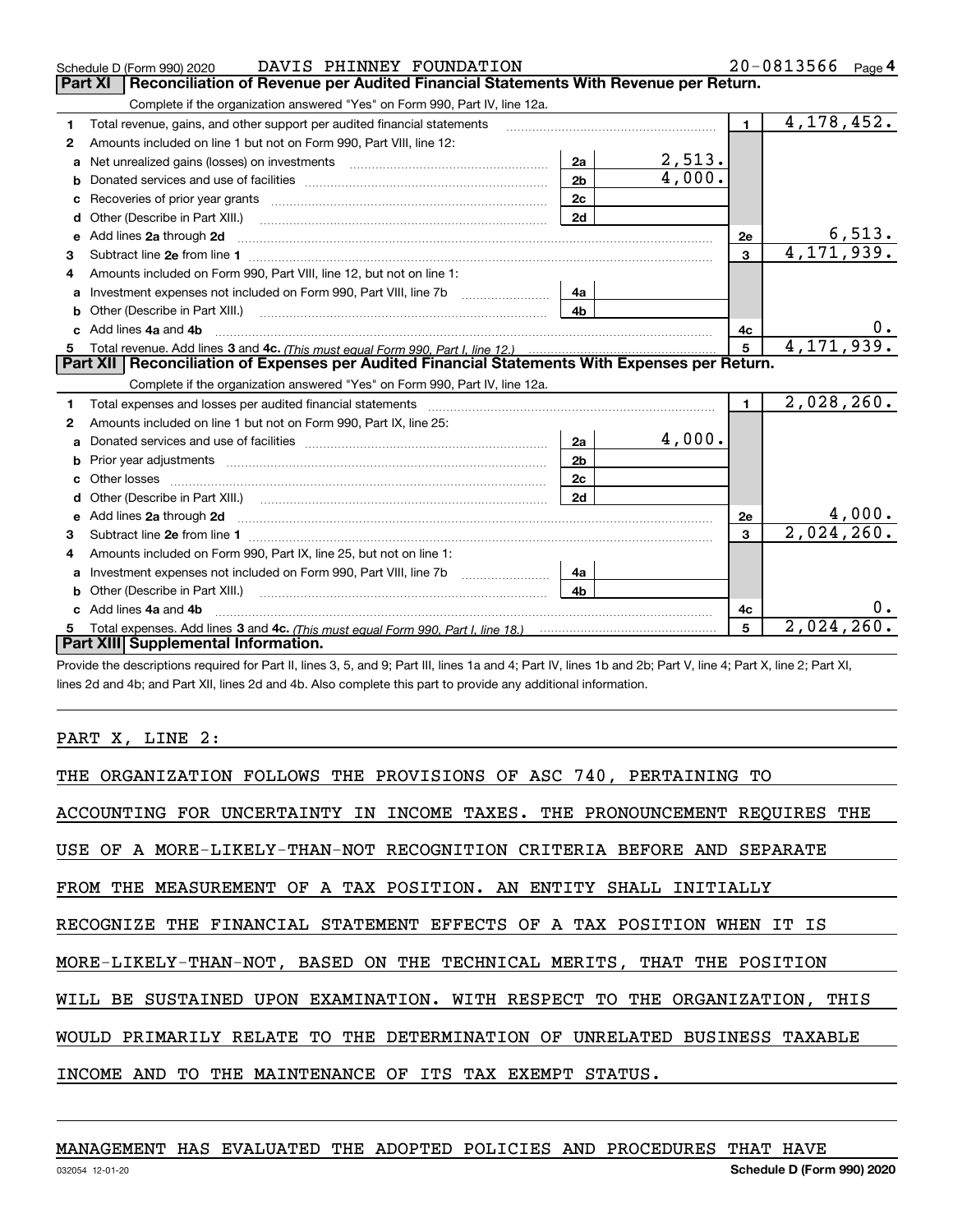*(continued)* **Part XIII Supplemental Information** 

BEEN IMPLEMENTED TO PROVIDE ASSURANCE THAT INCOME IS PROPERLY

CHARACTERIZED AND ACTIVITIES THAT JEOPARDIZE ITS TAX EXEMPT STATUS ARE

WITHIN LIMITS ESTABLISHED UNDER EXISTING TAX CODE AND REGULATIONS.

MANAGEMENT HAS DETERMINED THE EFFECTS OF UNCERTAIN TAX POSITIONS ARE NOT

MATERIAL TO THE ORGANIZATION FOR RECOGNITION OR DISCLOSURE IN THE

ACCOMPANYING FINANCIAL STATEMENTS AND, ACCORDINGLY, NO INCOME TAX

LIABILITY HAS BEEN RECORDED FOR UNCERTAIN INCOME TAX POSITIONS IN THE

ACCOMPANYING FINANCIAL STATEMENTS.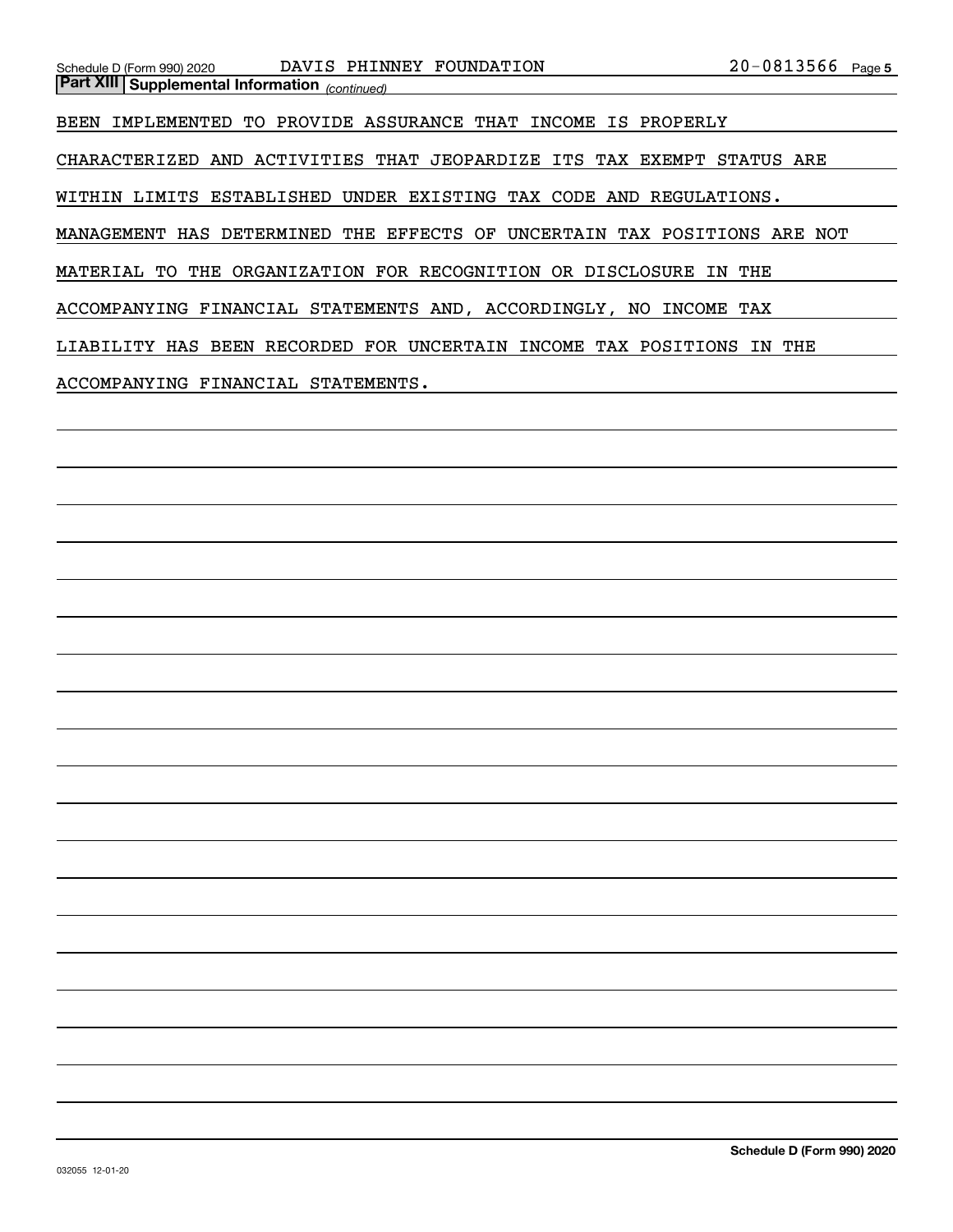| <b>SCHEDULE G</b>                                                                                                                                                                                 |                                                                  |                                    |                                                                            |     | <b>Supplemental Information Regarding Fundraising or Gaming Activities</b>                                                    |                                                                            | OMB No. 1545-0047                                       |
|---------------------------------------------------------------------------------------------------------------------------------------------------------------------------------------------------|------------------------------------------------------------------|------------------------------------|----------------------------------------------------------------------------|-----|-------------------------------------------------------------------------------------------------------------------------------|----------------------------------------------------------------------------|---------------------------------------------------------|
| (Form 990 or 990-EZ)                                                                                                                                                                              | organization entered more than \$15,000 on Form 990-EZ, line 6a. |                                    |                                                                            |     | Complete if the organization answered "Yes" on Form 990, Part IV, line 17, 18, or 19, or if the                               |                                                                            |                                                         |
| Department of the Treasury                                                                                                                                                                        |                                                                  | Attach to Form 990 or Form 990-EZ. |                                                                            |     |                                                                                                                               |                                                                            | <b>Open to Public</b>                                   |
| Internal Revenue Service                                                                                                                                                                          |                                                                  |                                    |                                                                            |     | ► Go to www.irs.gov/Form990 for instructions and the latest information.                                                      |                                                                            | Inspection                                              |
| Name of the organization                                                                                                                                                                          |                                                                  |                                    |                                                                            |     |                                                                                                                               | 20-0813566                                                                 | <b>Employer identification number</b>                   |
| Part I                                                                                                                                                                                            | DAVIS PHINNEY FOUNDATION                                         |                                    |                                                                            |     |                                                                                                                               |                                                                            |                                                         |
| required to complete this part.                                                                                                                                                                   |                                                                  |                                    |                                                                            |     | Fundraising Activities. Complete if the organization answered "Yes" on Form 990, Part IV, line 17. Form 990-EZ filers are not |                                                                            |                                                         |
| 1 Indicate whether the organization raised funds through any of the following activities. Check all that apply.                                                                                   |                                                                  |                                    |                                                                            |     |                                                                                                                               |                                                                            |                                                         |
| Mail solicitations<br>a                                                                                                                                                                           |                                                                  | e                                  |                                                                            |     | Solicitation of non-government grants                                                                                         |                                                                            |                                                         |
| Internet and email solicitations<br>b                                                                                                                                                             |                                                                  |                                    |                                                                            |     | Solicitation of government grants                                                                                             |                                                                            |                                                         |
| Phone solicitations<br>с                                                                                                                                                                          |                                                                  | Special fundraising events<br>g    |                                                                            |     |                                                                                                                               |                                                                            |                                                         |
| In-person solicitations<br>d                                                                                                                                                                      |                                                                  |                                    |                                                                            |     |                                                                                                                               |                                                                            |                                                         |
| 2 a Did the organization have a written or oral agreement with any individual (including officers, directors, trustees, or                                                                        |                                                                  |                                    |                                                                            |     |                                                                                                                               |                                                                            |                                                         |
| key employees listed in Form 990, Part VII) or entity in connection with professional fundraising services?                                                                                       |                                                                  |                                    |                                                                            |     |                                                                                                                               | Yes                                                                        | No                                                      |
| <b>b</b> If "Yes," list the 10 highest paid individuals or entities (fundraisers) pursuant to agreements under which the fundraiser is to be<br>compensated at least \$5,000 by the organization. |                                                                  |                                    |                                                                            |     |                                                                                                                               |                                                                            |                                                         |
|                                                                                                                                                                                                   |                                                                  |                                    |                                                                            |     |                                                                                                                               |                                                                            |                                                         |
| (i) Name and address of individual<br>or entity (fundraiser)                                                                                                                                      | (ii) Activity                                                    |                                    | (iii) Did<br>fundraiser<br>have custody<br>or control of<br>contributions? |     | (iv) Gross receipts<br>from activity                                                                                          | (v) Amount paid<br>to (or retained by)<br>fundraiser<br>listed in col. (i) | (vi) Amount paid<br>to (or retained by)<br>organization |
|                                                                                                                                                                                                   |                                                                  |                                    | Yes                                                                        | No. |                                                                                                                               |                                                                            |                                                         |
|                                                                                                                                                                                                   |                                                                  |                                    |                                                                            |     |                                                                                                                               |                                                                            |                                                         |
|                                                                                                                                                                                                   |                                                                  |                                    |                                                                            |     |                                                                                                                               |                                                                            |                                                         |
|                                                                                                                                                                                                   |                                                                  |                                    |                                                                            |     |                                                                                                                               |                                                                            |                                                         |
|                                                                                                                                                                                                   |                                                                  |                                    |                                                                            |     |                                                                                                                               |                                                                            |                                                         |
|                                                                                                                                                                                                   |                                                                  |                                    |                                                                            |     |                                                                                                                               |                                                                            |                                                         |
|                                                                                                                                                                                                   |                                                                  |                                    |                                                                            |     |                                                                                                                               |                                                                            |                                                         |
|                                                                                                                                                                                                   |                                                                  |                                    |                                                                            |     |                                                                                                                               |                                                                            |                                                         |
|                                                                                                                                                                                                   |                                                                  |                                    |                                                                            |     |                                                                                                                               |                                                                            |                                                         |
|                                                                                                                                                                                                   |                                                                  |                                    |                                                                            |     |                                                                                                                               |                                                                            |                                                         |
|                                                                                                                                                                                                   |                                                                  |                                    |                                                                            |     |                                                                                                                               |                                                                            |                                                         |
|                                                                                                                                                                                                   |                                                                  |                                    |                                                                            |     |                                                                                                                               |                                                                            |                                                         |
|                                                                                                                                                                                                   |                                                                  |                                    |                                                                            |     |                                                                                                                               |                                                                            |                                                         |
|                                                                                                                                                                                                   |                                                                  |                                    |                                                                            |     |                                                                                                                               |                                                                            |                                                         |
|                                                                                                                                                                                                   |                                                                  |                                    |                                                                            |     |                                                                                                                               |                                                                            |                                                         |
|                                                                                                                                                                                                   |                                                                  |                                    |                                                                            |     |                                                                                                                               |                                                                            |                                                         |
|                                                                                                                                                                                                   |                                                                  |                                    |                                                                            |     |                                                                                                                               |                                                                            |                                                         |
|                                                                                                                                                                                                   |                                                                  |                                    |                                                                            |     |                                                                                                                               |                                                                            |                                                         |
|                                                                                                                                                                                                   |                                                                  |                                    |                                                                            |     |                                                                                                                               |                                                                            |                                                         |
| Total                                                                                                                                                                                             |                                                                  |                                    |                                                                            |     |                                                                                                                               |                                                                            |                                                         |
| 3 List all states in which the organization is registered or licensed to solicit contributions or has been notified it is exempt from registration<br>or licensing.                               |                                                                  |                                    |                                                                            |     |                                                                                                                               |                                                                            |                                                         |
|                                                                                                                                                                                                   |                                                                  |                                    |                                                                            |     |                                                                                                                               |                                                                            |                                                         |
|                                                                                                                                                                                                   |                                                                  |                                    |                                                                            |     |                                                                                                                               |                                                                            |                                                         |
|                                                                                                                                                                                                   |                                                                  |                                    |                                                                            |     |                                                                                                                               |                                                                            |                                                         |
|                                                                                                                                                                                                   |                                                                  |                                    |                                                                            |     |                                                                                                                               |                                                                            |                                                         |

LHA For Paperwork Reduction Act Notice, see the Instructions for Form 990 or 990-EZ. Schedule G (Form 990 or 990-EZ) 2020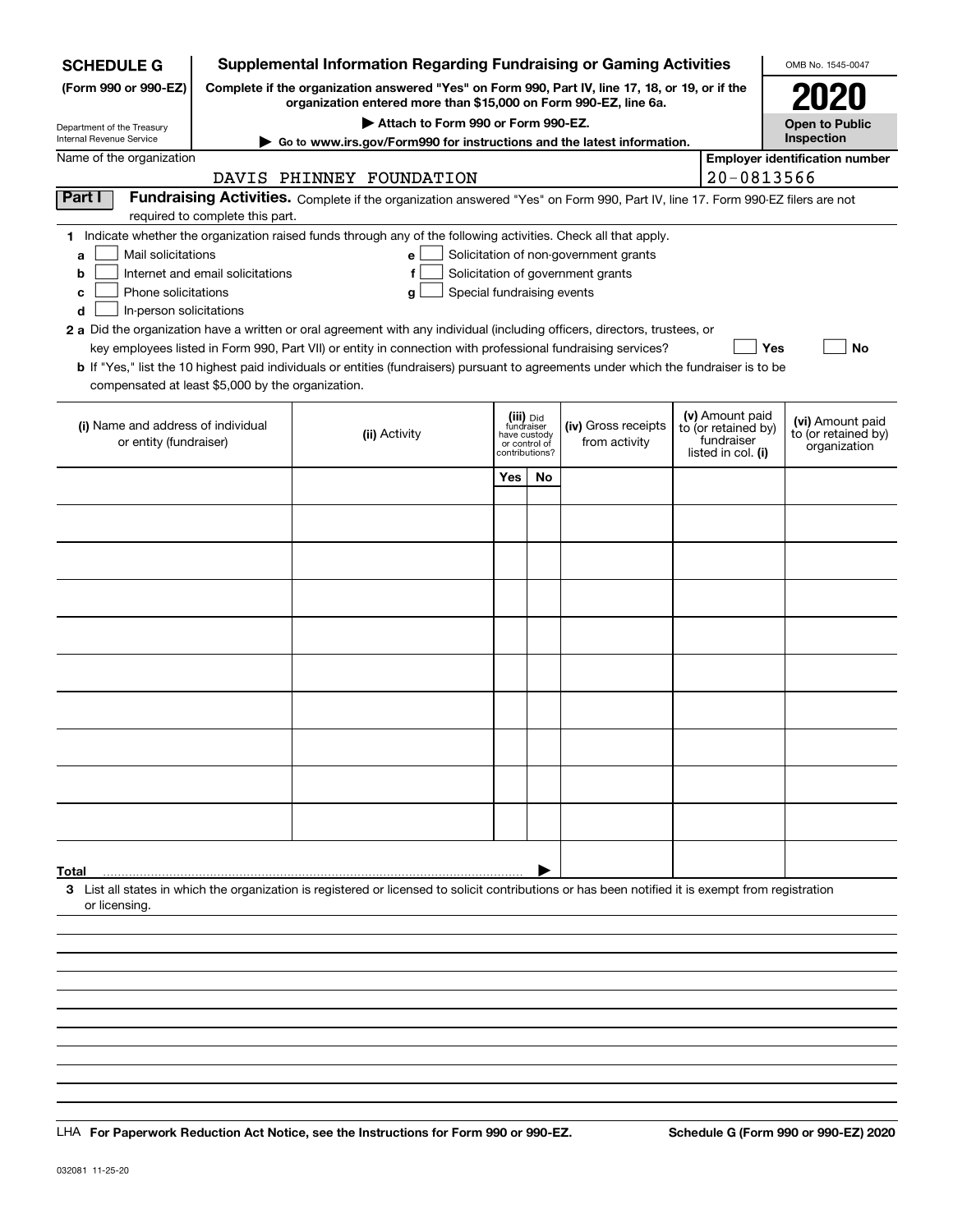### Schedule G (Form 990 or 990-EZ) 2020  $\:$   $\rm PAVIS$   $\:$   $\rm PHINNEY$   $\rm FOUNDATION$   $\hskip 1.5cm 20-0813566$   $\rm Page$

**2**

**Part II** | Fundraising Events. Complete if the organization answered "Yes" on Form 990, Part IV, line 18, or reported more than \$15,000 of fundraising event contributions and gross income on Form 990-EZ, lines 1 and 6b. List events with gross receipts greater than \$5,000.

|                 |          | of fundraising event contributions and gross income on Form 990-EZ, lines T and 6D. List events with gross receipts greater than \$5,000.                                   |                    |                         |                  |                            |
|-----------------|----------|-----------------------------------------------------------------------------------------------------------------------------------------------------------------------------|--------------------|-------------------------|------------------|----------------------------|
|                 |          |                                                                                                                                                                             | (a) Event $#1$     | $(b)$ Event #2          | (c) Other events | (d) Total events           |
|                 |          |                                                                                                                                                                             | SUFFERLANDRI EVERY |                         |                  | (add col. (a) through      |
|                 |          |                                                                                                                                                                             | A                  | VICTORY COUN            | 11               |                            |
|                 |          |                                                                                                                                                                             | (event type)       | (event type)            | (total number)   | col. (c)                   |
|                 |          |                                                                                                                                                                             |                    |                         |                  |                            |
| Revenue         |          |                                                                                                                                                                             | 239,885.           | 217,974.                | 255,786.         | 713,645.                   |
|                 |          |                                                                                                                                                                             |                    |                         |                  |                            |
|                 |          |                                                                                                                                                                             | 239,885.           | 217,974.                | 249,811.         | 707,670.                   |
|                 |          |                                                                                                                                                                             |                    |                         |                  |                            |
|                 |          | 3 Gross income (line 1 minus line 2)                                                                                                                                        |                    |                         | 5,975.           | 5,975.                     |
|                 |          |                                                                                                                                                                             |                    |                         |                  |                            |
|                 |          | 4 Cash prizes                                                                                                                                                               |                    |                         |                  |                            |
|                 |          |                                                                                                                                                                             |                    |                         |                  |                            |
|                 | 5        |                                                                                                                                                                             |                    |                         |                  |                            |
|                 |          |                                                                                                                                                                             |                    |                         |                  |                            |
| Direct Expenses | 6        |                                                                                                                                                                             |                    |                         |                  |                            |
|                 |          |                                                                                                                                                                             |                    |                         |                  |                            |
|                 |          | 7 Food and beverages                                                                                                                                                        |                    |                         |                  |                            |
|                 |          |                                                                                                                                                                             |                    |                         |                  |                            |
|                 | 8        |                                                                                                                                                                             |                    |                         |                  |                            |
|                 | 9        |                                                                                                                                                                             | 5,793.             | 15,500.                 | 45,301.          | 66,594.                    |
|                 |          | 10 Direct expense summary. Add lines 4 through 9 in column (d)                                                                                                              |                    |                         |                  | 66,594.                    |
|                 | Part III | 11 Net income summary. Subtract line 10 from line 3, column (d)<br>Gaming. Complete if the organization answered "Yes" on Form 990, Part IV, line 19, or reported more than |                    |                         |                  | $-60,619.$                 |
|                 |          | \$15,000 on Form 990-EZ, line 6a.                                                                                                                                           |                    |                         |                  |                            |
|                 |          |                                                                                                                                                                             |                    | (b) Pull tabs/instant   |                  | (d) Total gaming (add      |
|                 |          |                                                                                                                                                                             | (a) Bingo          | bingo/progressive bingo | (c) Other gaming | col. (a) through col. (c)) |
| Revenue         |          |                                                                                                                                                                             |                    |                         |                  |                            |
|                 |          |                                                                                                                                                                             |                    |                         |                  |                            |
|                 | 1        |                                                                                                                                                                             |                    |                         |                  |                            |
|                 |          |                                                                                                                                                                             |                    |                         |                  |                            |
|                 |          |                                                                                                                                                                             |                    |                         |                  |                            |
| Direct Expenses | 3        |                                                                                                                                                                             |                    |                         |                  |                            |
|                 |          |                                                                                                                                                                             |                    |                         |                  |                            |
|                 | 4        |                                                                                                                                                                             |                    |                         |                  |                            |
|                 |          |                                                                                                                                                                             |                    |                         |                  |                            |
|                 | 5        | Other direct expenses                                                                                                                                                       |                    |                         |                  |                            |
|                 |          |                                                                                                                                                                             | $\%$<br>Yes        | Yes<br>%                | Yes<br>%         |                            |
|                 | 6.       | Volunteer labor                                                                                                                                                             | No                 | No                      | No               |                            |
|                 |          |                                                                                                                                                                             |                    |                         |                  |                            |
|                 | 7        | Direct expense summary. Add lines 2 through 5 in column (d)                                                                                                                 |                    |                         |                  |                            |
|                 |          |                                                                                                                                                                             |                    |                         |                  |                            |
|                 | 8        |                                                                                                                                                                             |                    |                         |                  |                            |
|                 |          |                                                                                                                                                                             |                    |                         |                  |                            |
|                 |          | 9 Enter the state(s) in which the organization conducts gaming activities:                                                                                                  |                    |                         |                  |                            |
|                 |          |                                                                                                                                                                             |                    |                         |                  | Yes<br>No                  |
|                 |          | <b>b</b> If "No," explain:                                                                                                                                                  |                    |                         |                  |                            |
|                 |          |                                                                                                                                                                             |                    |                         |                  |                            |
|                 |          |                                                                                                                                                                             |                    |                         |                  |                            |
|                 |          |                                                                                                                                                                             |                    |                         |                  | Yes<br>No                  |
|                 |          | <b>b</b> If "Yes," explain:                                                                                                                                                 |                    |                         |                  |                            |
|                 |          |                                                                                                                                                                             |                    |                         |                  |                            |
|                 |          |                                                                                                                                                                             |                    |                         |                  |                            |

032082 11-25-20

**Schedule G (Form 990 or 990-EZ) 2020**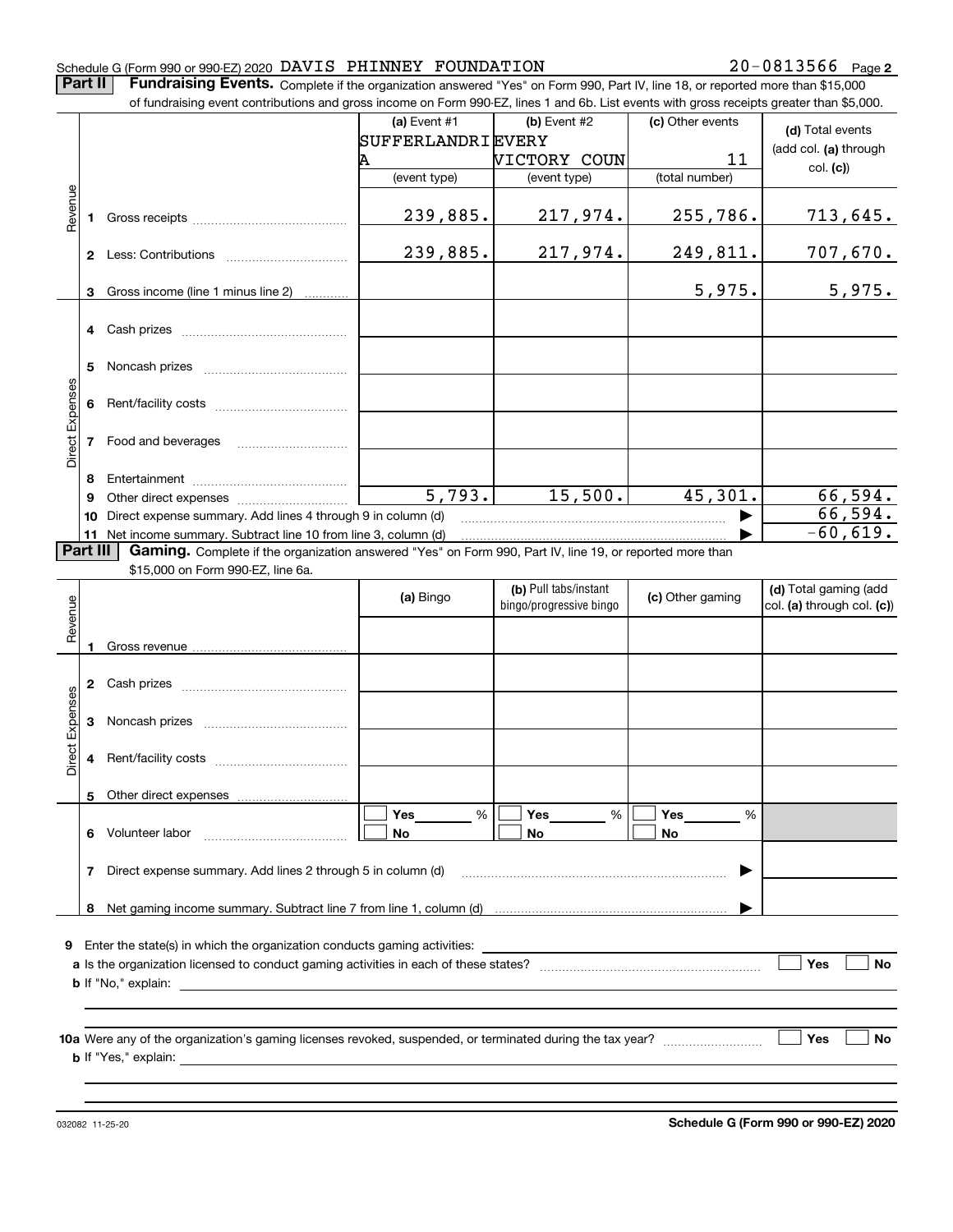| Yes<br>No<br>12 Is the organization a grantor, beneficiary or trustee of a trust, or a member of a partnership or other entity formed<br>Yes<br>No<br>13 Indicate the percentage of gaming activity conducted in:<br><u>13a</u><br>%<br>13 <sub>b</sub><br>%<br><b>b</b> An outside facility <i>www.communically.communically.communically.communically.communically.communically.communically.communically.communically.communically.communically.communically.communically.communically.communicall</i><br>14 Enter the name and address of the person who prepares the organization's gaming/special events books and records:<br>Name $\blacktriangleright$<br><u> 1990 - Jan Barat de Barat de la contrada de la contrada de la contrada de la contrada de la contrada de la c</u><br>Yes<br>No<br>c If "Yes," enter name and address of the third party:<br>Name $\blacktriangleright$<br><u> 1980 - John Stone, amerikansk politiker (* 1900)</u><br>Address $\blacktriangleright$<br>Gaming manager information:<br>16<br>Name $\blacktriangleright$<br>Gaming manager compensation > \$<br>$\blacksquare$ Description of services provided $\blacktriangleright$<br>Director/officer<br>Employee<br>Independent contractor<br>Mandatory distributions:<br>17.<br>a Is the organization required under state law to make charitable distributions from the gaming proceeds to<br>$\Box$ Yes $\Box$<br>retain the state gaming license?<br><b>b</b> Enter the amount of distributions required under state law to be distributed to other exempt organizations or spent in the<br>organization's own exempt activities during the tax year $\triangleright$ \$<br><b>Part IV</b><br>Supplemental Information. Provide the explanations required by Part I, line 2b, columns (iii) and (v); and Part III, lines 9, 9b, 10b,<br>15b, 15c, 16, and 17b, as applicable. Also provide any additional information. See instructions. | Schedule G (Form 990 or 990-EZ) 2020 DAVIS PHINNEY FOUNDATION | $20 - 0813566$ | Page 3 |
|---------------------------------------------------------------------------------------------------------------------------------------------------------------------------------------------------------------------------------------------------------------------------------------------------------------------------------------------------------------------------------------------------------------------------------------------------------------------------------------------------------------------------------------------------------------------------------------------------------------------------------------------------------------------------------------------------------------------------------------------------------------------------------------------------------------------------------------------------------------------------------------------------------------------------------------------------------------------------------------------------------------------------------------------------------------------------------------------------------------------------------------------------------------------------------------------------------------------------------------------------------------------------------------------------------------------------------------------------------------------------------------------------------------------------------------------------------------------------------------------------------------------------------------------------------------------------------------------------------------------------------------------------------------------------------------------------------------------------------------------------------------------------------------------------------------------------------------------------------------------------------------------------------------------------------------|---------------------------------------------------------------|----------------|--------|
|                                                                                                                                                                                                                                                                                                                                                                                                                                                                                                                                                                                                                                                                                                                                                                                                                                                                                                                                                                                                                                                                                                                                                                                                                                                                                                                                                                                                                                                                                                                                                                                                                                                                                                                                                                                                                                                                                                                                       |                                                               |                |        |
|                                                                                                                                                                                                                                                                                                                                                                                                                                                                                                                                                                                                                                                                                                                                                                                                                                                                                                                                                                                                                                                                                                                                                                                                                                                                                                                                                                                                                                                                                                                                                                                                                                                                                                                                                                                                                                                                                                                                       |                                                               |                |        |
|                                                                                                                                                                                                                                                                                                                                                                                                                                                                                                                                                                                                                                                                                                                                                                                                                                                                                                                                                                                                                                                                                                                                                                                                                                                                                                                                                                                                                                                                                                                                                                                                                                                                                                                                                                                                                                                                                                                                       |                                                               |                |        |
|                                                                                                                                                                                                                                                                                                                                                                                                                                                                                                                                                                                                                                                                                                                                                                                                                                                                                                                                                                                                                                                                                                                                                                                                                                                                                                                                                                                                                                                                                                                                                                                                                                                                                                                                                                                                                                                                                                                                       |                                                               |                |        |
|                                                                                                                                                                                                                                                                                                                                                                                                                                                                                                                                                                                                                                                                                                                                                                                                                                                                                                                                                                                                                                                                                                                                                                                                                                                                                                                                                                                                                                                                                                                                                                                                                                                                                                                                                                                                                                                                                                                                       |                                                               |                |        |
|                                                                                                                                                                                                                                                                                                                                                                                                                                                                                                                                                                                                                                                                                                                                                                                                                                                                                                                                                                                                                                                                                                                                                                                                                                                                                                                                                                                                                                                                                                                                                                                                                                                                                                                                                                                                                                                                                                                                       |                                                               |                |        |
|                                                                                                                                                                                                                                                                                                                                                                                                                                                                                                                                                                                                                                                                                                                                                                                                                                                                                                                                                                                                                                                                                                                                                                                                                                                                                                                                                                                                                                                                                                                                                                                                                                                                                                                                                                                                                                                                                                                                       |                                                               |                |        |
|                                                                                                                                                                                                                                                                                                                                                                                                                                                                                                                                                                                                                                                                                                                                                                                                                                                                                                                                                                                                                                                                                                                                                                                                                                                                                                                                                                                                                                                                                                                                                                                                                                                                                                                                                                                                                                                                                                                                       |                                                               |                |        |
|                                                                                                                                                                                                                                                                                                                                                                                                                                                                                                                                                                                                                                                                                                                                                                                                                                                                                                                                                                                                                                                                                                                                                                                                                                                                                                                                                                                                                                                                                                                                                                                                                                                                                                                                                                                                                                                                                                                                       |                                                               |                |        |
|                                                                                                                                                                                                                                                                                                                                                                                                                                                                                                                                                                                                                                                                                                                                                                                                                                                                                                                                                                                                                                                                                                                                                                                                                                                                                                                                                                                                                                                                                                                                                                                                                                                                                                                                                                                                                                                                                                                                       |                                                               |                |        |
|                                                                                                                                                                                                                                                                                                                                                                                                                                                                                                                                                                                                                                                                                                                                                                                                                                                                                                                                                                                                                                                                                                                                                                                                                                                                                                                                                                                                                                                                                                                                                                                                                                                                                                                                                                                                                                                                                                                                       |                                                               |                |        |
|                                                                                                                                                                                                                                                                                                                                                                                                                                                                                                                                                                                                                                                                                                                                                                                                                                                                                                                                                                                                                                                                                                                                                                                                                                                                                                                                                                                                                                                                                                                                                                                                                                                                                                                                                                                                                                                                                                                                       |                                                               |                |        |
|                                                                                                                                                                                                                                                                                                                                                                                                                                                                                                                                                                                                                                                                                                                                                                                                                                                                                                                                                                                                                                                                                                                                                                                                                                                                                                                                                                                                                                                                                                                                                                                                                                                                                                                                                                                                                                                                                                                                       |                                                               |                |        |
|                                                                                                                                                                                                                                                                                                                                                                                                                                                                                                                                                                                                                                                                                                                                                                                                                                                                                                                                                                                                                                                                                                                                                                                                                                                                                                                                                                                                                                                                                                                                                                                                                                                                                                                                                                                                                                                                                                                                       |                                                               |                |        |
|                                                                                                                                                                                                                                                                                                                                                                                                                                                                                                                                                                                                                                                                                                                                                                                                                                                                                                                                                                                                                                                                                                                                                                                                                                                                                                                                                                                                                                                                                                                                                                                                                                                                                                                                                                                                                                                                                                                                       |                                                               |                |        |
|                                                                                                                                                                                                                                                                                                                                                                                                                                                                                                                                                                                                                                                                                                                                                                                                                                                                                                                                                                                                                                                                                                                                                                                                                                                                                                                                                                                                                                                                                                                                                                                                                                                                                                                                                                                                                                                                                                                                       |                                                               |                |        |
|                                                                                                                                                                                                                                                                                                                                                                                                                                                                                                                                                                                                                                                                                                                                                                                                                                                                                                                                                                                                                                                                                                                                                                                                                                                                                                                                                                                                                                                                                                                                                                                                                                                                                                                                                                                                                                                                                                                                       |                                                               |                |        |
|                                                                                                                                                                                                                                                                                                                                                                                                                                                                                                                                                                                                                                                                                                                                                                                                                                                                                                                                                                                                                                                                                                                                                                                                                                                                                                                                                                                                                                                                                                                                                                                                                                                                                                                                                                                                                                                                                                                                       |                                                               |                |        |
|                                                                                                                                                                                                                                                                                                                                                                                                                                                                                                                                                                                                                                                                                                                                                                                                                                                                                                                                                                                                                                                                                                                                                                                                                                                                                                                                                                                                                                                                                                                                                                                                                                                                                                                                                                                                                                                                                                                                       |                                                               |                |        |
|                                                                                                                                                                                                                                                                                                                                                                                                                                                                                                                                                                                                                                                                                                                                                                                                                                                                                                                                                                                                                                                                                                                                                                                                                                                                                                                                                                                                                                                                                                                                                                                                                                                                                                                                                                                                                                                                                                                                       |                                                               |                |        |
|                                                                                                                                                                                                                                                                                                                                                                                                                                                                                                                                                                                                                                                                                                                                                                                                                                                                                                                                                                                                                                                                                                                                                                                                                                                                                                                                                                                                                                                                                                                                                                                                                                                                                                                                                                                                                                                                                                                                       |                                                               |                |        |
|                                                                                                                                                                                                                                                                                                                                                                                                                                                                                                                                                                                                                                                                                                                                                                                                                                                                                                                                                                                                                                                                                                                                                                                                                                                                                                                                                                                                                                                                                                                                                                                                                                                                                                                                                                                                                                                                                                                                       |                                                               |                |        |
|                                                                                                                                                                                                                                                                                                                                                                                                                                                                                                                                                                                                                                                                                                                                                                                                                                                                                                                                                                                                                                                                                                                                                                                                                                                                                                                                                                                                                                                                                                                                                                                                                                                                                                                                                                                                                                                                                                                                       |                                                               |                |        |
|                                                                                                                                                                                                                                                                                                                                                                                                                                                                                                                                                                                                                                                                                                                                                                                                                                                                                                                                                                                                                                                                                                                                                                                                                                                                                                                                                                                                                                                                                                                                                                                                                                                                                                                                                                                                                                                                                                                                       |                                                               |                |        |
|                                                                                                                                                                                                                                                                                                                                                                                                                                                                                                                                                                                                                                                                                                                                                                                                                                                                                                                                                                                                                                                                                                                                                                                                                                                                                                                                                                                                                                                                                                                                                                                                                                                                                                                                                                                                                                                                                                                                       |                                                               |                |        |
|                                                                                                                                                                                                                                                                                                                                                                                                                                                                                                                                                                                                                                                                                                                                                                                                                                                                                                                                                                                                                                                                                                                                                                                                                                                                                                                                                                                                                                                                                                                                                                                                                                                                                                                                                                                                                                                                                                                                       |                                                               |                |        |
|                                                                                                                                                                                                                                                                                                                                                                                                                                                                                                                                                                                                                                                                                                                                                                                                                                                                                                                                                                                                                                                                                                                                                                                                                                                                                                                                                                                                                                                                                                                                                                                                                                                                                                                                                                                                                                                                                                                                       |                                                               |                |        |
|                                                                                                                                                                                                                                                                                                                                                                                                                                                                                                                                                                                                                                                                                                                                                                                                                                                                                                                                                                                                                                                                                                                                                                                                                                                                                                                                                                                                                                                                                                                                                                                                                                                                                                                                                                                                                                                                                                                                       |                                                               |                |        |
|                                                                                                                                                                                                                                                                                                                                                                                                                                                                                                                                                                                                                                                                                                                                                                                                                                                                                                                                                                                                                                                                                                                                                                                                                                                                                                                                                                                                                                                                                                                                                                                                                                                                                                                                                                                                                                                                                                                                       |                                                               |                |        |
|                                                                                                                                                                                                                                                                                                                                                                                                                                                                                                                                                                                                                                                                                                                                                                                                                                                                                                                                                                                                                                                                                                                                                                                                                                                                                                                                                                                                                                                                                                                                                                                                                                                                                                                                                                                                                                                                                                                                       |                                                               |                |        |
|                                                                                                                                                                                                                                                                                                                                                                                                                                                                                                                                                                                                                                                                                                                                                                                                                                                                                                                                                                                                                                                                                                                                                                                                                                                                                                                                                                                                                                                                                                                                                                                                                                                                                                                                                                                                                                                                                                                                       |                                                               |                |        |
|                                                                                                                                                                                                                                                                                                                                                                                                                                                                                                                                                                                                                                                                                                                                                                                                                                                                                                                                                                                                                                                                                                                                                                                                                                                                                                                                                                                                                                                                                                                                                                                                                                                                                                                                                                                                                                                                                                                                       |                                                               |                |        |
|                                                                                                                                                                                                                                                                                                                                                                                                                                                                                                                                                                                                                                                                                                                                                                                                                                                                                                                                                                                                                                                                                                                                                                                                                                                                                                                                                                                                                                                                                                                                                                                                                                                                                                                                                                                                                                                                                                                                       |                                                               |                |        |
|                                                                                                                                                                                                                                                                                                                                                                                                                                                                                                                                                                                                                                                                                                                                                                                                                                                                                                                                                                                                                                                                                                                                                                                                                                                                                                                                                                                                                                                                                                                                                                                                                                                                                                                                                                                                                                                                                                                                       |                                                               |                |        |
|                                                                                                                                                                                                                                                                                                                                                                                                                                                                                                                                                                                                                                                                                                                                                                                                                                                                                                                                                                                                                                                                                                                                                                                                                                                                                                                                                                                                                                                                                                                                                                                                                                                                                                                                                                                                                                                                                                                                       |                                                               |                |        |
|                                                                                                                                                                                                                                                                                                                                                                                                                                                                                                                                                                                                                                                                                                                                                                                                                                                                                                                                                                                                                                                                                                                                                                                                                                                                                                                                                                                                                                                                                                                                                                                                                                                                                                                                                                                                                                                                                                                                       |                                                               |                |        |
|                                                                                                                                                                                                                                                                                                                                                                                                                                                                                                                                                                                                                                                                                                                                                                                                                                                                                                                                                                                                                                                                                                                                                                                                                                                                                                                                                                                                                                                                                                                                                                                                                                                                                                                                                                                                                                                                                                                                       |                                                               |                |        |
|                                                                                                                                                                                                                                                                                                                                                                                                                                                                                                                                                                                                                                                                                                                                                                                                                                                                                                                                                                                                                                                                                                                                                                                                                                                                                                                                                                                                                                                                                                                                                                                                                                                                                                                                                                                                                                                                                                                                       |                                                               |                |        |
|                                                                                                                                                                                                                                                                                                                                                                                                                                                                                                                                                                                                                                                                                                                                                                                                                                                                                                                                                                                                                                                                                                                                                                                                                                                                                                                                                                                                                                                                                                                                                                                                                                                                                                                                                                                                                                                                                                                                       |                                                               |                |        |
|                                                                                                                                                                                                                                                                                                                                                                                                                                                                                                                                                                                                                                                                                                                                                                                                                                                                                                                                                                                                                                                                                                                                                                                                                                                                                                                                                                                                                                                                                                                                                                                                                                                                                                                                                                                                                                                                                                                                       |                                                               |                |        |
|                                                                                                                                                                                                                                                                                                                                                                                                                                                                                                                                                                                                                                                                                                                                                                                                                                                                                                                                                                                                                                                                                                                                                                                                                                                                                                                                                                                                                                                                                                                                                                                                                                                                                                                                                                                                                                                                                                                                       |                                                               |                |        |
|                                                                                                                                                                                                                                                                                                                                                                                                                                                                                                                                                                                                                                                                                                                                                                                                                                                                                                                                                                                                                                                                                                                                                                                                                                                                                                                                                                                                                                                                                                                                                                                                                                                                                                                                                                                                                                                                                                                                       |                                                               |                |        |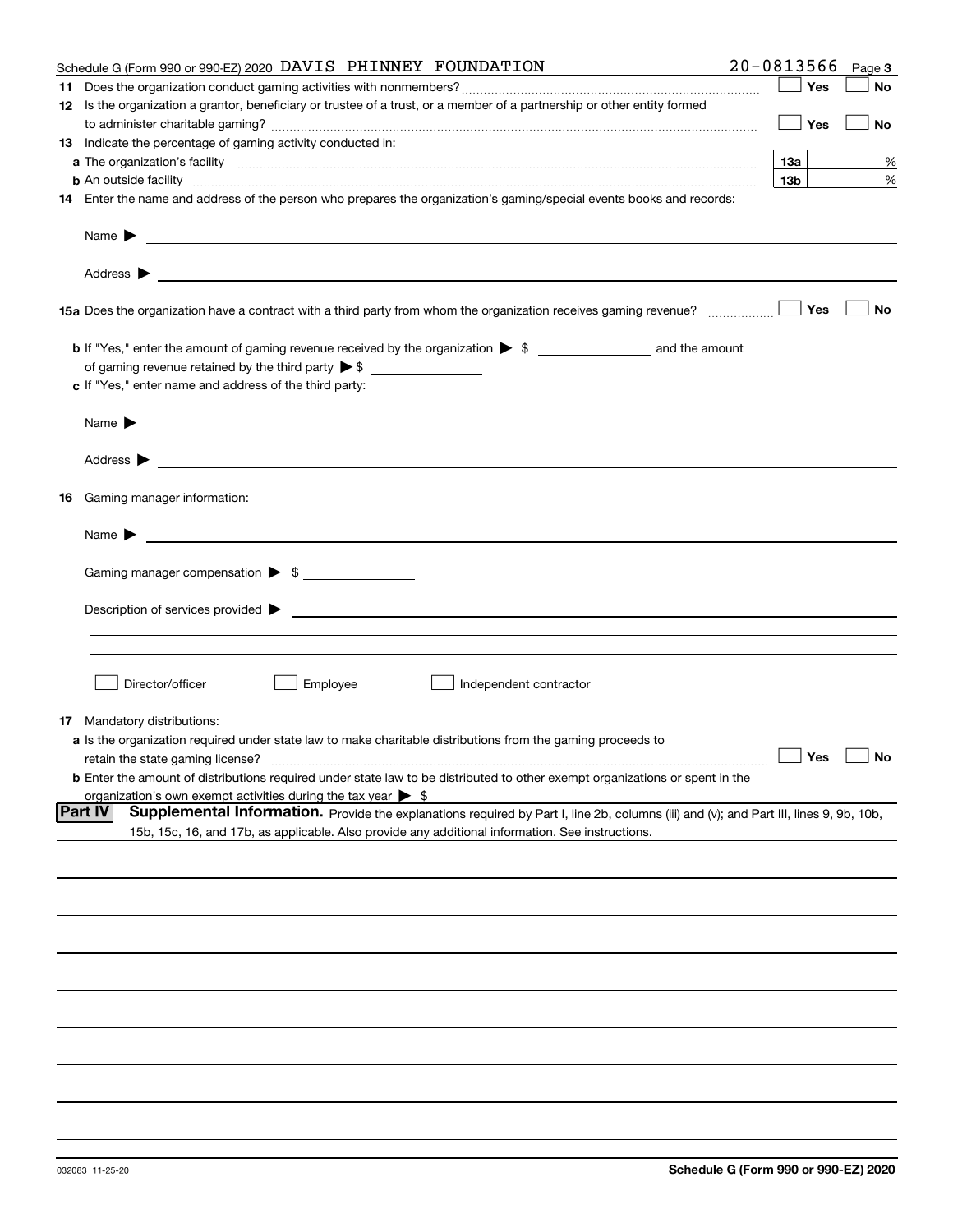|                          | <b>Part IV</b> Supplemental Information $_{(continued)}$ |  |
|--------------------------|----------------------------------------------------------|--|
|                          |                                                          |  |
|                          |                                                          |  |
|                          |                                                          |  |
|                          |                                                          |  |
|                          |                                                          |  |
|                          |                                                          |  |
|                          |                                                          |  |
|                          |                                                          |  |
|                          |                                                          |  |
|                          |                                                          |  |
|                          |                                                          |  |
|                          |                                                          |  |
|                          |                                                          |  |
|                          |                                                          |  |
|                          |                                                          |  |
|                          |                                                          |  |
|                          |                                                          |  |
|                          |                                                          |  |
|                          |                                                          |  |
|                          |                                                          |  |
|                          |                                                          |  |
|                          |                                                          |  |
|                          |                                                          |  |
| $\overline{\phantom{0}}$ |                                                          |  |
|                          |                                                          |  |
|                          |                                                          |  |
|                          |                                                          |  |
|                          |                                                          |  |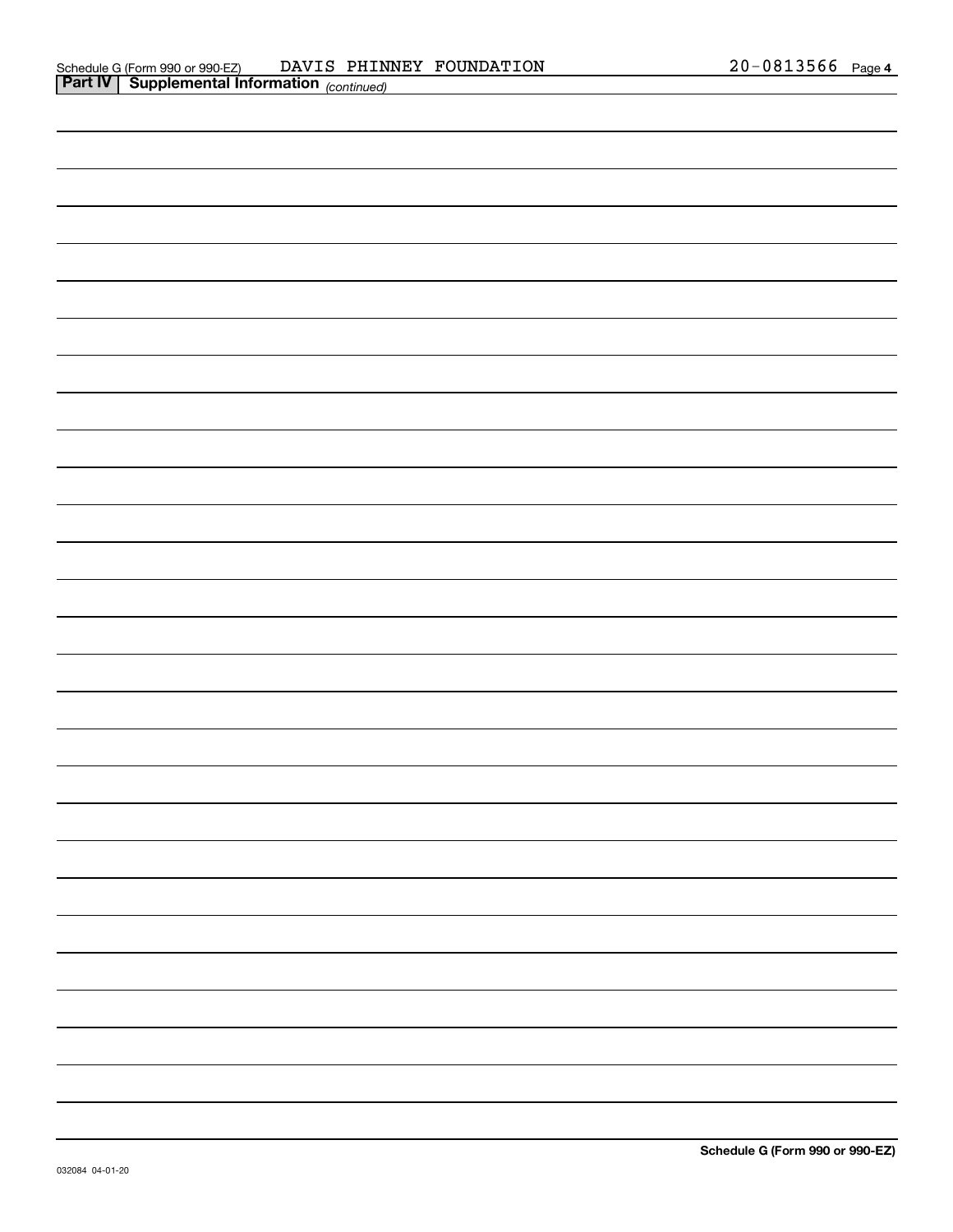| <b>SCHEDULE I</b><br>(Form 990)                                                                                                                                                                                                                                                                                          |                          | <b>Grants and Other Assistance to Organizations,</b><br>Governments, and Individuals in the United States<br>Complete if the organization answered "Yes" on Form 990, Part IV, line 21 or 22. |                                                                              |                                         |                                                                |                                          | OMB No. 1545-0047<br>2020                               |
|--------------------------------------------------------------------------------------------------------------------------------------------------------------------------------------------------------------------------------------------------------------------------------------------------------------------------|--------------------------|-----------------------------------------------------------------------------------------------------------------------------------------------------------------------------------------------|------------------------------------------------------------------------------|-----------------------------------------|----------------------------------------------------------------|------------------------------------------|---------------------------------------------------------|
| Department of the Treasury<br>Internal Revenue Service                                                                                                                                                                                                                                                                   |                          |                                                                                                                                                                                               | Attach to Form 990.<br>Go to www.irs.gov/Form990 for the latest information. |                                         |                                                                |                                          | <b>Open to Public</b><br>Inspection                     |
| Name of the organization<br>DAVIS PHINNEY FOUNDATION                                                                                                                                                                                                                                                                     |                          |                                                                                                                                                                                               |                                                                              |                                         |                                                                |                                          | <b>Employer identification number</b><br>$20 - 0813566$ |
| Part I<br><b>General Information on Grants and Assistance</b>                                                                                                                                                                                                                                                            |                          |                                                                                                                                                                                               |                                                                              |                                         |                                                                |                                          |                                                         |
| Does the organization maintain records to substantiate the amount of the grants or assistance, the grantees' eligibility for the grants or assistance, and the selection<br>$\mathbf 1$<br>Describe in Part IV the organization's procedures for monitoring the use of grant funds in the United States.<br>$\mathbf{2}$ |                          |                                                                                                                                                                                               |                                                                              |                                         |                                                                |                                          | $\boxed{\text{X}}$ Yes<br><b>No</b>                     |
| Part II<br>Grants and Other Assistance to Domestic Organizations and Domestic Governments. Complete if the organization answered "Yes" on Form 990, Part IV, line 21, for any                                                                                                                                            |                          |                                                                                                                                                                                               |                                                                              |                                         |                                                                |                                          |                                                         |
| recipient that received more than \$5,000. Part II can be duplicated if additional space is needed.                                                                                                                                                                                                                      |                          |                                                                                                                                                                                               |                                                                              |                                         |                                                                |                                          |                                                         |
| 1 (a) Name and address of organization<br>or government                                                                                                                                                                                                                                                                  | $(b)$ EIN                | (c) IRC section<br>(if applicable)                                                                                                                                                            | (d) Amount of<br>cash grant                                                  | (e) Amount of<br>non-cash<br>assistance | (f) Method of<br>valuation (book,<br>FMV, appraisal,<br>other) | (g) Description of<br>noncash assistance | (h) Purpose of grant<br>or assistance                   |
| PARKINSON'S ASSOCIATION OF THE<br>ROCKIES - 1325 S COLORADO<br>BOULEVARD SUITE 204B - DENVER CO                                                                                                                                                                                                                          |                          |                                                                                                                                                                                               |                                                                              |                                         |                                                                |                                          | SUPPORT OF COMMUNITY                                    |
| 80222                                                                                                                                                                                                                                                                                                                    | $74 - 2212593$ 501(C)(3) |                                                                                                                                                                                               | 22,000.                                                                      | $^{\circ}$ .                            |                                                                |                                          | WELLNESS PROGRAMS                                       |
| UNIVERSITY OF COLORADO - DENVER<br>P.O. BOX 910238<br>DENVER, CO 80291                                                                                                                                                                                                                                                   | 84-6000555               |                                                                                                                                                                                               | 135, 132.                                                                    | $\mathbf{0}$ .                          |                                                                |                                          | RESEARCH GRANT                                          |
|                                                                                                                                                                                                                                                                                                                          |                          |                                                                                                                                                                                               |                                                                              |                                         |                                                                |                                          |                                                         |
|                                                                                                                                                                                                                                                                                                                          |                          |                                                                                                                                                                                               |                                                                              |                                         |                                                                |                                          |                                                         |
|                                                                                                                                                                                                                                                                                                                          |                          |                                                                                                                                                                                               |                                                                              |                                         |                                                                |                                          |                                                         |
|                                                                                                                                                                                                                                                                                                                          |                          |                                                                                                                                                                                               |                                                                              |                                         |                                                                |                                          |                                                         |
| Enter total number of section 501(c)(3) and government organizations listed in the line 1 table<br>3<br>$\mathbf{r}$ , and $\mathbf{r}$ , and $\mathbf{r}$ , and $\mathbf{r}$ , and $\mathbf{r}$ , and $\mathbf{r}$                                                                                                      |                          |                                                                                                                                                                                               |                                                                              |                                         |                                                                |                                          | ı.<br>$\overline{1}$ .                                  |

**For Paperwork Reduction Act Notice, see the Instructions for Form 990. Schedule I (Form 990) 2020** LHA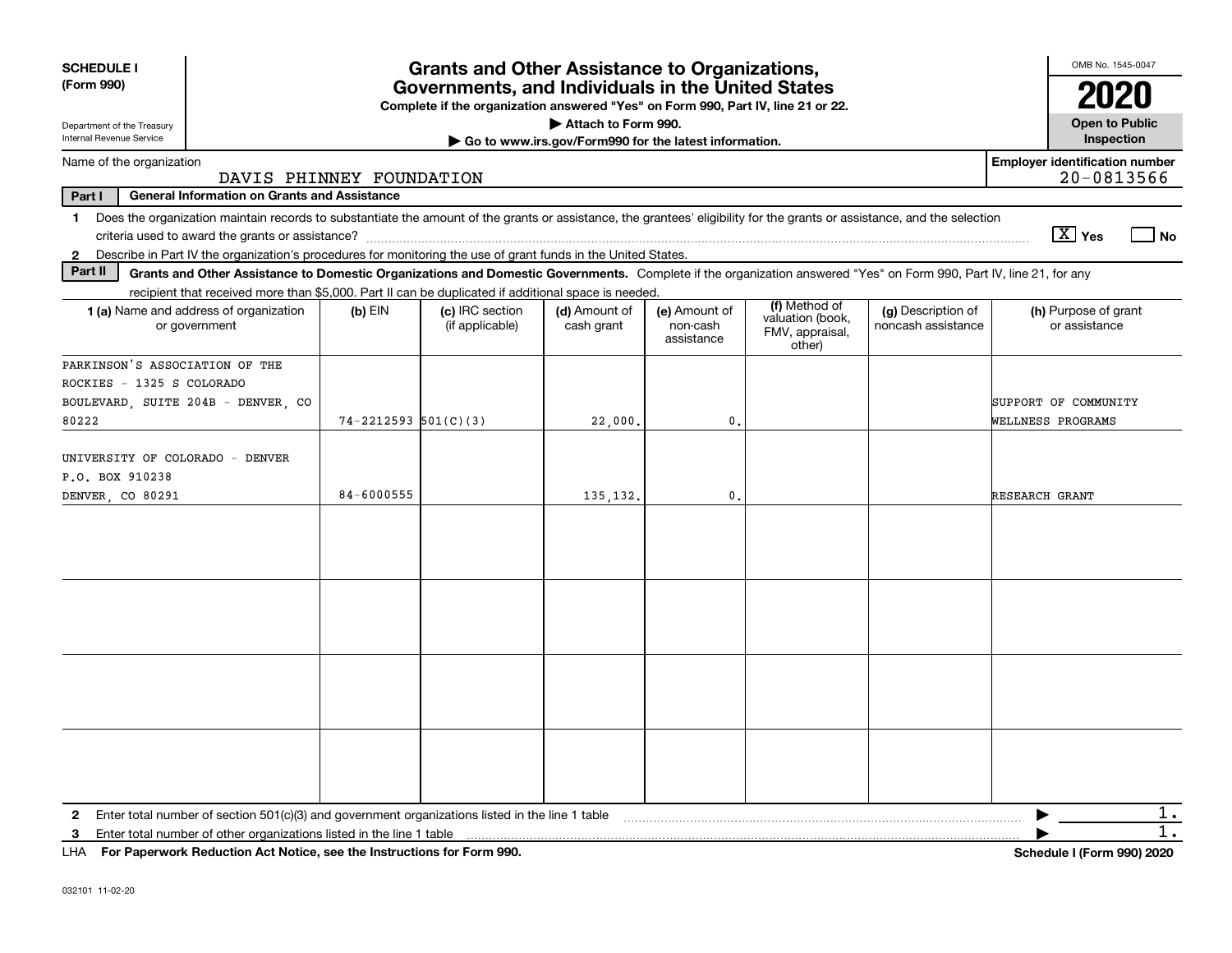### Schedule I (Form 990) 2020 Page DAVIS PHINNEY FOUNDATION 20-0813566

**Part III** | Grants and Other Assistance to Domestic Individuals. Complete if the organization answered "Yes" on Form 990, Part IV, line 22. Part III can be duplicated if additional space is needed.

| (a) Type of grant or assistance | (b) Number of<br>recipients | (c) Amount of<br>cash grant | (d) Amount of non-<br>cash assistance | (e) Method of valuation<br>(book, FMV, appraisal, other) | (f) Description of noncash assistance |
|---------------------------------|-----------------------------|-----------------------------|---------------------------------------|----------------------------------------------------------|---------------------------------------|
|                                 |                             |                             |                                       |                                                          |                                       |
|                                 |                             |                             |                                       |                                                          |                                       |
|                                 |                             |                             |                                       |                                                          |                                       |
|                                 |                             |                             |                                       |                                                          |                                       |
|                                 |                             |                             |                                       |                                                          |                                       |
|                                 |                             |                             |                                       |                                                          |                                       |
|                                 |                             |                             |                                       |                                                          |                                       |
|                                 |                             |                             |                                       |                                                          |                                       |
|                                 |                             |                             |                                       |                                                          |                                       |
|                                 |                             |                             |                                       |                                                          |                                       |

Part IV | Supplemental Information. Provide the information required in Part I, line 2; Part III, column (b); and any other additional information.

PART I, LINE 2:

COPIES OF APPROVED GRANTS ARE MAINTAINED IN SEPARATE FILES. INTERIM AND

FINAL REPORT FINDINGS AND OUTCOMES ARE REQUIRED FROM GRANTORS. GRANT

PAYMENTS ARE DISBURSED UPON REVIEW OF PROGRESS UPDATES AND APPROVAL BY

DPF'S SCIENCE ADVISORY BOARD CHAIR.

**2**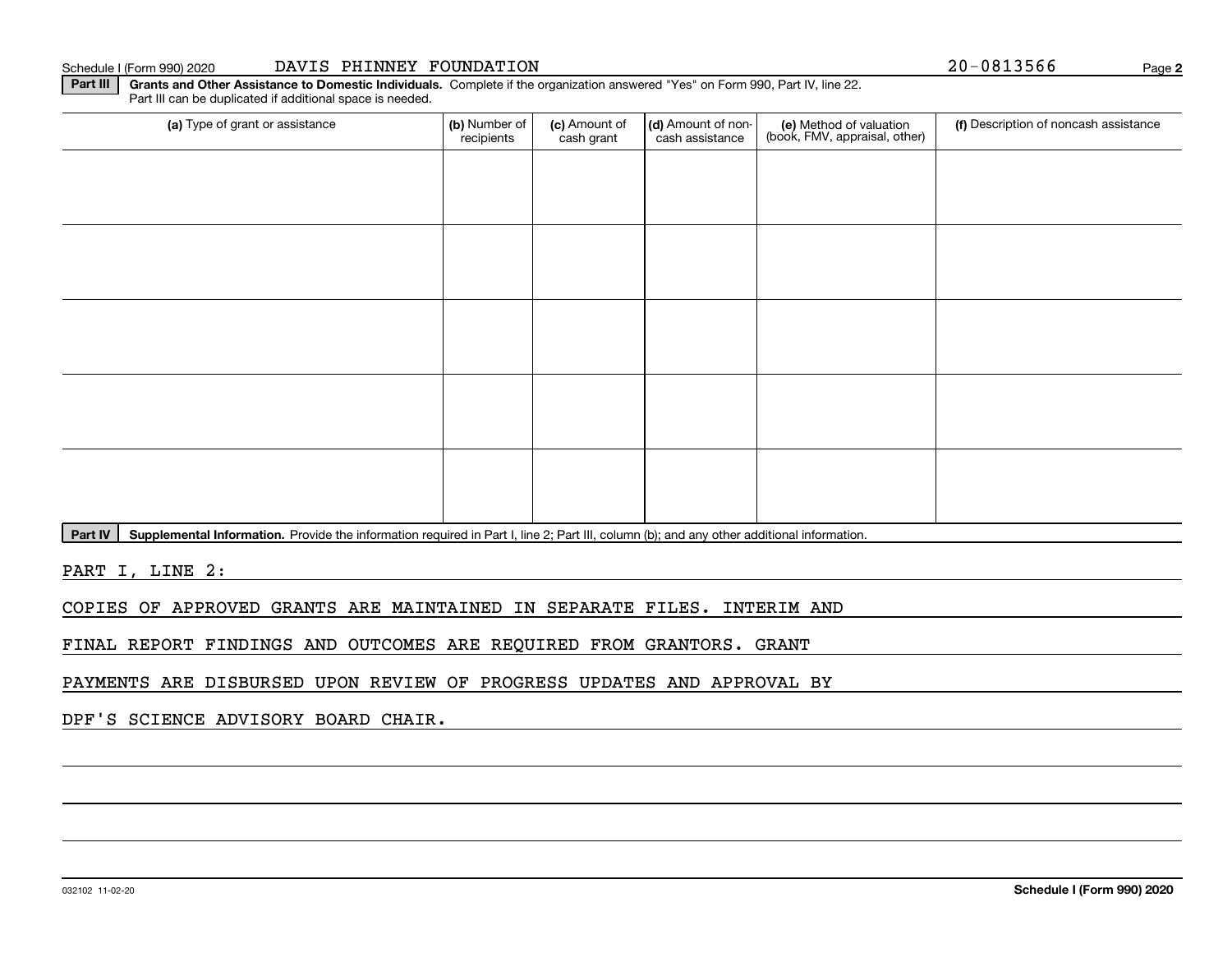**(Form 990 or 990-EZ)**

Department of the Treasury Internal Revenue Service Name of the organization

# **SCHEDULE O Supplemental Information to Form 990 or 990-EZ**

**Complete to provide information for responses to specific questions on Form 990 or 990-EZ or to provide any additional information. | Attach to Form 990 or 990-EZ. | Go to www.irs.gov/Form990 for the latest information.**



DAVIS PHINNEY FOUNDATION 120-0813566

**Employer identification number**

FORM 990, PART I, LINE 1, DESCRIPTION OF ORGANIZATION MISSION:

IT IS CRITICAL TO FIND A CURE FOR PARKINSON'S, WE FEEL STRONGLY THAT

PEOPLE LIVING WITH THIS DISEASE ALSO NEED INFORMATION AND TOOLS TO LIVE

WELL TODAY. THE FOUNDATION WAS FOUNDED IN 2004 BY OLYMPIC MEDAL-WINNER

AND CYCLING GREAT DAVIS PHINNEY, WHO WAS DIAGNOSED WITH PARKINSON'S IN

2000, AT THE AGE OF 40. TODAY, DAVIS IS BOTH A ROLE MODEL IN THE

CYCLING COMMUNITY AND AN INSPIRATION TO THE ESTIMATED 1 MILLION

AMERICANS LIVING WITH THIS CHRONIC DISEASE. WE ARE COMMITTED TO

SUPPORTING PROGRAMS AND RESEARCH THAT DELIVER INSPIRATION, INFORMATION

AND TOOLS THAT WILL ENABLE PEOPLE LIVING WITH PARKINSON'S TO TAKE MORE

CONTROL IN MANAGING THEIR DISEASE. THE FOUNDATION PROVIDES ESSENTIAL

INFORMATION, PRACTICAL TOOLS AND INSPIRATION TO PEOPLE LIVING WITH

PARKINSON'S AND FUNDS REASEARCH CLOSELY ALIGNED WITH OUR MISSION -

IMPROVING THE LIVES OF PEOPLE LIVING WITH PARKINSON'S.

FORM 990, PART III, LINE 1, DESCRIPTION OF ORGANIZATION MISSION:

FOUNDED IN 2004 BY OLYMPIC MEDAL-WINNER AND CYCLING GREAT DAVIS

PHINNEY, WHO WAS DIAGNOSED WITH PARKINSON'S IN 2000, AT THE AGE OF 40.

TODAY, DAVIS IS BOTH A ROLE MODEL IN THE CYCLING COMMUNITY AND AN

INSPIRATION TO THE ESTIMATED 1 MILLION AMERICANS LIVING WITH THIS

CHRONIC DISEASE. WE ARE COMMITTED TO SUPPORTING PROGRAMS AND RESEARCH

THAT DELIVER INSPIRATION, INFORMATION AND TOOLS THAT WILL ENABLE PEOPLE

LIVING WITH PARKINSON'S TO TAKE MORE CONTROL IN MANAGING THEIR DISEASE.

THE FOUNDATION PROVIDES ESSENTIAL INFORMATION, PRACTICAL TOOLS AND

INSPIRATION TO PEOPLE LIVING WITH PARKINSON'S AND FUNDS REASEARCH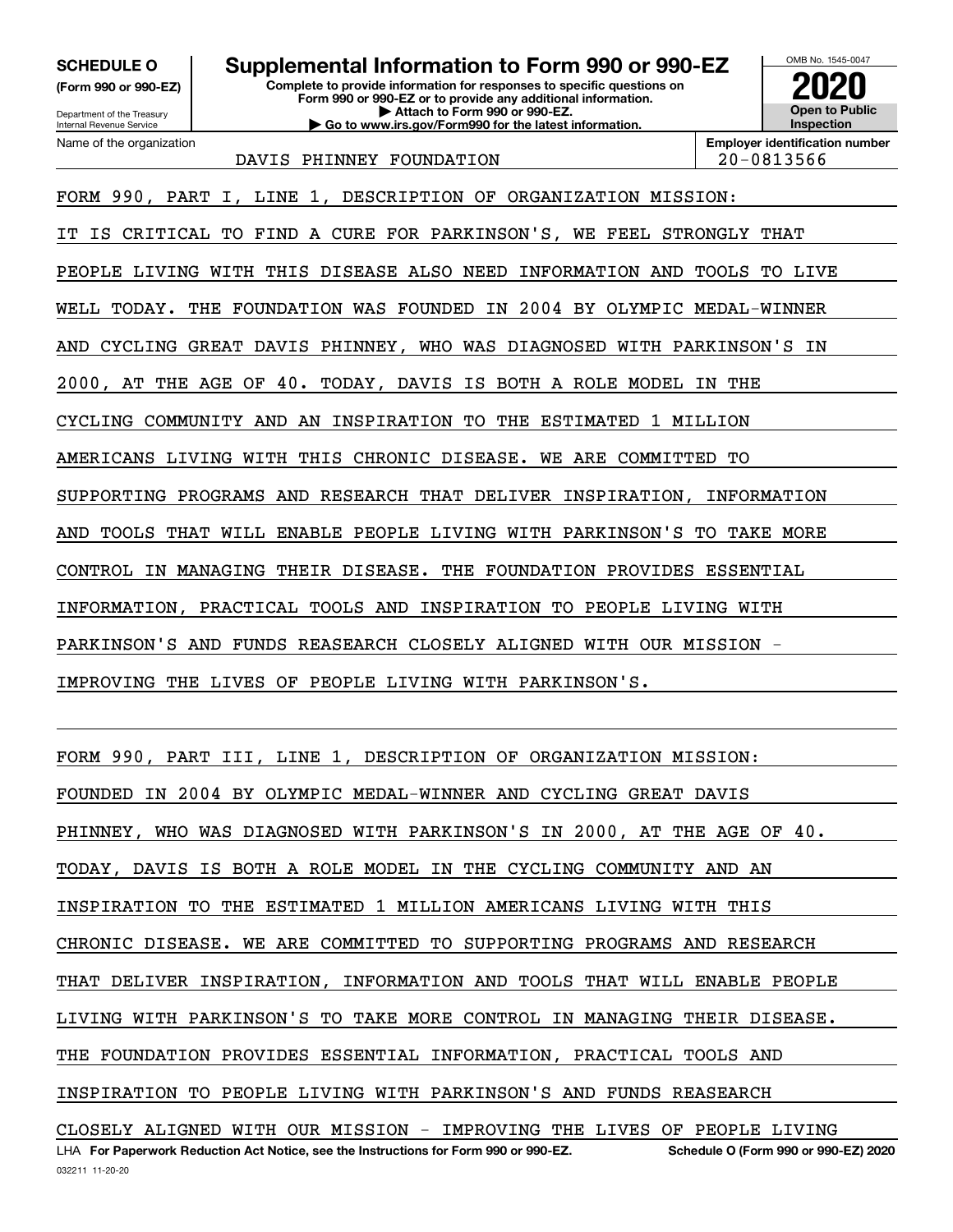Echedule O (Form 990 or 990-EZ) 2020<br>Name of the organization **number** Name of the organization **number** 

DAVIS PHINNEY FOUNDATION 120-0813566

WITH PARKINSON'S.

FORM 990, PART III, LINE 4D, OTHER PROGRAM SERVICES:

THE FOUNDATION ALSO HAS SERVERAL SMALLER PROGRAMS INCLUDING SIDEKICKS

AND COMMUNITY PARTNERSHIPS.

EXPENSES \$ 358,230. INCLUDING GRANTS OF \$ 27,000. REVENUE \$ 178,094.

FORM 990, PART VI, SECTION A, LINE 2:

DAVIS PHINNEY, BOARD VICE CHAIR, AND CONNIE CARPENTER PHINNEY, BOARD

MEMBER, ARE SPOUSES.

FORM 990, PART VI, SECTION B, LINE 11B:

THE FORM 990 DRAFT IS FORWARDED TO THE ENTIRE BOARD FOR THEIR REVIEW, AND

EACH DIRECTOR MUST COMMENT OR APPROVE PRIOR TO THE DEADLINE.

FORM 990, PART VI, SECTION B, LINE 12C:

EMPLOYEES AND BOARD MEMBERS ARE REQUIRED ANNUALLY TO SIGN A CONFLICTS OF

INTEREST QUESTIONNAIRE AND STATEMENT.

FORM 990, PART VI, SECTION B, LINE 15:

THE BOARD REVIEWS FORM 990'S OF SIMILARLY SIZED NONPROFITS AS WELL AS

COMPARES SALARY RANGES OF OTHER NONPROFITS AND COMPANIES IN THE

DENVER/BOULDER, COLORADO AREA AND NATIONALLY.

FORM 990, PART VI, LINE 17, LIST OF STATES RECEIVING COPY OF FORM 990:

AL,AR,CA,CO,CT,DC,FL,GA,HI,IA,IL,KS,KY,MA,MD,ME,MI,MN,MS,NC,ND,NH,NJ,NY,OH

OK,OR,PA,RI,SC,TN,UT,VA,VT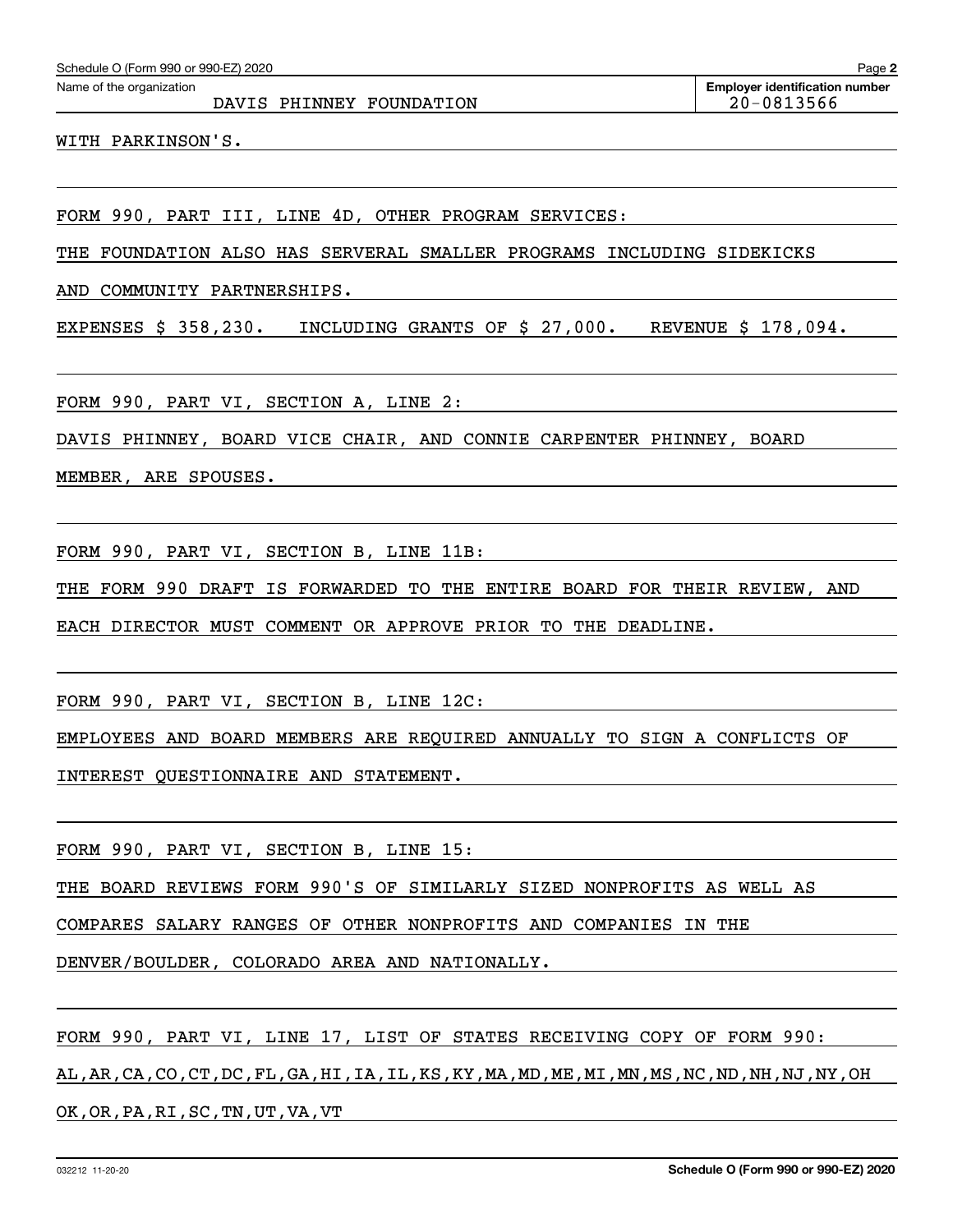| Schedule O (Form 990 or 990-EZ) 2020 |  |  |  |  |
|--------------------------------------|--|--|--|--|
|                                      |  |  |  |  |

## FORM 990, PART VI, SECTION C, LINE 19:

### ALL ORGANIZATIONAL DOCUMENTS ARE AVAILABLE UPON REQUEST.